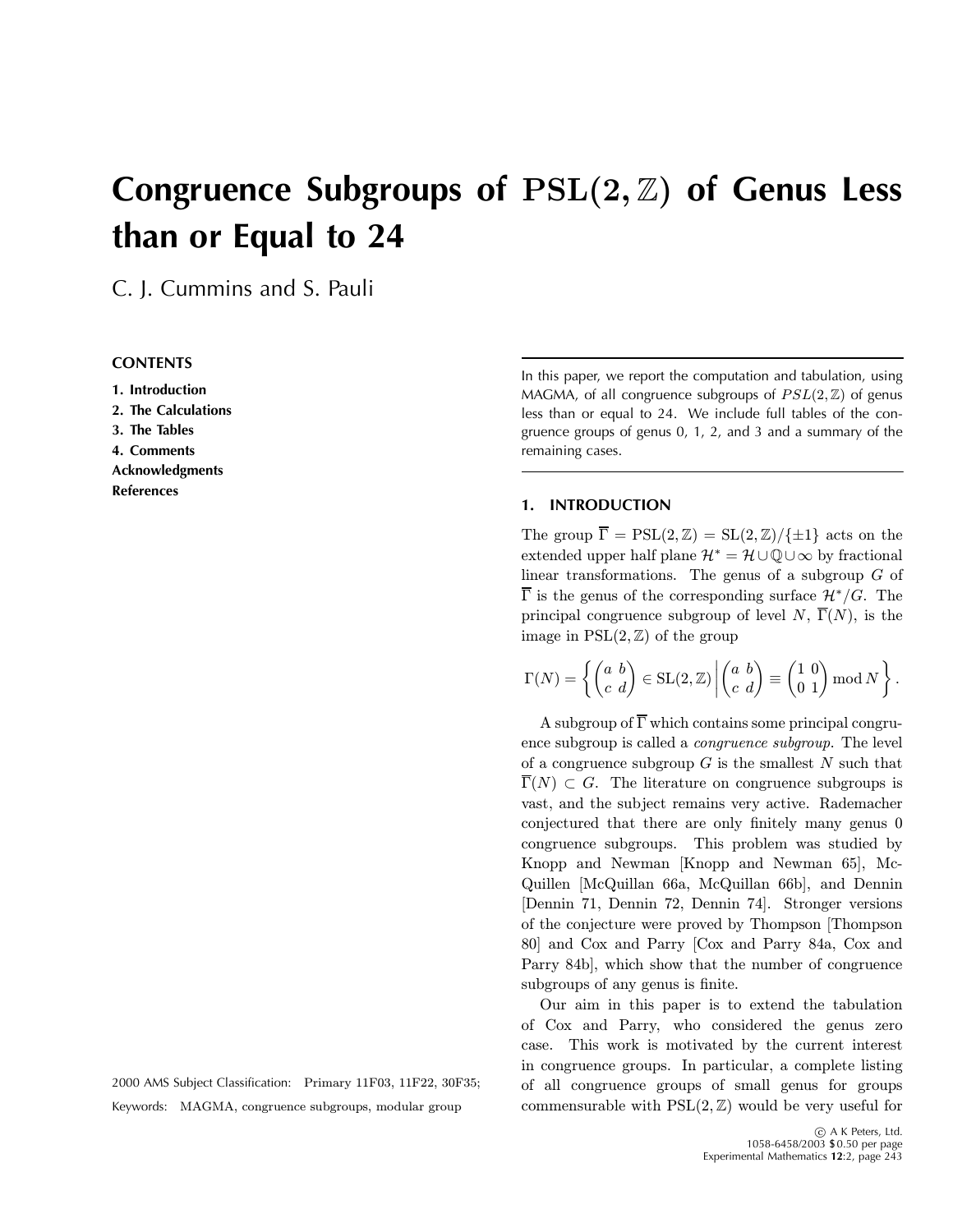the study of the connections of modular functions with the finite simple groups (known as Moonshine [Conway and Norton 79, Borcherds 92]). We have computed a complete list of congruence groups up to genus 24, however, the results are too long to be contained in this article. The full tables are available online at http://www.math.tu-berlin.de/˜pauli/congruence or http://www.mathstat.concordia.ca/faculty/cummins/

congruence together with source code for the computation. In this paper, we provide tables containing a full list of the congruence groups up to genus 3 together with other data. A summary of the other cases is contained in Theorem 2.8.

#### **2. THE CALCULATIONS**

Thompson's results [Thompson 80] apply to any group commensurable with  $\overline{\Gamma}$  and to any genus, however, they do not give an explicit bound on the level or index of the subgroups. The results of Cox and Parry give the bounds:

**Proposition 2.1. (Cox and Parry.)** If G is a congruence subgroup of genus  $g$  and level  $\ell$ , then

$$
\ell \le \begin{cases} 168 & \text{if } g = 0 \\ 12g + \frac{1}{2}(13\sqrt{48g + 121}) + 145) & \text{if } g \ge 1. \end{cases}
$$

**Proposition 2.2. (Cox and Parry.)** If G is a congruence subgroup of genus  $g$  and level  $\ell$  and if  $p$  is a prime dividing  $\ell$ , then  $p \leq 12g + 13$ .

Using analytic methods derived to study the Selberg eigenvalue problem, Zograf [Zograf 91] gave a bound on the index of a congruence group:

**Proposition 2.3. (Zograf.)** If G is a congruence subgroup of index m and genus g, then

$$
m < 128(g+1).
$$

Zograf's bound for the eigenvalue has been improved by Kim and Sarnak [Kim and Sarnak 02]. Using their bound, we obtain  $m < 101(g+1)$  as a new bound for the index of congruence subgroups of genus g.

Cox and Parry used Propositions 2.1 and 2.2 as the basis for a calculation of the genus 0 congruence subgroups. Proposition 2.3 also, in principle, reduces the problem to a finite calculation–although a very large one.

We have used these three propositions to calculate all the congruence subgroups of the modular group of genus 0 to genus 24 using the computer algebra system MAGMA [Bosma et al. 97]. In order to find congruence subgroups of a given level  $\ell$ , we recursively compute maximal subgroups in the group  $\Gamma/\Gamma(\ell)$  in a convenient permutation representation. The subgroups of  $\overline{\Gamma}/\overline{\Gamma}(\ell)$ correspond to those subgroups of  $\Gamma/\Gamma(\ell)$  that contain −1. The algorithm used for the maximal subgroup computation in MAGMA is described in [Cannon et al. 01].

Let H be a subgroup of  $\Gamma/\Gamma(\ell)$ . Then the corresponding subgroup of  $\Gamma$  can be easily computed using the generators of  $\Gamma(\ell)$  (see [Coste and Gannon 99] for instance) and the preimages of the generators of  $H$  as words in the generators

$$
S = \begin{pmatrix} 0 & 1 \\ -1 & 0 \end{pmatrix} \quad \text{and} \quad T = \begin{pmatrix} 1 & 1 \\ 0 & 1 \end{pmatrix}
$$

of  $\Gamma$ . The level of  $H$  is defined to be the level of this preimage in  $\Gamma$ . Thus, it is clear that the level of H is less than or equal to  $\ell$ . We denote the subgroup of  $\Gamma$ corresponding to  $H$  by  $H$ .

Propositions 2.1 and 2.2 tell us which levels we have to consider to find all congruence subgroups of a given genus. To make the calculation more efficient, we also use the inequality of Proposition 2.3 and the fact that subgroups of genus  $g$  can only have subgroups of genus greater than or equal to  $g$  as additional criteria for terminating the search under a subgroup.

When the level is a power of a prime  $p$ , we can apply the following lemma:

**Lemma 2.4. (Cox and Parry.)** For two positive integers  $\ell$  and  $\ell'$  with  $\ell' \mid \ell$ , let  $\tau_{\ell'}$  denote the natural map

$$
\tau_{\ell'}\,:\,\Gamma/\Gamma(\ell)\longrightarrow\Gamma/\Gamma(\ell').
$$

Let H be a subgroup of  $\Gamma/\Gamma(\ell)$ .

- (i) Suppose that H has level  $\ell$  and p is a prime with  $p \mid \ell$ such that  $\tau_p H = \Gamma/\Gamma(p)$ . Then  $p \leq 5$ .
- (ii) Suppose that  $\ell = p^m$  and let  $2 \leq k \leq m$ . If  $\tau_{n^k}(H)$ has level less than  $p^k$ , then the level of H is less than  $p^k$ .

We can obtain all congruence subgroups of level  $p^k$ with  $k \geq 3$  by first computing all congruence subgroups of level  $p^{k-1}$ , which is done in  $\Gamma/\Gamma(p^{k-1})$ , and then computing the subgroups of level  $p^k$  under those. In other words, except for a possible gap at level  $p$ , congruence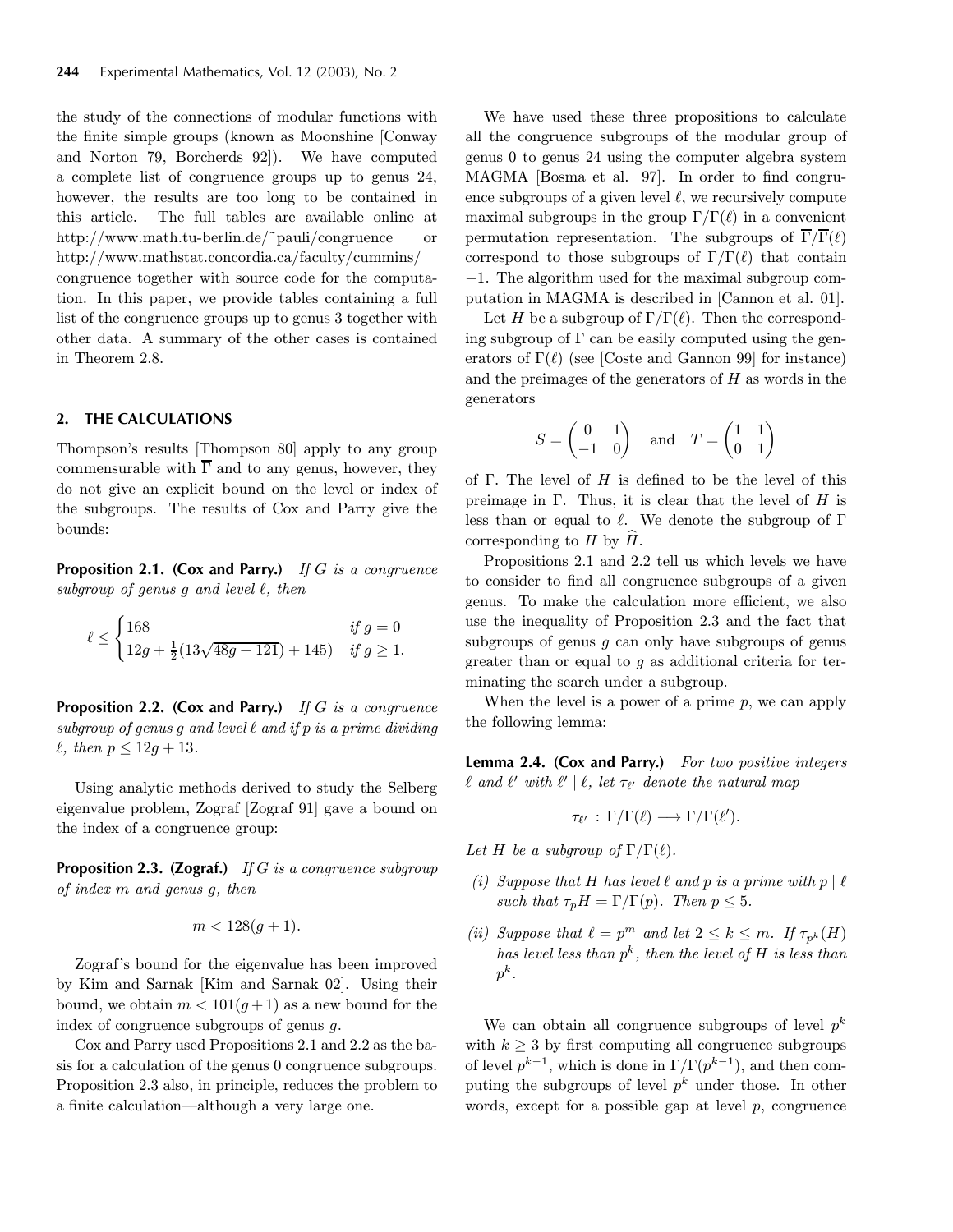subgroups of prime power level only occur in chains with levels  $1, p, p^2, p^3, \ldots, p^m$ .

## **Algorithm 2.5.**

*Input:* A genus  $g$ , a prime number  $p$ , an integer  $k$ , and a congruence subgroup  $\widehat{G}$  of level  $p^n$  of  $\Gamma$ ,  $n \leq k$ .

Output: A list L of all subgroups of  $\widehat{G}$  of genus up to q containing  $\Gamma(p^k)$ 

 $L \leftarrow \{\}$ 

If  $n = 0$  and  $p \leq 5$  then [Lemma 2.4 (i)] Compute the set  $S$  of all maximal subgroups of  $\Gamma/\Gamma(p^2)$ .

Else if  $n = 0$  and  $p > 5$  then

Compute the set  $S$  of all maximal subgroups of  $\Gamma/\Gamma(p)$ .

Else

Compute the set  $S$  of all maximal subgroups of the group generated by the generators of G and  $\Gamma(p^n)$ in  $\Gamma/\Gamma(p^{n+1})$ .

For all groups  $H \in S$  do

If genus  $\widehat{H}$  is less than or equal to g then

 $L \leftarrow L \cup {\hat{H}}$ Let  $p^m$  be the level of  $\widehat{H}$ . If  $m < k$  and  $[\Gamma : \widehat{H}] \leq 64(g + 1)$ <br>then [Pro [Proposition 2.3] Compute the set N of all subgroups of  $\widehat{H}$ genus g containing  $\Gamma(p^{m+1})$  using Algorithm 2.5.  $L \leftarrow L \cup N$ 

Return L.

In the general case, Lemma 2.4 (i) only allows us to do the first subgroup computation in  $\Gamma/\Gamma(p)$  for some  $p \geq 7$ dividing the level  $\ell$ . All other computations have to take place in  $\Gamma/\Gamma(\ell)$ 

## **Algorithm 2.6.**

*Input:* A genus g, a level  $\ell$ , and a congruence subgroup  $\widehat{G}$  of  $\Gamma$ Output: If 2, 3, or 5 divide  $\ell$ , then all subgroups of  $\widehat{G}$  of genus up to g containing  $\Gamma(\ell)$  are returned. Otherwise, let q be the largest prime divisor of  $\ell$ , then all subgroups of  $\widehat{G}$  of genus up to g, which contain  $\Gamma(\ell)$  and which have level divisible by q, are returned.

 $L \leftarrow \{\}$ 

If  $\hat{G} = \Gamma$  and all primes dividing  $\ell$  are greater than 5, then

Let q the largest prime dividing  $\ell$ .

Compute the set  $S$  of all proper maximal subgroups of  $\Gamma/\Gamma(q)$ .

Else

Compute the set  $S$  of all maximal subgroups of the group generated by the generators of G and  $\Gamma(m)$ in  $\Gamma/\Gamma(\ell)$ , where m is the level of  $\tilde{G}$ .

For all groups  $H\in S:$ 

If genus  $\widehat{H}$  is less than or equal to g, then

- $L \leftarrow L \cup {\{\widehat{H}\}}$
- If  $[\Gamma : \hat{H}] \leq 64(g+1)$ , then [Proposition 2.3] Compute the set N of all subgroups of  $\widehat{H}$ of genus up to g containing  $\Gamma(\ell)$  using Algorithm 2.6.  $L \leftarrow L \cup N$

Return L.

We should comment on the rather convoluted condition on the output of Algorithm 2.6. If the smallest prime factor of  $\ell$  is at least 7, then only groups with level divisible by the largest prime factor of  $\ell$  are returned. So, for example, if  $\hat{G} = \Gamma$  and  $\ell = 7 \times 11$ , then only groups with levels divisible by 11 are returned. Thus, groups of level 7 would not be computed. The crucial point is that we wish to compute the full list of congruence subgroups of given genus and to do so we apply Algorithm 2.6 for all maximal levels (as computed by Algorithm 2.7). There will be a maximal level whose largest prime divisor is 7 and the groups of level 7 will be obtained in this part of the calculation.

To be more precise, given a positive integer B, and a set of primes  $P = \{p_1, p_2, \ldots, p_k\}$  which satisfy  $p_1$  <  $p_2 < \cdots < p_k \leq B$ , we define  $M(B, P)$  to be the set of positive integers  $x$  such that:

- (i)  $x \leq B$ ,
- (ii) the prime divisors of  $x$  are in  $P$ , and
- (iii) the only positive multiple of x bounded by  $B$  is x.

In other words,  $M(B, P)$  is the set of positive integers which are maximal with respect to the properties of being bounded by  $B$  and having prime divisors in P. Then  $M(B, \{p_1, \ldots, p_{k-1}\}) \subset M(B, P)$ , since if  $x \in M(B, \{p_1, \ldots, p_{k-1}\})$  and x is not in  $M(B, P)$ , then there must be some  $y > 1$  such that  $yx \in M(B, P)$ . But y cannot be divisible by any of the primes  $p_1, \ldots, p_{k-1}$ since this would yield an integer larger than  $x$ , but still bounded by B. So y must be a power of  $p_k$ . But this gives a contradiction since it would imply  $x < p_1x < yx \leq b$ . Thus, there is an element of  $M(B, P)$  whose largest prime divisor is  $p_{k-1}$  and, iterating this construction, we have that for any  $p \in P$ , there is an element of  $M(B, P)$  whose largest prime divisor is p.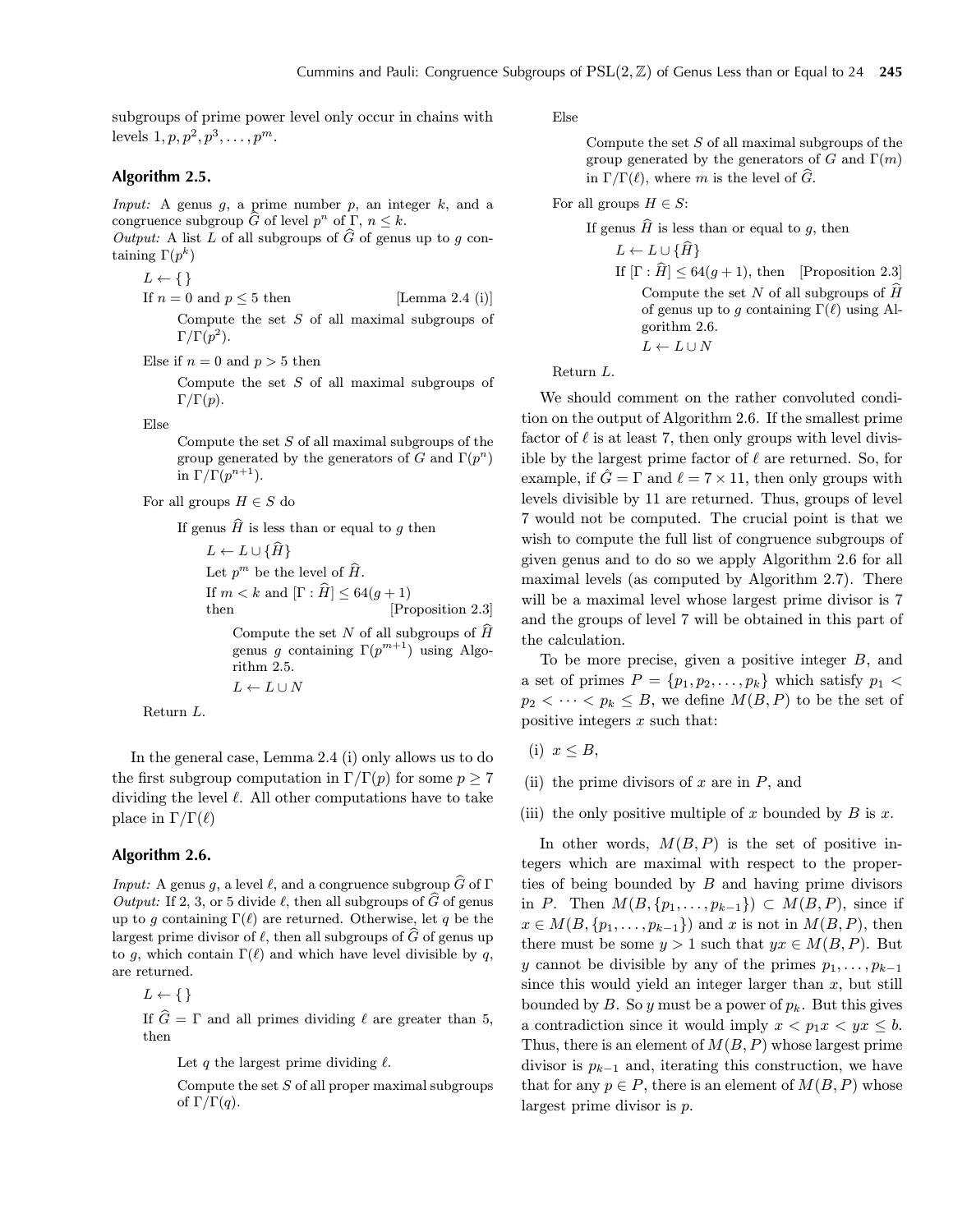|                |       |     | All Subgroups |        |     | Torsion-Free Subgroups |     |     |        |     |  |  |
|----------------|-------|-----|---------------|--------|-----|------------------------|-----|-----|--------|-----|--|--|
| $\mathfrak{g}$ |       | PSL | PGL           | $\ell$ | I   |                        | PSL | PGL | $\ell$ | Ι   |  |  |
| $\overline{0}$ | 1116  | 132 | 121           | 48     | 72  | 254                    | 33  | 33  | 32     | 60  |  |  |
| $\mathbf{1}$   | 2801  | 187 | 163           | 52     | 108 | 459                    | 48  | 48  | 36     | 108 |  |  |
| $\overline{2}$ | 4107  | 177 | 145           | 78     | 108 | 672                    | 49  | 49  | 64     | 108 |  |  |
| 3              | 6513  | 284 | 241           | 96     | 168 | 1809                   | 108 | 105 | 72     | 168 |  |  |
| $\overline{4}$ | 7257  | 261 | 215           | 108    | 180 | 1665                   | 87  | 86  | 81     | 180 |  |  |
| 5              | 9386  | 303 | 256           | 126    | 192 | 3028                   | 133 | 125 | 75     | 192 |  |  |
| 6              | 10416 | 230 | 175           | 126    | 192 | 1780                   | 55  | 45  | 121    | 180 |  |  |
| $\overline{7}$ | 18191 | 480 | 388           | 156    | 216 | 6216                   | 213 | 191 | 128    | 216 |  |  |
| 8              | 13726 | 277 | 212           | 169    | 220 | 2671                   | 83  | 76  | 96     | 156 |  |  |
| 9              | 21014 | 469 | 403           | 154    | 288 | 6711                   | 208 | 203 | 128    | 288 |  |  |
| 10             | 15622 | 304 | 235           | 168    | 324 | 4483                   | 133 | 120 | 118    | 324 |  |  |
| 11             | 27466 | 489 | 381           | 198    | 288 | 8450                   | 195 | 179 | 147    | 240 |  |  |
| 12             | 18095 | 269 | 198           | 210    | 330 | 4978                   | 93  | 70  | 142    | 300 |  |  |
| 13             | 33241 | 664 | 549           | 231    | 384 | 12447                  | 343 | 303 | 162    | 384 |  |  |
| 14             | 22871 | 268 | 178           | 252    | 300 | 4581                   | 72  | 53  | 167    | 192 |  |  |
| 15             | 40880 | 596 | 485           | 240    | 384 | 16743                  | 289 | 263 | 179    | 288 |  |  |
| 16             | 30809 | 410 | 294           | 243    | 364 | 8607                   | 143 | 123 | 243    | 360 |  |  |
| 17             | 54794 | 819 | 667           | 289    | 480 | 17453                  | 351 | 317 | 242    | 480 |  |  |
| 18             | 24935 | 273 | 191           | 264    | 384 | 4819                   | 71  | 60  | 214    | 288 |  |  |
| 19             | 60648 | 812 | 647           | 273    | 504 | 24287                  | 411 | 375 | 256    | 504 |  |  |
| 20             | 31137 | 308 | 203           | 286    | 408 | 9396                   | 122 | 85  | 239    | 300 |  |  |
| 21             | 66841 | 888 | 729           | 308    | 480 | 27542                  | 504 | 450 | 256    | 480 |  |  |
| 22             | 36135 | 365 | 284           | 361    | 486 | 11206                  | 152 | 132 | 263    | 432 |  |  |
| 23             | 59450 | 686 | 537           | 338    | 504 | 22798                  | 312 | 271 | 274    | 384 |  |  |
| 24             | 42289 | 336 | 212           | 336    | 546 | 6903                   | 78  | 51  | 284    | 336 |  |  |

**TABLE 1**.

Thus, in order to determine all congruence subgroups up to a given genus, we compute a list of all possible maximal levels before calling Algorithms 2.5 and 2.6. Both Algorithms 2.5 and 2.6 can be sped up by checking whether a group (or one of its conjugates) is known already before computing its subgroups. We can also discard any subgroups not containing  $-1$  since G and  $<-1, G>$  have the same image in  $\overline{\Gamma}$ .

### **Algorithm 2.7.**

Input: A genus g

Output: A list L of all congruence subgroups of  $\Gamma$  of genus up to g

Let M be the set of integers with

$$
\ell \in M \text{ then}
$$
\n
$$
\ell \leq \begin{cases}\n168 & \text{if } g = 0 \\
12g + \frac{1}{2}(13\sqrt{48g + 121}) + 145) \\
\text{if } g \geq 1,\n\end{cases}
$$
\n[Proposition 2.1]

 $l \in M$ , p prime with  $p \mid l$ 

then  $p \le 12g + 13$ , and [Proposition 2.2]  $\ell_1 \in M$  and  $\ell_2 \in M$  then  $\ell_1$  / $\ell_2$  and  $\ell_2$  / $\ell_1$ .

For all levels  $\ell \in M$  with  $\ell = p^k$  for some prime number  $p$  and some integer  $k$ :

Compute the set  $L$  of all congruence subgroups of  $\Gamma$ of genus up to g containing  $\Gamma(p^k)$  using Algorithm 2.5.

For the remaining levels  $\ell \in M$ :

Add to L all congruence subgroups of  $\Gamma$  of genus g containing  $\Gamma(\ell)$  as returned by Algorithm 2.6 (see the comment above concerning the output of Algorithm 2.6).

#### Return L

The results of the calculations for genus up to 3 are contained in Tables 2, 3 and 4, which are described in more detail below. A summary of the full results is as follows:

**Theorem 2.8.** For genus up to 24, Table 1 contains: the total number of congruence subgroups of  $PSL(2, \mathbb{Z}),$ the number of congruence subgroups up to conjugacy in  $PSL(2, \mathbb{Z})$ , the number of congruence subgroups up to conjugacy in  $PGL(2, \mathbb{Z})$ , the maximum level  $\ell$  and the maximum index I. The same information for torsionfree congruence subgroups is also given.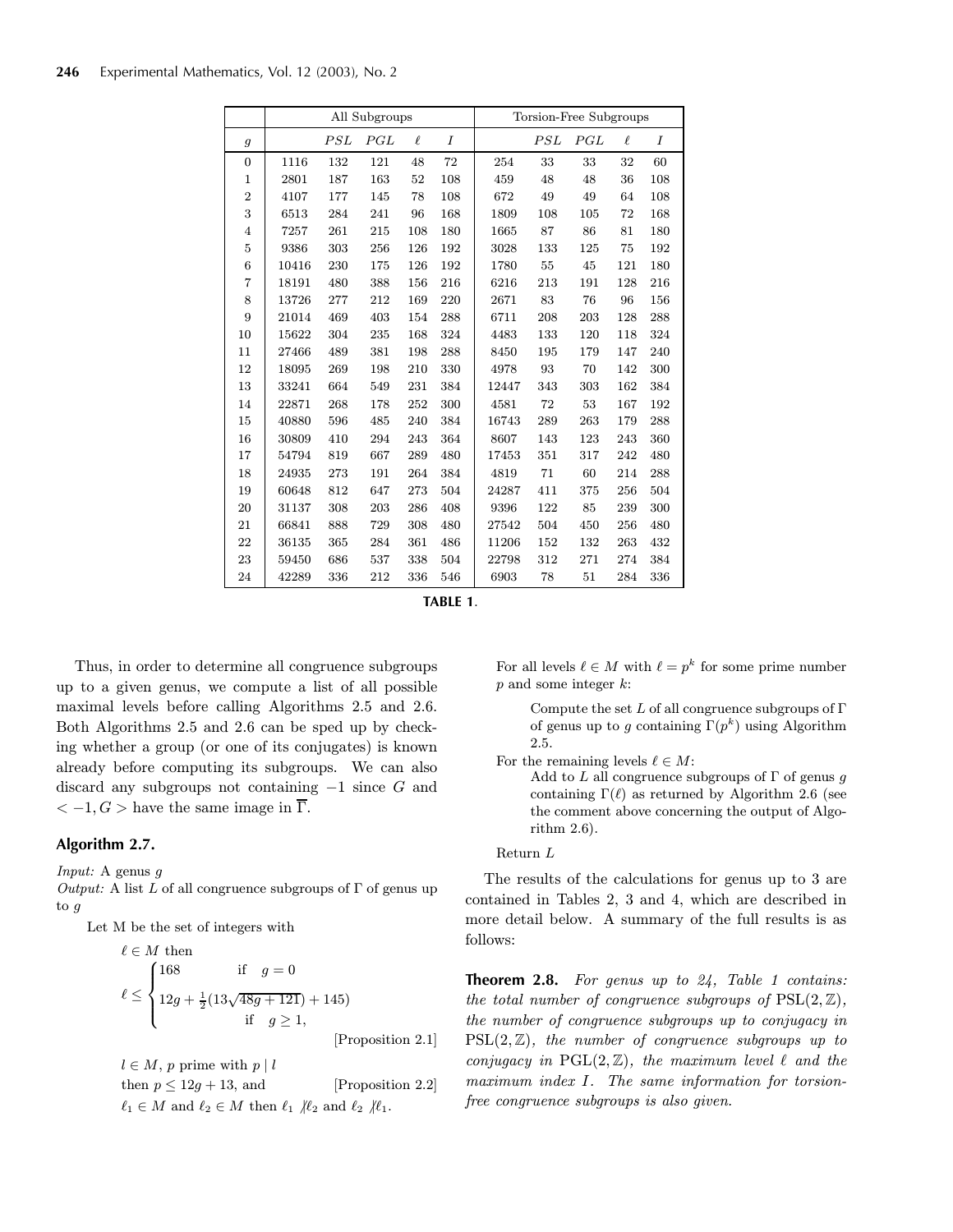### **3. THE TABLES**

# **3.1 Table 2**

Table 2 uses the notation  $(level)(label)(genus)$  to name the subgroups. So, for example,  $1A^0$  is the name of  $PSL(2, \mathbb{Z})$ . The additional data are I the index, Z the number of conjugates under outer automorphisms, L the number of  $PSL(2, \mathbb{Z})$  conjugates,  $c_2$  the number of classes of elements of order 2, and  $c_3$  the number of classes of elements of order 3 and the cusp widths written in partition notation.

The column labeled Gal gives the lengths of orbits under conjugation by the group

$$
D = \left\{ \pm \begin{pmatrix} 1 & 0 \\ 0 & x \end{pmatrix} \middle| \, x \in (Z/m\mathbb{Z})^* \right\}
$$

acting on the conjugates of the image of G in  $PGL(2, \mathbb{Z}/m\mathbb{Z})$ . This is also written in partition notation. So, for example, for  $3C^0$ , the partition  $1^12^1$  means one of the conjugates is fixed and the other two form an orbit of length 2. This data gives information on the degree of the field generated by the  $q$ -coefficients of a "minimal" field of automorphic functions of  $G$  (see [Shimura 71, Section 6, page 154]).

The final column of Table 2 gives a list of the minimal supergroups  $G$  of the group  $H$ . That is, all subgroups  $G$ of  $PSL(2,\mathbb{Z})$  such that H is a maximal proper subgroup of G (up to  $PGL(2,\mathbb{Z})$  conjugacy).

#### **3.2 Table 3**

In most cases, the classes of groups in Table 2 are uniquely determined by the data we give. The exceptions are listed in Table 3 together with explicit generators in  $PSL(2, \mathbb{Z}/m\mathbb{Z})$  of the image of a conjugate of G. The more extensive online tables include subgroups of genus up to 24 and this extra information does differentiate these groups.

We note that a MAGMA computation shows that the seven pairs of groups  $16K, L^1$ ,  $32C, D^1$ ,  $24G, H^2$ , 25A,  $B^2$ , 25C,  $D^2$ , 56A,  $B^3$ , 56C,  $D^3$  are precisely those groups from Table 2 which are not  $PGL(2, \mathbb{Z})$  conjugates, but whose images in  $PGL(2, \mathbb{Z}/m\mathbb{Z})$  are conjugate. They are also precisely the groups for which the partition of the Gal column in Table 2 is not a partition of ZL. In each case, it is a partition of 2ZL.

It is perhaps worth noting that the other groups in Table 3 also appear to be paired, which suggests the existence of an additional symmetry of order 2.

## **3.3 Table 4**

In Table 4, we list, for convenience, standard names of some of the groups in Table 2.

#### **4. COMMENTS**

The number of conjugacy classes of genus zero subgroups for each level were given in [Cox and Parry 84a] and more details of this extensive hand calculation are in [Cox and Parry 84b]. We note that our totals differ at levels 7, 10, and  $24.<sup>1</sup>$ 

We also mention agreement between our tables and the results of: Newman [Newman 64, Newman 65], who classified the normal congruence subgroups of genus 1 (which are  $6A^1$ ,  $6C^1$ ,  $6D^1$ , and  $6F^1$  in our notation); Sebbar [Sebbar 01], who classified the torsion-free genus zero congruence groups (which are the groups with genus zero and  $c_2 = c_3 = 0$ , and also Petersson [Petersson 71], who classified all cycloidal congruence subgroups, which are the groups for which the cusp partition has only one part–some groups in his classification have genus greater than 3 and so are not contained in these tables.

#### **ACKNOWLEDGMENTS**

This work was partly supported by NSERC and NATEQ grants.

#### **REFERENCES**

- [Borcherds 92] R. E. Borcherds. "Monstrous Moonshine and Monstrous Lie Superalgebras." Invent. Math. 109 (1992), 405—444.
- [Bosma et al. 97] W. Bosma, J. J. Cannon, and C. Playoust. "The Magma Algebra System I: The User Language." J. Symb. Comp. 40 (1997), 235—265.
- [Cannon et al. 01] J. J. Cannon, B. C. Cox, and D F Holt. "Computing the Subgroups of a Permutation Group." J. Symb. Comp. 31 (2001), 149—161.
- [Conway and Norton 79] J. H. Conway and S. P. Norton. "Monstrous Moonshine." Bull. Lond. Math. Soc. 11, (1979), 308—339.
- [Coste and Gannon 99] A. Coste and T. Gannon. "Congruence Subgroups and Rational Conformal Field Theory." Preprint, 1999.
- [Cox and Parry 84a] D. A. Cox and W. R. Parry. "Genera of Congruence Subgroups in Q-Quaternion Algebras." J. Reine Angew. Math. 351 (1984), 66—112.

<sup>&</sup>lt;sup>1</sup>Specifically, we find  $7F^0$  ( $\tilde{D}_8$  in the notation of Cox and Parry) has one rather than two  $PGL(2, \mathbb{Z})$  conjugates. At level 10, we find 10 classes of subgroups rather than 11 and at level 24, we find an extra class of subgroups of index 48.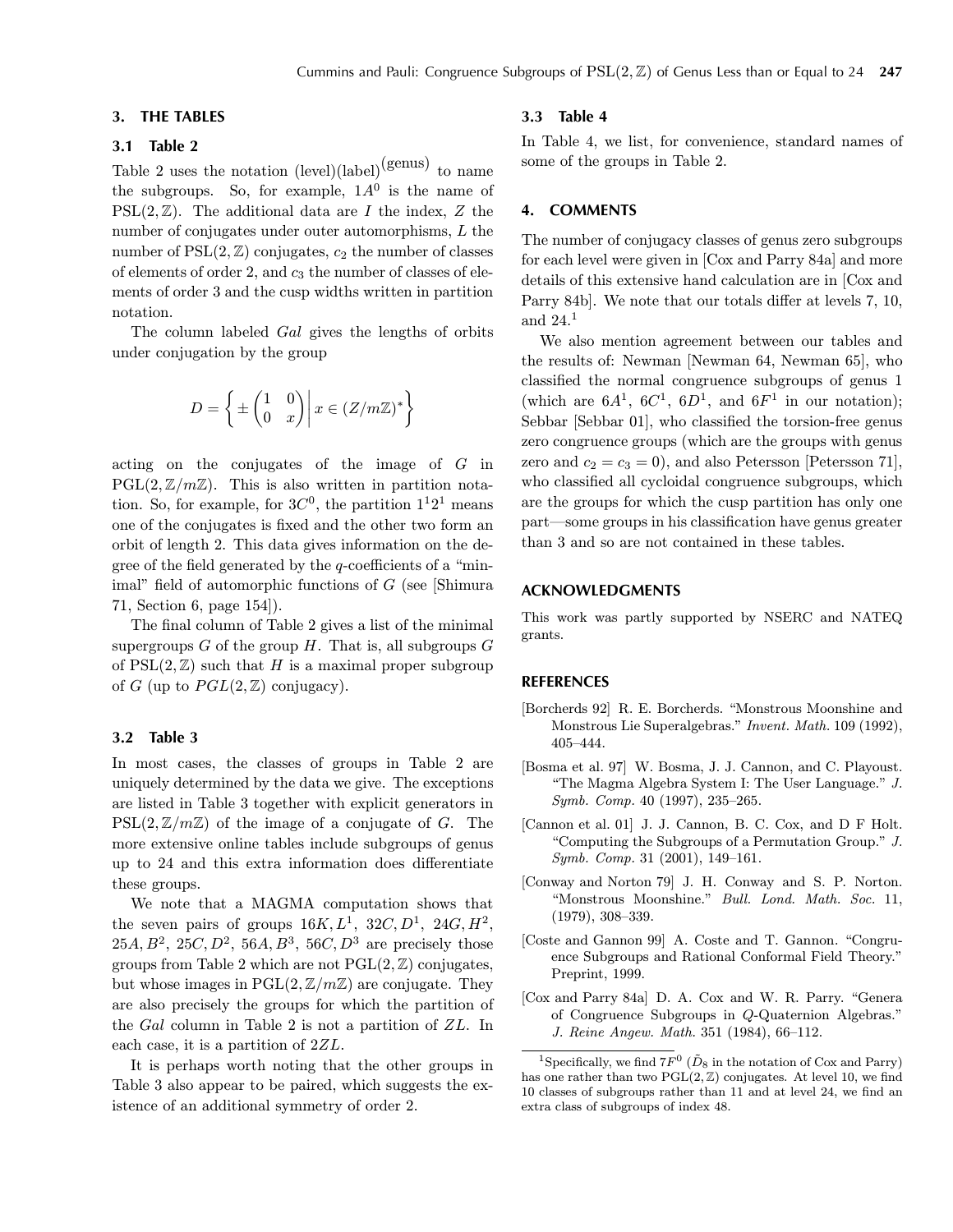|                                               |                | IZ                           |                         | $L$ $c2$ $c3$              |                            | $C$ usps                        | Gal                               | Super                              |                               |          |                              | IZLc2c3             |                         |                                       | $C$ usps                       | Gal                                               | Super                                     |
|-----------------------------------------------|----------------|------------------------------|-------------------------|----------------------------|----------------------------|---------------------------------|-----------------------------------|------------------------------------|-------------------------------|----------|------------------------------|---------------------|-------------------------|---------------------------------------|--------------------------------|---------------------------------------------------|-------------------------------------------|
| 1A <sup>0</sup>                               | $\mathbf{1}$   | $\mathbf{1}$                 | $\mathbf{1}$            | $\mathbf{1}$               | $\mathbf{I}$               | 1 <sup>1</sup>                  | 1 <sup>1</sup>                    |                                    | $9C^0$                        | 12       | $\mathbf{1}$                 | $\overline{\bf 4}$  | $\Omega$                | 3                                     | $3^{1}9^{1}$                   | $1^22^1$                                          | 3B <sup>0</sup>                           |
|                                               |                |                              |                         |                            |                            |                                 |                                   |                                    | $9D^0$                        | 18       | $\mathbf{1}$                 | 3                   | 6                       | 0                                     | 9 <sup>2</sup>                 | $1^{1}2^{1}$                                      | 3C <sup>0</sup> 9A <sup>0</sup>           |
| $2A^0$                                        | $\overline{2}$ | 1                            | 1                       | $\mathbf 0$                | $\boldsymbol{2}$           | $2^1$                           | 1 <sup>1</sup>                    | $1A^0$                             | $9E^0$                        | 18       |                              | 118                 | $\overline{2}$          | 0                                     | $3^{3}9^{1}$                   | $1^12^13^16^2$                                    | 3C <sup>0</sup>                           |
| $2B^0$                                        | 3              | $\mathbf{1}$                 | 3                       | $\mathbf 1$                | $\bf{0}$                   | $1^{1}2^{1}$                    | $\mathbf{1}^3$                    | $1\,A^0$                           | $9F^0$                        | 27       |                              | 1 27                | 3                       | 3                                     | $\mathfrak{g}^3$               | $3^{1}6^{4}$                                      | $1\,A^0$                                  |
| $2C^{\hspace{0.05cm}0}$                       | 6              | $\mathbf{1}$                 | $\mathbf{1}$            | $\Omega$                   | $\bf{0}$                   | $2^3$                           | $\mathbf{1}^1$                    | $2A^02B^0$                         | $9G^0$                        | 27       |                              | 1 27                | $\overline{7}$          | 0                                     | $9^3$                          | $3^{1}6^{4}$                                      | $9A^0$                                    |
|                                               |                |                              |                         |                            |                            |                                 |                                   |                                    | $9H^0$                        | 36       | $\mathbf{1}$                 | 6                   | $\bf{0}$                | $\Omega$                              | $3^{6}9^{2}$                   | $\begin{smallmatrix} 1 & 2 & 2 \end{smallmatrix}$ | 3D <sup>0</sup> 9E <sup>0</sup>           |
| 3A <sup>0</sup>                               | 3              | 1                            | $\mathbf{1}$            | 3                          | $\bf{0}$                   | 3 <sup>1</sup>                  | 1 <sup>1</sup><br>$1^22^1$        | $1A^0$                             | $9I^0$                        | 36       |                              | 1 12                | $\mathbf 0$             | 0                                     | $1^33^29^3$                    | $1^2 2^2 6^1$                                     | 9B <sup>0</sup>                           |
| 3B <sup>0</sup><br>$3\mathbb{C}^{\mathbb{O}}$ | $\overline{4}$ | $\mathbf 1$                  | $\bf{4}$                | $\mathbf 0$                | 1                          | $1^{1}3^{1}$<br>3 <sup>2</sup>  | $1^{1}2^{1}$                      | 1A <sup>0</sup><br>$3A^0$          | $9J^0$                        | 36       |                              | 1 12                | $\bf{0}$                | 3                                     | $3^{3}9^{3}$                   | $1^2 2^2 6^1$                                     | $9C^0$                                    |
| $3D^0$                                        | 6<br>12        | $\mathbf{1}$<br>$\mathbf{1}$ | 3<br>$\mathbf{1}$       | $\overline{2}$<br>$\bf{0}$ | $\mathbf 0$<br>$\mathbf 0$ | 3 <sup>4</sup>                  | 1 <sup>1</sup>                    | $3B^03C^0$                         | $10A^0$                       | 10       |                              | 5                   | 0                       |                                       | $10^{1}$                       | $1^{1}4^{1}$                                      | 2A <sup>0</sup> 5A <sup>0</sup>           |
|                                               |                |                              |                         |                            |                            |                                 |                                   |                                    | $10B^0$                       | 12       | $\mathbf{1}$<br>$\mathbf{1}$ | 6                   | $\overline{\bf{4}}$     | 4<br>0                                | $2^{1}10^{1}$                  | $1^24^1$                                          | $5B^0$                                    |
| $4A^0$                                        | 4              | 1                            | 4                       | $\overline{2}$             | $\mathbf{1}$               | $4^1$                           | $2^2$                             | 1A <sup>0</sup>                    | $10C^0$                       | 18       |                              | 1 18                | $\mathbf{2}$            | $\Omega$                              | $112151101$                    | $1^{6}4^{3}$                                      | $2B^05B^0$                                |
| $4B^0$                                        | 6              | 1                            | 3                       | $\mathbf 0$                | $\mathbf{O}$               | $1^24^1$                        | 1 <sup>3</sup>                    | $2B^0$                             | $10D^0$                       | 20       |                              | 1 10                | $\overline{\bf{4}}$     | $\overline{2}$                        | $10^2\,$                       | $2^{1}4^{2}$                                      | 5C <sup>0</sup>                           |
| $4C^0$                                        | 6              | $\mathbf{1}$                 | 3                       | $\overline{a}$             | $\bf{0}$                   | $2^{1}4^{1}$                    | $\boldsymbol{1^3}$                | 2B <sup>0</sup>                    | $10E^0$                       | 30       |                              | 1 10                | 0                       | 6                                     | 10 <sup>3</sup>                | $2^{1}4^{2}$                                      | 10A <sup>0</sup>                          |
| $4D^0$                                        | 8              | $\mathbf{1}$                 | $\overline{4}$          | $\mathbf 0$                | $\overline{2}$             | $4^2$                           | $\rm 2^2$                         | $2A^0 4A^0$                        | $10F^0$                       | 36       |                              | 1 18                | 0                       | 0                                     | $1^2 2^2 5^2 10^2$             | $1^{6}4^{3}$                                      | $5D^{0}10C^{0}$                           |
| $4E^0$                                        | 12             | $\mathbf{1}$                 | 3                       | $\Omega$                   | $\bf{0}$                   | $2^24^2$                        | 1 <sup>3</sup>                    | $2C^{0}4B^{0}4C^{0}$               | $10G^{\mathbf{0}}$            | 36       |                              | 1 18                | $\overline{\bf{4}}$     | 0                                     | $2^3 10^3$                     | $1^64^3$                                          | $10B^010C^0$                              |
| $4F^0$                                        | 12             | $\mathbf{1}$                 | 6                       | $\overline{2}$             | $\bf{0}$                   | $4^3$                           | $1^22^2$                          | $4A^04C^0$                         |                               |          |                              |                     |                         |                                       |                                |                                                   |                                           |
| $4G^0$                                        | 24             | $\mathbf{1}$                 | $\mathbf{1}$            | $\bf{0}$                   | $\bf{o}$                   | $4^6$                           |                                   | $1^1$ $4D^0 4E^0 4F^0$             | $11A^0$ 11                    |          |                              | 2 1 1               | 3                       | $\overline{2}$                        | $11^{1}$                       | $2^1 10^2$                                        | $1\text{\AA}^0$                           |
|                                               |                |                              |                         |                            |                            |                                 |                                   |                                    |                               |          |                              |                     |                         |                                       |                                |                                                   |                                           |
| $5A^0$                                        | 5              | $\mathbf{1}$                 | 5                       | $\mathbf{1}$               | $\overline{2}$             | $5^{1}$                         | $1^{141}$                         | $1A^0$                             | $12A^{\mathbf{0}}$            | 12       | $\mathbf{1}$                 | $\overline{\bf 4}$  | 6                       | 0                                     | $12^{1}$                       | $\rm 2^2$                                         | 3A <sup>0</sup> 4A <sup>0</sup>           |
| 5B <sup>0</sup>                               | 6              | $\mathbf{1}$                 | 6                       | $\overline{2}$             | $\bf{0}$                   | $1^{1}5^{1}$                    | $1^24^1$                          | 1A <sup>0</sup>                    | 12B <sup>0</sup>              | 16       | $\mathbf{1}$                 | 4                   | 0                       | $\overline{\bf{4}}$                   | $4^{1}12^{1}$                  | $1^22^1$                                          | 6C <sup>0</sup>                           |
| $5C^0$                                        | 10             | $\mathbf{1}$                 | 10                      | $\overline{2}$             | 1                          | $\rm 5^2$                       | $2^{1}4^{2}$                      | $1\,A^0$                           | 12C <sup>0</sup>              | 18       | $\mathbf{1}$                 | 3                   | 6                       | 0                                     | $6^{1}12^{1}$                  | 1 <sup>3</sup>                                    | $4C^06D^0$                                |
| $5D^0$                                        | 12             | $\mathbf{1}$                 | 6                       | $\bf{0}$                   | $\bf{0}$                   | $1^{2}5^{2}$                    | $1^24^1$                          | 5B <sup>0</sup>                    | $12D^0$                       | 18       | $\mathbf{1}$                 | 9                   | $\overline{\bf 4}$      | 0                                     | $3^2 12^1$                     | $1^3 2^3$                                         | $6D^0$                                    |
| $5E^0$                                        | 15             | $\mathbf{1}$                 | 5                       | 3                          | $\mathbf 0$                | $\rm 5^3$                       | $1^{1}4^{1}$                      | $5A^0$<br>$5A^05C^0$               | $12E^0$                       | 24       |                              | 1 1 2               | $\mathbf 0$             | 0                                     | $1^23^24^112^1$                | $1^6 2^3$                                         | $4B^06F^0$                                |
| $5F^0$                                        | 20             |                              | 110                     | $\mathbf 0$                | $\overline{2}$             | $5^{4}$<br>$\rm 5^6$            | $2^{1}4^{2}$<br>$1^{1}2^{1}4^{3}$ | $5B^05C^05E^0$                     | $12F^0$                       | 24       |                              | 1 12                | 8                       | 0                                     | $12^{2}$                       | $2^24^2$                                          | $6B^012A^0$                               |
| $5G^0$<br>$5H^0$                              | 30<br>60       | $\mathbf{1}$<br>$\mathbf{1}$ | 15<br>$\mathbf{1}$      | $\overline{2}$             | 0                          | $5^{12}$                        |                                   | $1^1 5D^0 5F^0 5G^0$               | $12G^0$<br>$12H^0$            | 36<br>36 | $\mathbf{1}$<br>$\mathbf{1}$ | 9                   | $\overline{\bf 4}$      | 0                                     | $3^{4}12^{2}$<br>$6^2 12^2$    | $1^32^3$<br>$1^3 2^3$                             | $6G^{0}12D^{0}$<br>$6H^{0}12C^{0}12D^{0}$ |
|                                               |                |                              |                         | $\mathbf 0$                | $\bf{0}$                   |                                 |                                   |                                    | $12I^{\mathbf{0}}$            | 48       |                              | 9<br>$1\quad12$     | 8<br>$\bf{0}$           | $\Omega$<br>$\Omega$                  | $244164121$                    | $1^6 2^3$                                         | $6I^0$                                    |
| $6A^0$                                        | 6              | $\mathbf{1}$                 | $\overline{\mathbf{2}}$ | $\mathbf{0}$               | 3                          | 6 <sup>1</sup>                  | $2^{1}$                           | $2A^0$                             | $12J^0$                       | 48       |                              | 1 24                | $\mathbf 0$             |                                       | 0 $1^2 2^1 3^2 4^2 6^1 1 2^2$  | $1^8 2^6 4^1$                                     | $12E^0$                                   |
| $6B^0$                                        | 6              | $\mathbf 1$                  | 3                       | 4                          | 0                          | 6 <sup>1</sup>                  | $1^{1}2^{1}$                      | $3A^0$                             |                               |          |                              |                     |                         |                                       |                                |                                                   |                                           |
| $6C\rm ^0$                                    | 8              | $\mathbf{1}$                 | $\boldsymbol{4}$        | $\bf{0}$                   | $\overline{2}$             | $2^{1}6^{1}$                    | $1^{2}2^{1}$                      | 2A <sup>0</sup> 3B <sup>0</sup>    | $_{13A}$ $\,$                 | 14       |                              | 1 14                | $\overline{2}$          | $\mathbf{2}$                          | $1^1 13^1$                     | $1^2 12^1$                                        | $1\text{\AA}^0$                           |
| $6D^0$                                        | 9              | $\mathbf{1}$                 | 3                       | 3                          | $\theta$                   | $3^{1}6^{1}$                    | 1 <sup>3</sup>                    | $2B^03A^0$                         | $_{13B}^{\rm 0}$              | 28       |                              | 1 14                | 0                       | $\overline{\bf 4}$                    | 1 <sup>2</sup> 13 <sup>2</sup> | $1^2 12^1$                                        | $13A^0$                                   |
| $6E^0$                                        | 12             | 1                            | 3                       | 4                          | 0                          | 6 <sup>2</sup>                  | $1^{1}2^{1}$                      | 3C <sup>0</sup> 6B <sup>0</sup>    | $_{13C}\mbox{^o}$             | 42       |                              | 1 14                | $6\phantom{1}6$         | $\mathbf 0$                           | $1^3$ 13 <sup>3</sup>          | $1^2 12^1$                                        | $13A^0$                                   |
| $6F^0$                                        | 12             |                              | 1 12                    | $\mathbf 0$                | $\mathbf{O}$               | $1^{1}2^{1}3^{1}6^{1}$          | $1^{6}2^{3}$                      | $2B^03B^0$                         |                               |          |                              |                     |                         |                                       |                                |                                                   |                                           |
| $6G^0$                                        | 18             | 1                            | 9                       | $\overline{2}$             | $\theta$                   | $3^26^2$                        | $1^32^3$                          | 3C <sup>0</sup> 6D <sup>0</sup>    | $14A^0$                       | 14       | $\overline{a}$               | $\overline{7}$      | 4                       | $\overline{2}$                        | $14^{1}$                       | $2^{1}6^{2}$                                      | $7A^0$                                    |
| $6H^0$                                        | 18             | $\mathbf{1}$                 | 9                       | $\overline{\bf 4}$         | 0                          | $6^3$                           | $1^32^3$                          | $6B^06D^0$                         | 14B <sup>0</sup>              | 16       | $\mathbf 1$                  | 8                   | $\Omega$                | $\overline{\bf{4}}$                   | $2^{1}14^{1}$                  | $1^26^1$                                          | $2A^{0}7B^{0}$                            |
| $6I^0$                                        | 24             | $\mathbf 1$                  | $\overline{\bf 4}$      | $\mathbf 0$                | 0                          | $2^36^3$                        | $1^22^1$                          | $2C^{0}6C^{0}6F^{0}$               | $14C^0$                       | 48       |                              | 1 16                | $\bf{0}$                | 6                                     | $2^3$ 14 <sup>3</sup>          | $1^{4}6^{2}$                                      | 14B <sup>0</sup>                          |
| $6J^{\mathbf{0}}$                             | 24             | $\mathbf{1}$                 | 8                       | 0                          | 3                          | $\rm 6^4$                       | 2 <sup>4</sup>                    | $6A^{0}6C^{0}$                     |                               |          |                              |                     |                         |                                       |                                |                                                   |                                           |
| $6K^0$                                        | 36             | $\mathbf{1}$                 | 3                       | $\mathbf 0$                | $\bf{0}$                   | $3^{4}6^{4}$                    |                                   | $1^3$ $3D^06F^06G^0$               | $15A^0$                       | 15       | $\overline{2}$               | 5                   | $\bf{3}$                | 3                                     | $15^{1}$                       | $2^{18}$                                          | $5\mathcal{A}^0$                          |
| $6L^0$                                        | 36             | $\mathbf{1}$                 | 9                       | 4                          | $\Omega$                   | $6^6$                           |                                   | $1^32^3$ 6 $E^0$ 6 $G^0$ 6 $H^0$   | $15B^0$                       | 18       | $\mathbf 1$                  | 6                   | 6                       | $\mathbf 0$                           | $3^{1}15^{1}$                  | $1^24^1$                                          | $3A^05B^0$                                |
|                                               |                |                              |                         |                            |                            |                                 |                                   |                                    | $15C^0$ 36                    |          |                              | 1 18                | 8                       | $\Omega$                              |                                | $3^2 15^2$ $1^2 2^2 4^1 8^1$                      | $15B^0$                                   |
| $7A^0$                                        | $\overline{7}$ | $\overline{2}$               | $\overline{7}$          | 3                          | 1                          | $7^{1}$                         | $2^{1}6^{2}$                      | $1\,A^0$                           |                               |          |                              |                     |                         |                                       |                                |                                                   |                                           |
| 7B <sup>0</sup><br>$7C^0$                     | 8              | $\mathbf{1}$                 | 8                       | $\mathbf 0$                | $\overline{2}$             | $1^{171}$<br>$7^2$              | $1^{2}6^{1}$<br>$2^{1}6^{2}$      | 1A <sup>0</sup><br>$7A^0$          | $16A^0$                       | 16       | $\boldsymbol{2}$             | 8                   | $\overline{2}$          | 4                                     | $16^1$                         | $8^2$                                             | $8\,A^0$                                  |
| $7D^0$                                        | 14<br>21       | $\bf{2}$<br>$\mathbf{1}$     | $\overline{7}$          | $\overline{2}$<br>5        | $\overline{c}$             | $7^3$                           | $3^{1}6^{3}$                      | $7A^0$                             | $16B^0$<br>$16C^{\mathbf{0}}$ | 24       | $\mathbf{1}$                 | 3                   | 8                       | $\mathbf 0$                           | $8^{1}16^{1}$<br>$1^44^116^1$  | $\boldsymbol{1^3}$                                | $8B^0$                                    |
| $7E^0$                                        | 24             | $\mathbf{1}$                 | 21<br>8                 | $\mathbf{0}$               | 0<br>0                     | $1^37^3$                        | $1^{2}6^{1}$                      | $7B^0$                             | $16D^0$                       | 24<br>24 | $\mathbf{1}$<br>$\mathbf{1}$ | 6<br>12             | 0<br>0                  | $\mathbf 0$<br>$\bf{0}$               | $1^2 2^3 16^1$                 | $1^{4}2^{1}$<br>$142241$                          | $\rm{8} \mathbb{C}^0$<br>$\rm 8C^{0}$     |
| $7F^0$                                        | 28             | $\mathbf{1}$                 | 28                      | 4                          | $\mathbf{1}$               | 7 <sup>4</sup>                  | $1^{1}3^{1}6^{4}$                 | $7A^0$                             | $16E^0$                       | 24       | $\mathbf{1}$                 | 12                  | $\overline{2}$          | 0                                     | $2^{4}16^{1}$                  | $1^2 2^1 4^2$                                     | $8D^0$                                    |
| $7G^0$                                        | 42             | $\overline{2}$               | $\overline{7}$          | 6                          | $\Omega$                   | 7 <sup>6</sup>                  | $2^{1}6^{2}$                      | $7C^{0}$ $7D^{0}$                  | $16F^0$                       | 32       | $\mathbf{1}$                 | $\ddot{\textbf{4}}$ | 0                       | 8                                     | $16^2$                         | $2^2$                                             | $8E^{0}16A^{0}$                           |
|                                               |                |                              |                         |                            |                            |                                 |                                   |                                    | $16G^0$                       | 48       | $\mathbf{1}$                 | 3                   | $\mathbf 0$             | $\mathbf 0$                           | $2^8 16^2$                     | $1^3$                                             | $8G^016D^016E^0$                          |
| $8\,A^0$                                      |                | $8\quad 2$                   | 4                       | $\bf 2$                    | $\overline{a}$             | $s^1$                           | $\mathbf{4}^{\mathbf{2}}$         | $4A^0$                             | $16H^0$                       | 48       |                              | 1 12                | 0                       | $\mathbf 0$                           | $142242162$                    | $1^42^24^1$                                       | $8I^0$ 16 $C^0$ 16 $D^0$                  |
| $8B^0$ 12                                     |                | $\mathbf{1}$                 | 3                       | 4                          | $\mathbf 0$                | $4^{181}$                       | 1 <sup>3</sup>                    | 4C <sup>0</sup>                    |                               |          |                              |                     |                         |                                       |                                |                                                   |                                           |
| $8C^0$                                        | 12             | $\mathbf 1$                  | 6                       | $\theta$                   | $\mathbf 0$                | $1^2 2^1 8^1$                   | $1^{4}2^{1}$                      | 4B <sup>0</sup>                    | $18A^0$                       | 18       | $\boldsymbol{2}$             | 9                   | 8                       | $^{\circ}$                            | $18^{1}$                       | $2^36^2$                                          | $6B^09A^0$                                |
| $\sqrt{s}D^0$                                 | 12             | $\mathbf{1}$                 | 6                       | $\overline{2}$             | $\mathbf 0$                | $2^28^1$                        | $1^22^2$                          | $4C^0$                             | $_{18B}$ 0 $\,$               | 24       | $\mathbf{1}$                 | $\overline{\bf 4}$  | $\Omega$                | 6                                     | $6^{1}18^{1}$                  | $1^22^1$                                          | $6C^{0}9C^{0}$                            |
| $8E^0$                                        | 16             | $\mathbf{1}$                 | $\overline{\bf 4}$      | $\Omega$                   | $\overline{4}$             | $\rm 8^2$                       | $2^2$                             | $4D^{0}8A^{0}$                     | $_{18C}\mbox{0}$              | 24 1     |                              | 8                   | $\bf{0}$                | 3                                     | $2^3 18^1$                     | 2 <sup>4</sup>                                    | $6C^0$                                    |
| $8F^0$                                        | 16             | $\mathbf{1}$                 | <sup>16</sup>           | 4                          | 1                          | $8^2$                           | 4 <sup>4</sup>                    | 4A <sup>0</sup>                    | $18D^0$                       | 36       | $\mathbf{1}$                 |                     | 3 1 2                   | $\mathbf 0$                           | $18^{2}$                       | $1^{1}2^{1}$                                      | $6E^{0}9D^{0}18A^{0}$                     |
| $8G^0$                                        | 24             | $\mathbf{1}$                 | 3                       | $\overline{0}$             | $\bf{0}$                   | $2^{4}8^{2}$                    | $1^3$                             | $4E^{0}8C^{0}8D^{0}$               | $18E^0$ 36                    |          |                              | 1 12                | $\mathbf{0}$            | $\Omega$                              | $1^3 2^3 9^1 18^1$             | $1^62^3$                                          | $6F^09B^0$                                |
| $8 H^0$                                       | 24             | $\mathbf{1}$                 | 6                       | $\overline{\mathbf{4}}$    | $\bf{0}$                   | $4^{2}8^{2}$                    | $1^2 2^2$                         | $4F^{0}8B^{0}8D^{0}$               |                               |          |                              |                     |                         |                                       |                                |                                                   |                                           |
| $8I^0$ 24                                     |                |                              | 1 12                    | $\bf{0}$                   | $\Omega$                   | $1^2 2^1 4^1 8^2$ $1^4 2^2 4^1$ |                                   | $\rm 8C^0$                         | $20A^0$ 36 1 18               |          |                              |                     | $\overline{\mathbf{4}}$ | $\overline{\mathbf{0}}$               | $1^2 4^1 5^2 20^1$             | $1^64^3$                                          | $10C^0$                                   |
| $8J^0$                                        | 24             |                              | 112                     | 0                          | $\Omega$                   | $2^2 4^3 8^1$                   | $1^82^2$                          | $4E^0$                             |                               |          |                              |                     |                         |                                       |                                |                                                   |                                           |
| $8K^0$ 24                                     |                |                              | 1 12                    | $\overline{2}$             | $\mathbf 0$                | $4^{4}8^{1}$                    | $2^2 4^2$                         | $4F^0$                             | $21A^0$ 21 2                  |          |                              | $\overline{7}$      | 9                       | $\overline{0}$                        | $21^{1}$                       | $2^{16^2}$                                        | 3A <sup>0</sup> 7A <sup>0</sup>           |
| $8L^{\mathrm{O}}$<br>$8\,M^0$                 | 24             |                              | 1 12                    | $\overline{\bf{4}}$        | $\mathbf{0}$               | 8 <sup>4</sup>                  | $4^28^2$ $1^42^24^1$              | $8B^0$                             |                               |          |                              |                     |                         |                                       |                                |                                                   |                                           |
| $8{\cal N}^0$                                 | 32             |                              | 2 16                    | $\overline{\bf{4}}$        | $\overline{2}$             | $4^{8}8^{2}$                    | $4^8$                             | $8A^08F^0$<br>$4G^{0}8J^{0}8K^{0}$ | $24A^0$ 36 1 3 12             |          |                              |                     |                         | $\overline{\mathbf{0}}$               | $12^{1}24^{1}$                 | 1 <sup>3</sup>                                    | $8B^012C^0$                               |
| $\rm 8O^0$                                    | 48<br>48       | $\mathbf{1}$<br>$\mathbf{1}$ | 3<br>6                  | 0<br>$\overline{0}$        | $\mathbf 0$<br>$\mathbf 0$ | $2^44^28^4$                     | 1 <sup>3</sup><br>$1^{4}2^{1}$    | $8G^{0}8I^{0}8J^{0}$               | $24B^0$ 48 1 12               |          |                              |                     | $\overline{0}$          | $\overline{\mathbf{0}}$               | $1^43^48^124^1$                | $1^6 2^3$                                         | 12E <sup>0</sup>                          |
| $8\mathbb{P}^0$                               | 48             |                              | 1 12                    | $\overline{\bf{4}}$        | $\Omega$                   | $4^{4}8^{4}$                    | $2^{6}$                           | $8H^08L^0$                         | $25A^0$ 30 1 30               |          |                              |                     |                         |                                       | $1^5 25^1$                     | $1^2 4^2 20^1$                                    |                                           |
|                                               |                |                              |                         |                            |                            |                                 |                                   |                                    | $25B^0$ 60 1 6                |          |                              |                     | $\bf{2}$                | $\overline{\mathbf{0}}$<br>$0\quad 0$ | $1^{10}25^2$                   | $1^24^1$                                          | $5B^0$<br>$5D^0 25A^0$                    |
| $9A^0$                                        | 9              | $\mathbf{1}$                 | 9                       | 5                          | $\Omega$                   |                                 | $9^1$ $1^12^16^1$                 | $3A^0$                             |                               |          |                              |                     |                         |                                       |                                |                                                   |                                           |
| $9B^0$ 12 1                                   |                |                              | $\overline{4}$          | $\mathbf 0$                | $\bf{0}$                   | $1^{3}9^{1}$                    | $1^22^1$                          | 3B <sup>0</sup>                    | $26A^0$ 28 1 14 4 4           |          |                              |                     |                         |                                       | $2^1 26^1$                     | $1^2 12^1$                                        | $13A^0$                                   |
|                                               |                |                              |                         |                            |                            |                                 |                                   |                                    |                               |          |                              |                     |                         |                                       |                                |                                                   |                                           |

**TABLE 2**. Congruence subgroups of genus 0, 1, 2, and 3. The notation is explained in the text.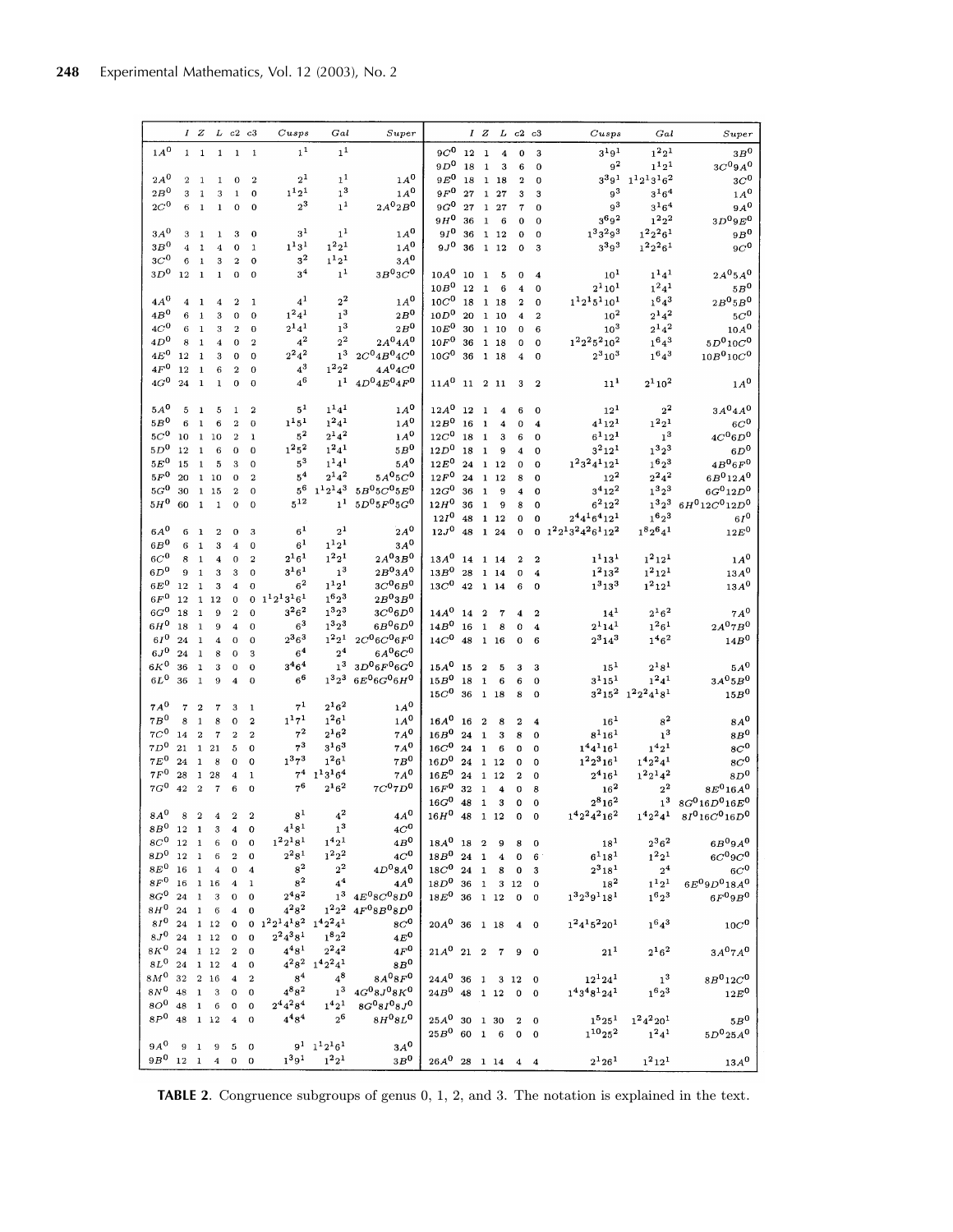|                                      |                                |                | $IZ$ $L$ $c2$ $c3$ |                          |                                  | Cusps                                      | Gal                            | Super                                             |                                      |          |                         | IZLc2c3                 |                                             |                             | Cusps                              | Gal                                                                               | Super                                      |
|--------------------------------------|--------------------------------|----------------|--------------------|--------------------------|----------------------------------|--------------------------------------------|--------------------------------|---------------------------------------------------|--------------------------------------|----------|-------------------------|-------------------------|---------------------------------------------|-----------------------------|------------------------------------|-----------------------------------------------------------------------------------|--------------------------------------------|
|                                      |                                |                |                    |                          |                                  |                                            |                                |                                                   | $12G^1$ 24 1 12                      |          |                         |                         | $\overline{\bf{4}}$                         | $\Omega$                    | $12^{2}$                           | $2^24^2$                                                                          | $3C^{0}12A^{0}$                            |
| $27A^0$                              |                                |                | 36 1 12            | $\mathbf 0$              | $\mathbf 0$                      | $1^63^127^1$                               | $1^2 2^2 6^1$                  | $9B^0$                                            | $12H^1$ 24 1 24                      |          |                         |                         | $\mathbf 0$                                 | 3                           | $12^{2}$                           | $4^6$                                                                             | $6A^0$                                     |
|                                      |                                |                |                    |                          |                                  |                                            |                                |                                                   | 12I <sup>1</sup>                     |          |                         | 32 1 16                 | $\Omega$                                    | $\overline{2}$              | $4^{2}12^{2}$                      | $2^{4}4^{2}$                                                                      | $4D^06C^012A^1$                            |
| $28A^0$                              | 32 1                           |                | - 8                | $\mathbf{0}$             | - 8                              | $4^{1}28^{1}$                              | $1^26^1$                       | 14B <sup>0</sup>                                  | 12J <sup>1</sup>                     | 36       | $\mathbf{1}$            | 6                       | 6                                           | $\mathbf 0$                 | $12^{3}$                           | $1^2 2^2$                                                                         | $4F^012A^012C^0$                           |
|                                      |                                |                |                    |                          |                                  |                                            |                                |                                                   | $12K^{1}$ 36                         |          | $\mathbf{1}$            | 9                       | $\mathbf 0$                                 | $\mathbf 0$                 | $3^4 12^2$                         | $1^3 2^3$                                                                         | $6G^012D^012B^1$                           |
| 30A <sup>0</sup>                     |                                |                | 36 1 6 12 0        |                          |                                  | $6^{1}30^{1}$                              | $1^24^1$                       | $10B^015B^0$                                      | 12L <sup>1</sup>                     | 36       | $\mathbf{1}$            | $\mathbf{9}$            | $\overline{\bf{4}}$                         | $\Omega$                    | $6^2 12^2$                         | $1^3 2^3$                                                                         | $6G^012C^012C^1$                           |
|                                      |                                |                |                    |                          |                                  |                                            |                                |                                                   | 12M <sup>1</sup>                     | 36       |                         | 1 18                    | 6                                           | $\Omega$                    | $12^{3}$                           | $1^2 2^4 4^2$                                                                     | 12C <sup>0</sup>                           |
| 32A <sup>0</sup>                     | 48 1                           |                | - 6                | $\overline{0}$           | $\overline{0}$                   | $1^88^132^1$                               | $1^{4}2^{1}$                   | $16C^{\rm 0}$                                     | 12N <sup>1</sup>                     | 36       | $\overline{2}$          | $\mathbf{9}$            | $\boldsymbol{4}$                            | $\Omega$                    | $6^2 12^2$                         | $2^9$                                                                             | $6H^012D^012C^1$                           |
|                                      |                                |                |                    |                          |                                  | $12^{1}36^{1}$                             | $1^{2}2^{1}$                   | $12B^018B^0$                                      | 12O <sup>1</sup><br>12P <sup>1</sup> | 48<br>48 | $\mathbf{1}$            | 8<br>1 12               | $\mathbf 0$<br>$\mathbf 0$                  | 6                           | $12^{4}$<br>$2^2 4^2 6^2 12^2$     | $\mathbf{2^4}$<br>$1^{6}2^{3}$                                                    | $6J^012B^0$<br>$4E^06I^012E^012F^1$        |
| 36A <sup>0</sup>                     | 48 1                           |                | $\boldsymbol{4}$   | $0\quad12$               |                                  |                                            |                                |                                                   | $12Q^1$                              | 48       |                         | 1 12                    | 8                                           | $\mathbf{0}$<br>$\mathbf 0$ | 12 <sup>4</sup>                    | $2^24^2$                                                                          | $6E^{0}12F^{0}12G^{1}$                     |
| $48A^0$                              |                                |                | 72 1 3 24 0        |                          |                                  | $24^{1}48^{1}$                             | 1 <sup>3</sup>                 | $16B^0 24A^0$                                     | $12R^1$ 64 1 16                      |          |                         |                         | $\Omega$                                    | $\overline{\bf 4}$          | $4^{4}12^{4}$                      | $2^{4}4^{2}$                                                                      | $12B^012I^1$                               |
|                                      |                                |                |                    |                          |                                  |                                            |                                |                                                   | 12S <sup>1</sup>                     | 72       | $\mathbf{1}$            | 3                       | $\Omega$                                    | $\Omega$                    | $3^{8}12^{4}$                      | 1 <sup>3</sup>                                                                    | $6K^012E^012G^012K^1$                      |
| 6A <sup>1</sup>                      | 6                              | $\mathbf{1}$   | $\mathbf{1}$       | $\Omega$                 | $\mathbf 0$                      | $^{61}$                                    | 1 <sup>1</sup>                 | $2A^03A^0$                                        | 12T <sup>1</sup>                     | 72       | $\mathbf{1}$            | $\overline{9}$          | 8                                           | $\Omega$                    | $6^{4}12^{4}$                      | $1^3 2^3$                                                                         | $6L^0$ 12 $G^0$ 12 $H^0$ 12 $L^1$ 12 $N^1$ |
| 6B <sup>1</sup>                      | 12 1                           |                | 3                  | $\overline{0}$           | $\Omega$                         | $\rm 6^2$                                  | $1^{1}2^{1}$                   | $3C^{0}6B^{0}6A^{1}$                              | $12U^1$ 72 1 18                      |          |                         |                         | $\overline{4}$                              | $\mathbf 0$                 | $6^{8}12^{2}$                      | $2^34^3$                                                                          | $6L^0$                                     |
| $6C^{1}$                             | 18 <sub>1</sub>                |                | $\mathbf{1}$       | 0                        | $\overline{0}$                   | $6^3$                                      | 1 <sup>1</sup>                 | $2C^{0}6A^{0}6D^{0}6A^{1}$                        | $12V^1$ 96 1 12                      |          |                         |                         | $\overline{0}$                              |                             | $0.2^44^46^412^4$                  | $1^{6}2^{3}$                                                                      | $12I012J012P1$                             |
| $6D^1$                               | 24                             | $\mathbf{1}$   | $\mathbf{1}$       | $\mathbf 0$              | $\mathbf 0$                      | 6 <sup>4</sup>                             | 1 <sup>1</sup>                 | $3D^06C^06E^06B^1$                                |                                      |          |                         |                         |                                             |                             |                                    |                                                                                   |                                            |
| $6E^1$                               | 36                             | <sup>1</sup>   | $\bf 3$            | $\mathbf 0$              | $\mathbf 0$                      | $6^6$                                      | $1^{1}2^{1}$                   | $6G^06H^06B^16C^1$                                | $14A^1$ 14                           |          | $\overline{\mathbf{2}}$ | $\overline{7}$          | $\theta$                                    | $\overline{2}$              | $14^{1}$                           | $2^{1}6^{2}$                                                                      | $2A^07A^0$                                 |
| 6F <sup>1</sup>                      | 72 1                           |                | $\mathbf{1}$       | $\mathbf{o}$             | $\bf{0}$                         | $6^{12}$                                   | 1 <sup>1</sup>                 | $6I^06J^06K^06L^06D^16E^1$                        | 14B <sup>1</sup>                     | 21 2 21  |                         |                         | 3                                           | $\Omega$                    | $7^114^1$                          | $2^36^6$                                                                          | $2B^07A^0$                                 |
|                                      |                                |                |                    |                          |                                  |                                            |                                |                                                   | $14C^1$ 24 1 24                      |          |                         |                         | $\mathbf 0$                                 |                             | $0 \t1^1 2^1 7^1 14^1$             | $1^{6}6^{3}$                                                                      | $2B^{0}7B^{0}$                             |
| 7A <sup>1</sup>                      | 42 1 21                        |                |                    | $\mathbf 2$              | $\mathbf 0$                      | 7 <sup>6</sup>                             | $3^{1}6^{3}$                   | 7D <sup>0</sup>                                   | 14D <sup>1</sup>                     | 28       | $\overline{2}$          | $\overline{7}$          | $\mathbf 0$                                 | $\overline{\bf{4}}$         | $14^{2}$                           | $2^{1}6^{2}$                                                                      | $7C^014A^014A^1$                           |
| 7B <sup>1</sup>                      | 56                             |                | 1 28               | 0                        | $\overline{2}$                   | $7^8$                                      | $1^{1}3^{1}6^{4}$              | $7B^{0}7C^{0}7F^{0}$                              | 14E <sup>1</sup>                     | 42       |                         | 1 21                    | 8                                           | $\Omega$                    | $14^3$                             | $3^{1}6^{3}$                                                                      | 7D <sup>0</sup>                            |
| $7\mathbb{C}^1$                      | 84                             |                | 1 21               | $\overline{\bf{4}}$      | $\Omega$                         | $7^{12}$                                   | $3^{1}6^{3}$                   | $7F^07G^07A^1$                                    | 14F <sup>1</sup>                     | 42       |                         | 2 4 2                   | $\overline{4}$                              | 3                           | $14^{3}$                           | $6^{14}$                                                                          | $14A^0$                                    |
|                                      |                                |                |                    |                          |                                  |                                            |                                |                                                   | 14G <sup>1</sup>                     | 56       |                         | 1 28                    | 8                                           | $\overline{2}$              | $14^{4}$                           | $1^{1}3^{1}6^{4}$                                                                 | $7F^014A^0$                                |
| 8A <sup>1</sup>                      | 12                             | $\overline{1}$ | 3                  | 0                        | $\mathbf{o}$                     | $4^{181}$                                  | 1 <sup>3</sup>                 | $4C^0$                                            | $14H^1$ 72 1 24                      |          |                         |                         | $\mathbf{O}$                                |                             | $0 \t1^3 2^3 7^3 14^3$             | $1^{6}6^{3}$                                                                      | $7E^{0}14C^{1}$                            |
| 8B <sup>1</sup>                      | 24 1                           |                | 3                  | $\mathbf{O}$             | $\Omega$                         | $4^{2}8^{2}$                               | $\mathbf{1}^3$                 | $4E^{0}8B^{0}8A^{1}$                              |                                      |          |                         |                         |                                             |                             |                                    |                                                                                   |                                            |
| $8C^1$                               | 24                             | $\mathbf{1}$   | 6                  | $\mathbf 0$              | $\mathbf 0$                      | $4^{2}8^{2}$                               | $1^2 2^2$                      | $4F^{0}8D^{0}8A^{1}$                              | 15A <sup>1</sup>                     | 15       | $\mathbf{1}$            | 5                       | 3                                           | $\Omega$                    | 15 <sup>1</sup>                    | $1^{1}4^{1}$                                                                      | 3A <sup>0</sup> 5A <sup>0</sup>            |
| $8D^1$<br>$8E^1$                     | 32 1 16                        |                | 24 1 12            | $\overline{a}$           | $\Omega$                         | $8^3$<br>8 <sup>4</sup>                    | $2^24^2$<br>$\mathbf{4}^4$     | $4F^{0}8A^{0}$<br>$4D^08F^0$                      | $15B^1$ 20<br>$15C^1$ 24             |          |                         | 1 20                    | $\mathbf 0$                                 | $\overline{a}$              | $0 \t1^13^15^115^1$                | $5^1 15^1 1^2 2^1 4^2 8^1$<br>$1^42^24^28^1$                                      | $3B^05A^0$<br>$3B^05B^0$                   |
| $8F^1$                               | 48                             | $\mathbf{1}$   | 3                  | $\Omega$<br>$\mathbf{o}$ | $\overline{2}$<br>$\mathbf 0$    | $4^{4}8^{4}$                               | 1 <sup>3</sup>                 | $4G08G08H08B18C1$                                 | 15D <sup>1</sup>                     |          |                         | 1 24<br>30 1 10         | $\mathbf 0$<br>6                            | 0                           | $15^{2}$                           | $2^{1}4^{2}$                                                                      | 3A <sup>0</sup> 5C <sup>0</sup>            |
| $8G^1$                               | 48                             | $\mathbf{1}$   | 6                  | 0                        | $\Omega$                         | $4^{4}8^{4}$                               | $1^{4}2^{1}$                   | $8J^{0}8L^{0}8B^{1}$                              | $15E^1$                              | 36       |                         | 1 18                    | $\overline{\bf{4}}$                         | $\Omega$                    | $3^2 15^2$                         | $1^2 2^2 4^1 8^1$                                                                 | 3C <sup>0</sup> 15B <sup>0</sup>           |
| $8H^1$                               | 48                             |                | 1 12               | 4                        | 0                                | $8^6$                                      | $2^2 4^2$                      | $8H^{0}8K^{0}8D^{1}$                              | 15F <sup>1</sup>                     | 45       | $\mathbf{1}$            | 5                       | 9                                           | $\Omega$                    | $15^{3}$                           | $1^{1}4^{1}$                                                                      | $5E^{0}15A^{0}15A^{1}$                     |
| 8I <sup>1</sup>                      | 48                             |                | 1 12               | $\overline{\mathbf{4}}$  | $\Omega$                         | $8^6$                                      | $1^2 2^1 4^2$                  | $8F^{0}8H^{0}$                                    | $15G^1$ 48 1 24                      |          |                         |                         | $\mathbf 0$                                 |                             | $0 \t1^23^25^215^2 \t1^42^24^28^1$ |                                                                                   | $5D^0 15C^1$                               |
| $8J^1$                               | 64                             |                | 1 16               | $\mathbf 0$              | $\overline{\mathbf{4}}$          | $\rm8^8$                                   | 4 <sup>4</sup>                 | $8E^{0}8M^{0}8E^{1}$                              | $15H^1$ 72 1 18                      |          |                         |                         | 8                                           | $\mathbf 0$                 |                                    | $3^4 15^4$ $1^2 2^2 4^1 8^1$                                                      | $15C^{0}15E^{1}$                           |
| $8K^1$                               | 96                             | $\mathbf{I}$   | 3                  | $\mathbf 0$              | $\Omega$                         | $4^{8}8^{8}$                               | 1 <sup>3</sup>                 | $8N^08O^08P^08F^18G^1$                            | $15I^1$ 96 1 24                      |          |                         |                         | $\mathbf 0$                                 |                             | 0 $1^43^45^415^4$ $1^42^24^28^1$   |                                                                                   | 15G <sup>1</sup>                           |
|                                      |                                |                |                    |                          |                                  |                                            |                                |                                                   |                                      |          |                         |                         |                                             |                             |                                    |                                                                                   |                                            |
| 9A <sup>1</sup>                      | 12 <sub>1</sub>                |                | 4                  | $\mathbf 0$              | $\mathbf 0$                      | $3^{19}$ <sup>1</sup>                      | $1^2 2^1$                      | 3B <sup>0</sup>                                   | $16A^1$ 24 1 6                       |          |                         |                         | $\mathbf 0$                                 | $\Omega$                    | $2^24^116^1$                       | $1^{4}2^{1}$                                                                      | $8C^0$                                     |
| 9B <sup>1</sup>                      | 18                             | $\overline{2}$ | 9                  | $\overline{a}$           | $\mathbf{o}$                     | 9 <sup>2</sup>                             | $2^3 6^2$                      | 3C <sup>0</sup> 9A <sup>0</sup>                   | $16B^1$ 24                           |          | $\mathbf{1}$            | 6                       | $\overline{\bf{4}}$                         | $\Omega$                    | $8^{1}16^{1}$                      | $\begin{smallmatrix} 1 & 2 & 2 \end{smallmatrix}$                                 | $8B^0$                                     |
| 9C <sup>1</sup>                      | 36 1                           |                | $\overline{4}$     | $\mathbf{0}$             | $\theta$                         | $3^{3}9^{3}$                               | $1^22^1$                       | $3D^{0}9B^{0}9C^{0}9A^{1}$                        | 16C <sup>1</sup>                     |          |                         | 24 1 12                 | $\overline{2}$                              | $\Omega$                    | $4^{2}16^{1}$                      | $1^2 2^1 4^2$                                                                     | $8\,D^0$                                   |
| $9D^1$                               | 36                             |                | 1 12               | $\bf{0}$                 | $\Omega$                         | $3^{3}9^{3}$                               | $1^22^26^1$                    | 9A <sup>1</sup>                                   | 16D <sup>1</sup>                     |          |                         | 24 1 12                 | $\overline{\bf 4}$                          | $\Omega$                    | $8^1 16^1$                         | $1^42^24^1$                                                                       | 8B <sup>0</sup>                            |
| 9E <sup>1</sup>                      | 54                             |                | 1 18               | 6                        | $\mathbf 0$                      | $9^6$<br>9 <sup>6</sup>                    | $11213162$<br>$2^36^2$         | 9D <sup>0</sup> 9E <sup>0</sup><br>$9D^09G^09B^1$ | 16E <sup>1</sup>                     | 48       | $\overline{1}$          | 6                       | $\mathbf 0$                                 | $\mathbf 0$                 | $2^44^216^2$                       | $1^{4}2^{1}$                                                                      | $8G^{0}16C^{0}16A^{1}$                     |
| 9F <sup>1</sup><br>9G <sup>1</sup>   | 54<br>81 1 27                  | $\overline{a}$ | 9                  | 6                        | $\Omega$                         | $9^9\,$                                    | $3^{1}6^{4}$                   | $9F^09G^0$                                        | 16F <sup>1</sup><br>$16G^1$ 48 1 12  | 48       | $\mathbf{1}$            | 6                       | 8                                           | $\Omega$                    | $8^2 16^2$<br>$2^44^216^2$         | $1^2 2^2$<br>$1^42^24^1$                                                          | $8H^0 16B^0 16B^1$<br>$8I^016D^016A^1$     |
| 9H <sup>1</sup>                      | 108                            |                | $1 \quad 4$        | 9<br>$\mathbf 0$         | $\Omega$<br>$\Omega$             | $3^{9}9^{9}$                               | $1^2 2^1$                      | $9H^09I^09J^09C^19D^1$                            | $16H^1$ 48 1 12                      |          |                         |                         | $\mathbf 0$<br>$\overline{\bf{4}}$          | $\Omega$<br>$\bf{0}$        | $4^4 16^2$                         | $2^24^2$                                                                          | $8H^0$                                     |
|                                      |                                |                |                    |                          |                                  |                                            |                                |                                                   | 16I <sup>1</sup>                     | 48       |                         | 1 12                    | $\overline{\bf 4}$                          | $\Omega$                    | $4^{4}16^{2}$                      | $1^2 2^1 4^2$                                                                     | $8H^{0}16E^{0}16C^{1}$                     |
| 10A <sup>1</sup>                     | 12 <sub>1</sub>                |                | 6                  | $\bf o$                  | $\mathbf 0$                      | $2^{1}10^{1}$                              | $1^24^1$                       | $2A^05B^0$                                        | 16J <sup>1</sup>                     | 48       |                         | 1 12                    | 8                                           | $\Omega$                    | $8^2 16^2$                         | $1^42^24^1$                                                                       | $8L^{0}$ 16B <sup>0</sup> 16D <sup>1</sup> |
| 10B <sup>1</sup>                     | 15 1 15                        |                |                    | $\mathbf{1}$             | $\Omega$                         | $5^{1}10^{1}$                              | $1^34^3$                       | 2B <sup>0</sup> 5A <sup>0</sup>                   | $16K^1$ 48                           |          |                         | 1 24                    | $\overline{2}$                              | $\Omega$                    | $4^{4}8^{2}16^{1}$                 | $4^{4}8^{4}$                                                                      | $8K^0$                                     |
| 10C <sup>1</sup>                     | $20 \quad 1 \quad 10$          |                |                    | $\mathbf 0$              | $\overline{2}$                   | $10^{2}$                                   | $2^{1}4^{2}$                   | $2A^05C^0$                                        | $16L^1$ 48 1 24                      |          |                         |                         | $\boldsymbol{2}$                            | 0                           | $4^48^216^1$                       | $4^{4}8^{4}$                                                                      | $8K^0$                                     |
| 10D <sup>1</sup>                     | 24                             | $\mathbf{1}$   | $-6$               | $\mathbf 0$              | $\Omega$                         | $2^2$ 10 $^2$                              | $1^24^1$                       | $5D^010B^010A^1$                                  | $16M^1$ 96 1                         |          |                         | $6\overline{6}$         | $\mathbf{0}$                                | $\Omega$                    | $2^84^416^4$                       |                                                                                   | $1421 8O016G016H016E116G1$                 |
| 10E <sup>1</sup>                     | 30                             |                | 1 15               | $\overline{\bf 4}$       | $\mathbf 0$                      | $10^{3}$                                   | $1^{1}2^{1}4^{3}$              | $5E^0$                                            |                                      |          |                         |                         |                                             |                             |                                    |                                                                                   |                                            |
| 10F <sup>1</sup>                     | 30 1 30                        |                |                    | $\overline{2}$           | $\Omega$                         | $5^2 10^2$                                 | $2^3 4^6$                      | $2B^05C^0$                                        | $17A^1$ 18 1 18                      |          |                         |                         | 2 0                                         |                             | $1^{1}17^{1}$                      | $1^2 16^1$                                                                        | $1A^0$                                     |
| 10G <sup>1</sup>                     | 36                             | $\mathbf{1}$   | 6                  | 0                        | $\mathbf 0$                      | $2^3$ 10 $^3$                              | $1^24^1$                       | $2C^010C^010A^1$                                  | $17B^1$ 36 1 18                      |          |                         |                         | $\blacktriangleleft$                        | $\bf{0}$                    | $1^2 17^2$                         | $1^2 16^1$                                                                        | 17A <sup>1</sup>                           |
| 10H <sup>1</sup>                     |                                |                | 40 1 10            | $\mathbf 0$              | $\boldsymbol{4}$                 | $10^{4}$                                   | $2^{1}4^{2}$                   | $5F^010A^010D^010C^1$                             | $17C^1$ 72 1 18 8 0                  |          |                         |                         |                                             |                             | 1 <sup>4</sup> 17 <sup>4</sup>     | $1^2 16^1$                                                                        | $17B^1$                                    |
| 10I <sup>1</sup>                     | 45 1 15                        |                |                    | 3                        | $\overline{0}$                   | $5^3 10^3$                                 | $1^34^3$                       | $5E^{0}10B^{1}$                                   |                                      |          |                         |                         |                                             |                             |                                    |                                                                                   |                                            |
| 10J <sup>1</sup>                     | 60 1 60                        |                |                    | $\bf{4}$                 | 3                                | $10^{6}$                                   | $4^{15}$                       | 10D <sup>0</sup>                                  | $18A^1$ 18 1 9                       |          |                         |                         | $\overline{\mathbf{4}}$                     | $\Omega$                    | $18^{1}$                           | $1^{1}2^{1}6^{1}$                                                                 | $6B^{0}9A^{0}$                             |
| $10K^1$                              | $72 \quad 1 \quad 6$           |                |                    | $\overline{0}$           | $\overline{0}$                   | $2^6 10^6$                                 | $1^24^1$                       | $10F010G010D110G1$                                | $18B^1$ 18 1 18                      |          |                         |                         | $\bf{4}$                                    | $\Omega$                    | $18^{1}$                           | $2^36^2$                                                                          | $6B^0$                                     |
|                                      |                                |                |                    |                          |                                  |                                            |                                |                                                   | $18C^1$ 24 1                         |          |                         | $\overline{\mathbf{4}}$ | $\bf o$                                     | $\mathbf 0$                 | $2^3 18^1$                         | $1^22^1$                                                                          | 6C <sup>0</sup> 9B <sup>0</sup>            |
| 11A <sup>1</sup><br>11B <sup>1</sup> | $12 \quad 1 \quad 12$          |                |                    | $\bf{0}$                 | $\overline{0}$<br>$\overline{4}$ | 1 <sup>1</sup> 11 <sup>1</sup><br>$11^{5}$ | $1^{2}10^{1}$<br>$5^{1}10^{5}$ | 1A <sup>0</sup>                                   | $18D^1$ 24 1<br>$18E^1$ 27 1 27      |          |                         | $^{\circ}$ 8            | $\mathbf 0$                                 |                             | $6^{1}18^{1}$                      | 2 <sup>4</sup><br>$1^32^36^3$                                                     | $6C^0$                                     |
| 11C <sup>1</sup>                     | $55\quad 1\quad 55$<br>55 1 55 |                |                    | 3<br>$\boldsymbol{7}$    | $\mathbf{1}$                     | $11^{5}$                                   | $5^{1}10^{5}$                  | 11A <sup>0</sup><br>$1A^0$                        | $18F^1$ 36 1 18                      |          |                         |                         | 5                                           | $\Omega$                    | $9^{1}18^{1}$                      | $6^3$ 18 <sup>1</sup> 1 <sup>1</sup> 2 <sup>1</sup> 3 <sup>1</sup> 6 <sup>2</sup> | $6D^09A^0$<br>$6E^09E^0$                   |
| 11D <sup>1</sup>                     |                                |                | 60 1 12 0          |                          | $\overline{0}$                   | 1 <sup>5</sup> 11 <sup>5</sup>             | $1^{2}10^{1}$                  | 11A <sup>1</sup>                                  | $18G^1$ 36 1 36                      |          |                         |                         | $\boldsymbol{4}$<br>$\overline{\mathbf{4}}$ |                             | $6^3 18^1$                         | $2^33^26^4$                                                                       | $6E^0$                                     |
|                                      |                                |                |                    |                          |                                  |                                            |                                |                                                   | $18H^1$ 54 1 27 12                   |          |                         |                         |                                             | $\mathbf 0$                 | $18^3$                             | $3^{1}6^{4}$                                                                      | $9G^{0}18A^{0}$                            |
| 12A <sup>1</sup>                     | 16                             |                | 1 16               | $\mathbf 0$              | $\mathbf{1}$                     | $4^{1}12^{1}$                              | $2^44^2$                       | $3B^0 4A^0$                                       | $18I^1$ 54 1 54                      |          |                         |                         | $\overline{2}$                              | $\mathbf{0}$                | $3^36^39^118^1$ $1^32^33^36^6$     |                                                                                   | $6G^{0}9E^{0}$                             |
| 12B <sup>1</sup>                     | 18                             | $\mathbf{1}$   | 3                  | $\mathbf{O}$             | $\bf{0}$                         | $3^2 12^1$                                 | 1 <sup>3</sup>                 | $4B^{0}6D^{0}$                                    | $18J^1$ 72 1                         |          |                         | $\overline{\mathbf{4}}$ | $\mathbf 0$                                 | $\mathbf 0$                 | $2^9 18^3$                         | $1^22^1$                                                                          | $6I018C018E018C1$                          |
| 12C <sup>1</sup>                     | 18                             | $\mathbf{1}$   | $9$                | $\boldsymbol{2}$         | $\mathbf 0$                      | $6^{1}12^{1}$                              | $1^32^3$                       | $6D^0$                                            | $18K^1$ 72 1                         |          |                         | $\boldsymbol{8}$        | $\bf{0}$                                    | 9                           | $6^318^3$                          | 2 <sup>4</sup>                                                                    | $6J^0$ 18 $B^0$ 18 $C^0$ 18 $D^1$          |
| 12D <sup>1</sup>                     | 24                             | $\mathbf{1}$   | 6                  | $\overline{4}$           | $\Omega$                         | $12^{2}$                                   | $2^{1}4^{1}$                   | $6E^0$                                            |                                      |          |                         |                         |                                             |                             |                                    |                                                                                   |                                            |
| 12E <sup>1</sup>                     | 24 1                           |                | 8                  | $\mathbf 0$              | 3                                | $12^2\,$                                   | $4^2$                          | $4D^06A^0$                                        | $19A^1$ 20 1 20                      |          |                         |                         | $\mathbf{0}$                                | $\overline{2}$              | $1^{1}19^{1}$                      | $1^2 18^1$                                                                        | $1A^0$                                     |
| 12F <sup>1</sup>                     | 24 1 12                        |                |                    | $\mathbf 0$              |                                  | $0\quad 2^14^16^112^1$                     | $1^62^3$                       | $4C^{0}6F^{0}$                                    | $19B^1$ 60 1 20                      |          |                         |                         |                                             | $0\quad 6$                  | $1^3 19^3$                         | $1^2 18^1$                                                                        | 19A <sup>1</sup>                           |
|                                      |                                |                |                    |                          |                                  |                                            |                                |                                                   |                                      |          |                         |                         |                                             |                             |                                    |                                                                                   |                                            |

**TABLE 2 (continued).**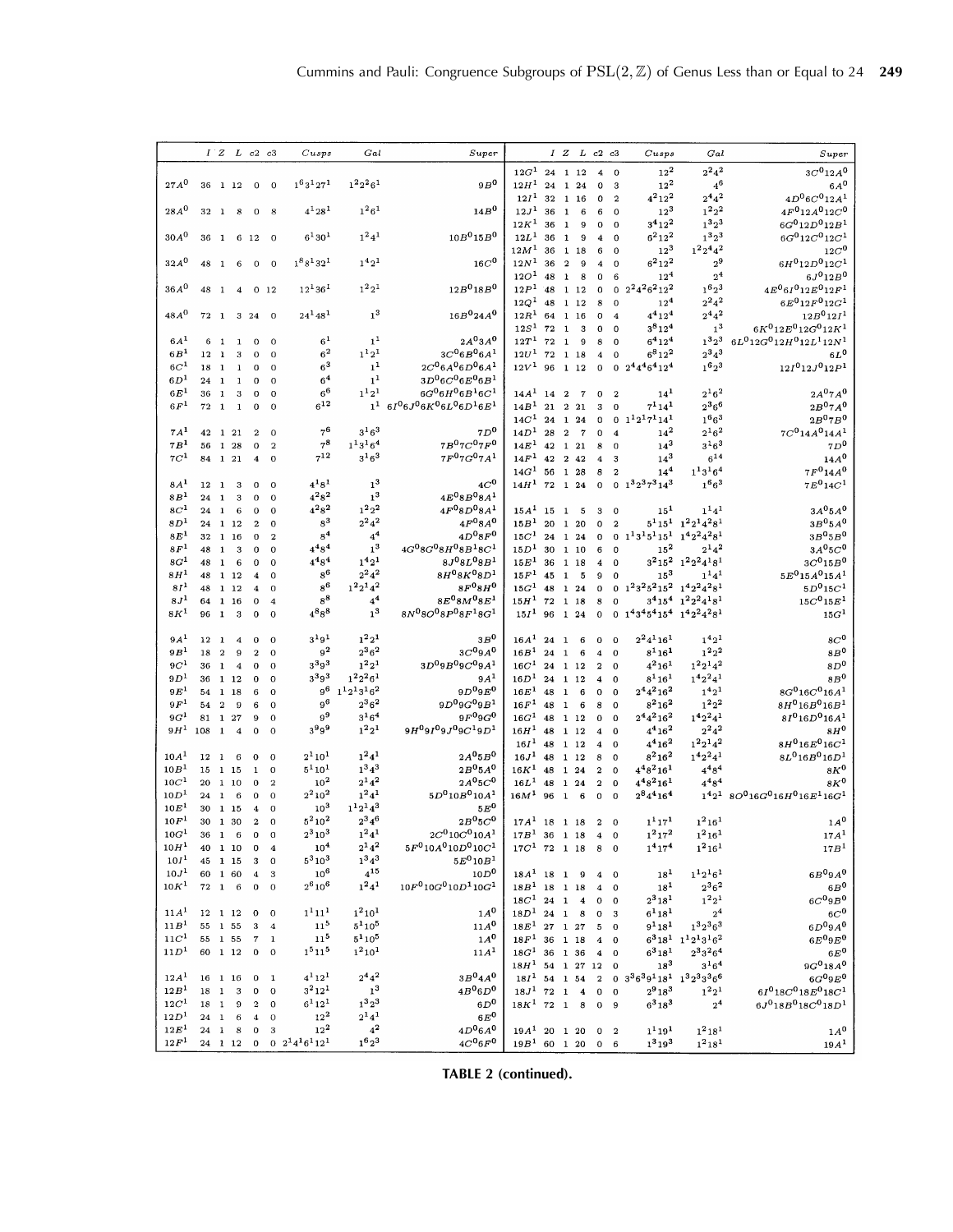|                  |          |                |                                     | IZLc2c3                 |                     | Cusps                                                | Gal                                  | Super                                                                  |                                 |               |                | IZLc2c3            |                         |                         | Cusps                                               | Gal                                                                               | Super                                                      |
|------------------|----------|----------------|-------------------------------------|-------------------------|---------------------|------------------------------------------------------|--------------------------------------|------------------------------------------------------------------------|---------------------------------|---------------|----------------|--------------------|-------------------------|-------------------------|-----------------------------------------------------|-----------------------------------------------------------------------------------|------------------------------------------------------------|
| 20A <sup>1</sup> |          |                | 20 1 20                             | $\overline{a}$          | $\mathcal{D}$       | $20^{1}$                                             | $2^28^2$                             | $4A^05A^0$                                                             | $8A^2$ 48                       |               | $\mathbf{1}$   | $\mathbf{1}$       | $\mathbf 0$             | $\Omega$                | $8^6$                                               | 1 <sup>1</sup>                                                                    | $4G^{0}8E^{0}8D^{1}$                                       |
| 20B <sup>1</sup> |          |                | 24 1 24                             | $\overline{\bf{4}}$     | $\mathbf 0$         | $4^{1}20^{1}$                                        | $2^{4}8^{2}$                         | $4A^05B^0$                                                             | $8B^2$ 48                       |               |                | 1 1 2              | $\mathbf 0$             | $\bf{0}$                | $\rm8^6$                                            | $2^2 4^2$                                                                         | $8K^{0}8C^{1}8D^{1}$                                       |
| 20C <sup>1</sup> | 24       | $\overline{2}$ | - 6                                 | $\overline{\bf 4}$      | $\overline{0}$      | $4^{1}20^{1}$                                        | $2^28^1$                             | 10B <sup>0</sup>                                                       | $8C^2$ 96 1 24                  |               |                |                    | $\overline{\mathbf{4}}$ | $\mathbf 0$             | $\rm8^{12}$                                         | $2^2 4^5$                                                                         | $8M^08P^08H^18I^1$                                         |
| 20D <sup>1</sup> |          |                | 36 1 18                             | $\Omega$                | $\mathbf{0}$        | $1^24^15^220^1$                                      | $1^{6}4^{3}$                         | $4B^{0}10C^{0}$                                                        |                                 |               |                |                    |                         |                         |                                                     |                                                                                   |                                                            |
| 20E <sup>1</sup> |          |                | 36 1 18                             | $\overline{\bf{4}}$     | 0                   | $2^14^110^120^1$                                     | $1^64^3$                             | $4C^{0}10C^{0}$                                                        | $9A^2$ 36                       |               | <sup>1</sup>   | $_{3}$             | $\mathbf 0$             | $\mathbf 0$             | 9 <sup>4</sup>                                      | $1^{1}2^{1}$                                                                      | $3D^{0}9D^{0}9B^{1}$                                       |
| 20F <sup>1</sup> |          |                | 40 2 10                             | $\overline{\mathbf{4}}$ |                     | $20^{2}$                                             | $4^{1}8^{2}$                         | 10D <sup>0</sup>                                                       | $9B^2$ 54 1 27                  |               |                |                    | $\overline{2}$          | $\mathbf 0$             | $9^6$                                               | $3^{1}6^{4}$                                                                      | $9E^{0}9G^{0}9B^{1}$                                       |
| 20G <sup>1</sup> |          |                | 48 1 24                             | 8                       | $\Omega$            | $4^{2}20^{2}$                                        | $2^{4}8^{2}$                         | $10B^{0}20B^{1}$                                                       |                                 |               |                |                    |                         |                         |                                                     |                                                                                   |                                                            |
| 20H <sup>1</sup> |          |                | 72 1 18                             | $\Omega$                | $\Omega$            | $144254202$                                          |                                      | $1^64^3$ $10F^0$ 20A $^0$ 20D <sup>1</sup>                             | $10A^2$ 30                      |               | $\mathbf{1}$   | - 5                | $\mathbf 0$             | $\Omega$                | 10 <sup>3</sup>                                     | $1^{1}4^{1}$                                                                      | $5E^{0}10A^{0}$                                            |
| 20I <sup>1</sup> |          |                | 72 1 18                             | 8                       | $\mathbf 0$         | $2^2$ 4 <sup>2</sup> 10 <sup>2</sup> 20 <sup>2</sup> | 1643                                 | $10G^{0}20A^{0}20E^{1}$                                                | $10B^2$ 30                      |               | $\mathbf{1}$   | $-5$               | $\mathbf 0$             | $\mathbf 0$             | $10^{3}$                                            | $1^{1}4^{1}$                                                                      | $2C^{0}10A^{0}10B^{1}$                                     |
| 20J <sup>1</sup> |          |                | 72 2 18                             | $\boldsymbol{A}$        | $\Omega$            | $2^4$ 4 <sup>1</sup> 10 <sup>4</sup> 20 <sup>1</sup> | $2^{6}8^{3}$                         | $10G^0$                                                                | $10C^2$                         | 60 1 15       |                |                    | $\overline{\mathbf{4}}$ | $\mathbf 0$             | $10^{6}$                                            | $1^1 2^1 4^3$                                                                     | $5G^010B^010D^010E^1$                                      |
|                  |          |                |                                     |                         |                     |                                                      |                                      |                                                                        | $10D^2$ 60                      |               |                | 1 30               | $\mathbf 0$             | $\bf{0}$                | $5^{4}10^{4}$                                       | $2^3 4^6$                                                                         | $5F^{0}10B^{1}10F^{1}$                                     |
| 21A <sup>1</sup> | 24 2     |                | 8                                   | $\Omega$                | 3                   | $3^{1}21^{1}$                                        | $2^2 12^1$                           | 7B <sup>0</sup>                                                        | $10E^2$ 60                      |               |                | 1 30               | $\overline{\mathbf{4}}$ | $\mathbf 0$             | $10^{6}$                                            | $2^3 4^6$                                                                         | $10D^{0}10F^{1}$                                           |
| 21B <sup>1</sup> |          |                | 32 1 32                             | $\mathbf 0$             | $\overline{a}$      |                                                      | $113171211$ $142262121$              | $3B^{0}7B^{0}$                                                         | $10F^2$ 90 1 45                 |               |                |                    | $\overline{a}$          | $\mathbf 0$             | $5^{6}10^{6}$                                       | $1^3 2^3 4^9$                                                                     | $5G^{0}10C^{0}10F^{1}10I^{1}$                              |
| 21C <sup>1</sup> |          |                | 42 2 14                             | 6                       | 3                   | $21^2$                                               | $4^{1}12^{2}$                        | 7C <sup>0</sup>                                                        |                                 |               |                |                    |                         |                         |                                                     |                                                                                   |                                                            |
| 21D <sup>1</sup> |          |                | 42 2 21 10                          |                         | 0                   |                                                      | $21^2$ $2^14^16^212^2$               | $21A^0$                                                                | $11A^2$ 66 1 66                 |               |                |                    | - 6                     | $\bf{0}$                | $11^{6}$                                            | $1151106$                                                                         | 11A <sup>0</sup>                                           |
| $21E^1$          |          |                | 63 1 21 15                          |                         | $\Omega$            | $21^3$                                               | $3^{1}6^{3}$                         | $7D^021A^0$                                                            |                                 |               |                |                    |                         |                         |                                                     |                                                                                   |                                                            |
| $21F^1$          |          |                | 64 1 32                             | $\Omega$                | $\overline{\bf{4}}$ |                                                      | $1^23^27^221^2$ $1^42^26^212^1$      | 21B <sup>1</sup>                                                       | $12A^2$ 24 1                    |               |                | $\overline{4}$     | $\Omega$                | $\Omega$                | $12^{2}$                                            | $2^2$                                                                             | $4D^012A^06A^1$                                            |
|                  |          |                |                                     |                         |                     |                                                      |                                      |                                                                        | $12B^2$ 36                      |               | $\mathbf{1}$   | 3                  | $\bf{0}$                |                         | $6^2 12^2$                                          | 1 <sup>3</sup>                                                                    | $4E^{0}12C^{0}6C^{1}12B^{1}$                               |
| 22A <sup>1</sup> |          |                | $22 \quad 2 \quad 11 \quad \quad 0$ |                         | $\overline{4}$      | $22^{1}$                                             | $2^110^2$                            | $2A^011A^0$                                                            | $12C^2$                         | 36            | $\mathbf{1}$   | 9                  | $\mathbf 0$             | $\Omega$                | $6^2 12^2$                                          | $1^32^3$                                                                          | $6G^{0}12C^{1}$                                            |
|                  |          |                |                                     |                         |                     |                                                      |                                      |                                                                        | $12D^2$ 36                      |               | $\mathbf{1}$   | 9                  | 0                       | $\bf{0}$                | $6^212^2$                                           | $1^3 2^3$                                                                         | $6H^012B^112C^1$                                           |
| 24A <sup>1</sup> | 24 2     |                | $\overline{\mathbf{4}}$             | 6                       | $\mathbf 0$         | $24^{1}$                                             | $4^2$                                | $8A^012A^0$                                                            | $12E^2$                         | 36            | $\mathbf{1}$   | $\mathbf{9}$       | $\mathbf 0$             | $\Omega$                | $6^212^2$                                           | $1^3 2^3$                                                                         | $12D^06C^112C^1$                                           |
| 24B <sup>1</sup> |          |                | 24 2 12                             | 6                       | $\mathbf{0}$        | $24^{1}$                                             | $4^{2}8^{2}$                         | $12A^0$                                                                | $12F^2$                         | 48            | $\mathbf{1}$   | $\overline{4}$     | $\mathbf 0$             | $\Omega$                | $4^3$ 12 <sup>3</sup>                               | $1^{2}2^{1}$                                                                      | $6I^012B^0$                                                |
| 24C <sup>1</sup> | $36 - 1$ |                | 6                                   | 6                       | $\Omega$            | $6^{2}24^{1}$                                        | $1^22^2$                             | $8D^012C^0$                                                            | $12G^2$                         | 48            |                | 1 24               | $\Omega$                |                         | $4^3$ 12 <sup>3</sup>                               | $1^4 2^6 4^2$                                                                     | $4F^012A^112F^1$                                           |
| 24D <sup>1</sup> | 36       | $\mathbf{1}$   | - 9                                 | 8                       | $^{\circ}$          | $12^124^1$                                           | $1^3 2^3$                            | 12C <sup>0</sup>                                                       | $12H^2$ 72                      |               |                | 1 18               | 8                       |                         | $12^{\rm 6}$                                        | $2^54^2$                                                                          | $12H^{0}12M^{1}$                                           |
| 24E <sup>1</sup> |          |                | 36 1 18                             | 6                       | $\Omega$            | $6^{2}$ $24^{1}$                                     | $1^2 2^4 4^2$                        | 12C <sup>0</sup>                                                       | $12I^2$ 72 1 18                 |               |                |                    | 8                       | $\Omega$                | $12^6$                                              |                                                                                   | $1^2 2^4 4^2$ $12F^0 12H^0 12J^1 12M^1$                    |
| $24F^1$          |          |                | 48 1 16 12                          |                         | $\bf{0}$            | $24^{2}$                                             | 4 <sup>4</sup>                       | $8F^{0}12A^{0}$                                                        |                                 |               |                |                    |                         |                         |                                                     |                                                                                   |                                                            |
| $24G^1$          | 48       |                | 1 24                                | $\mathbf{O}$            |                     | $0 \t1^2 2^1 3^2 6^1 8^1 24^1$                       | $1^8 2^6 4^1$                        | $8C^{0}12E^{0}$                                                        | $13A^2$ 84 1 14                 |               |                |                    | $\bf{0}$                | $\mathbf 0$             | $1^6 13^6$                                          | $1^2 12^1$                                                                        | $13B^{0}13C^{0}$                                           |
| 24H <sup>1</sup> |          |                | 72 1 9 16                           |                         | $\bf{0}$            | $12^2 24^2$                                          |                                      | $1^3 2^3$ $12H^0 24A^0 24D^1$                                          |                                 |               |                |                    |                         |                         |                                                     |                                                                                   |                                                            |
| 24I <sup>1</sup> |          |                | 72 1 18                             | $\overline{4}$          | $\Omega$            | $3^8 24^2$                                           | $2^34^3$                             | $12G^0$                                                                | $14A^2$ 42                      |               |                | 2 2 1              | $\mathbf{2}$            | $\bf{0}$                | $7^214^2$                                           | $2^36^6$                                                                          | $7C^{0}14B^{1}$                                            |
| 24J <sup>1</sup> |          |                | 96 1 24                             | $\mathbf{0}$            |                     | 0 $1^42^23^46^28^224^2$                              | $1^8 2^6 4^1$                        | $12J^0 24B^0 24G^1$                                                    | $14B^2$ 42 2 21                 |               |                |                    | $\overline{\bf{4}}$     |                         | $14^{3}$                                            | 6 <sup>7</sup>                                                                    | $7D^014A^0$                                                |
|                  |          |                |                                     |                         |                     |                                                      | 1 <sup>2</sup> 12 <sup>1</sup>       |                                                                        | $14C^2$ 42                      |               |                | 2 2 1              | $\bf{4}$                | $\Omega$                | $14^{3}$                                            | $2^36^6$                                                                          | $14A^014B^1$<br>$7E^{0}14B^{0}$                            |
| 26A <sup>1</sup> |          |                | 28 1 14                             | $\Omega$                | $\overline{\bf{4}}$ | $2^1 26^1$<br>$2^2 26^2$                             |                                      | $2A^{0}13A^{0}$<br>$1^212^1$ $13B^0$ 26A <sup>0</sup> 26A <sup>1</sup> | $14D^2$ 48<br>$14E^2$           |               | $\mathbf{1}$   | $\boldsymbol{8}$   | $\mathbf 0$             |                         | $2^3$ 14 <sup>3</sup>                               | $1^26^1$<br>$1^{2}6^{1}$                                                          | $2C^{0}14B^{0}14C^{1}$                                     |
| $26B^1$          |          |                | 56 1 14                             | $\mathbf{o}$            | - 8                 |                                                      |                                      |                                                                        | $14F^2$                         | 48<br>63 1 63 | $\mathbf{1}$   | 8                  | $\bf{0}$<br>5           | $\mathbf 0$<br>$\Omega$ | $2^3$ 14 <sup>3</sup><br>$7^3 14^3$                 | $3^36^9$                                                                          | $7D^014B^1$                                                |
| 27A <sup>1</sup> | 36       |                | 1 12                                | $\mathbf{o}$            | $\Omega$            | $1^33^227^1$                                         | $1^2 2^2 6^1$                        | $9B^0$                                                                 |                                 |               |                |                    |                         |                         |                                                     |                                                                                   |                                                            |
| $27B^1$          |          |                | 36 1 12                             | $\mathbf{o}$            | 6                   | $9^{1}27^{1}$                                        | $1^22^26^1$                          | $9C^0$                                                                 | $15A^2$ 30 1 15                 |               |                |                    | $\mathbf{2}$            | $\mathbf 0$             |                                                     | $15^2$ $1^12^14^18^1$                                                             | $3C^{0}15A^{1}$                                            |
| $27C^1$          | 108 1 12 |                |                                     | $\Omega$                | $\Omega$            | $1^93^627^3$                                         | $1^2 2^2 6^1$                        | $9I^0 27A^0 27A^1$                                                     | $15B^2$ 36 1                    |               |                | 6                  | $\Omega$                | $\Omega$                | $3^2 15^2$                                          | $1^24^1$                                                                          | $5D^015B^0$                                                |
|                  |          |                |                                     |                         |                     |                                                      |                                      |                                                                        | $15C^2$ 40 1 40                 |               |                |                    | $\mathbf 0$             | 1                       | $5^2$ 15 <sup>2</sup>                               | $2^2 4^5 8^2$                                                                     | $3B^05C^0$                                                 |
| 28A <sup>1</sup> | 28       |                | 2 2 3                               | 6                       | $\mathbf{1}$        | $28^{1}$                                             | $4^{2}12^{4}$                        | $4A^07A^0$                                                             | $15D^2$ 60 1 30                 |               |                |                    | 8                       | $\bf{0}$                | 15 <sup>4</sup>                                     | $2^14^38^2$                                                                       | 15D <sup>1</sup>                                           |
|                  |          |                |                                     |                         |                     |                                                      |                                      |                                                                        | $15E^2$ 60                      |               |                | 2 60               | $\overline{\bf{4}}$     | 3                       | $15^{4}$                                            | $8^{15}$                                                                          | $15A^0$                                                    |
| 30A <sup>1</sup> |          |                | 30 1 10                             | 0                       | 6                   | 30 <sup>1</sup>                                      | $2^{1}8^{1}$                         | $6A^{0}10A^{0}$                                                        |                                 |               |                |                    |                         |                         |                                                     |                                                                                   |                                                            |
| 30B <sup>1</sup> | 30       | $\overline{2}$ | - 5                                 | $\mathbf 0$             | 6                   | 30 <sup>1</sup>                                      | $2^{181}$                            | $10A^{0}15A^{0}$                                                       | $16A^2$ 24 1                    |               |                | $\mathbf{3}$       | 0                       | $^{\circ}$              | $8^{1}16^{1}$                                       | $1^3$                                                                             | $8B^0$                                                     |
| 30C <sup>1</sup> | 36       |                | 1 18                                | 8                       | $\Omega$            | $6^{1}30^{1}$                                        | $1^2 2^2 4^1 8^1$                    | $6B^015B^0$                                                            | $16B^2$ 24 1 12                 |               |                |                    | 0                       | $\Omega$                | $8^{1}16^{1}$                                       | $142241$                                                                          | 8A <sup>1</sup>                                            |
| 30D <sup>1</sup> |          |                | 72 1 18 16                          |                         | $\mathbf 0$         | $6^230^2$                                            |                                      | $12224181$ 15 $C030A030C1$                                             | $16C^2$                         | 48            | $\overline{1}$ | 3                  | 0                       | $\Omega$                | $4^{4}$ 16 <sup>2</sup>                             | $\mathbf{1}^3$                                                                    | $8G^{0}16C^{1}$                                            |
|                  |          |                |                                     |                         |                     |                                                      |                                      |                                                                        | $16D^2$                         | 48 1 12       |                |                    | $\Omega$                | $\boldsymbol{0}$        | $4^4$ 16 <sup>2</sup>                               | $1^2 2^1 4^2$                                                                     | $16E^{0}8C^{1}16C^{1}$                                     |
| 32A <sup>1</sup> | 48       |                | 1 12                                | $\bf{0}$                | $\Omega$            | $1^42^28^132^1$                                      | $142241$                             | 16C <sup>0</sup>                                                       | $16E^2$                         | 48            |                | 1 12               | $\overline{\bf 4}$      | $\Omega$                | $8^2 16^2$                                          | $2^6$                                                                             | $8H^{0}16D^{1}$                                            |
| 32B <sup>1</sup> | 48       |                | 1 12 12                             |                         | $\mathbf 0$         | $16^{1}32^{1}$                                       | $2^{6}$                              | $16B^0$                                                                | 16F <sup>2</sup>                | 48            |                | 2 1 2              | $\overline{\bf 4}$      | $\mathbf 0$             | $8^2 16^2$                                          | $2^{8}4^{2}$                                                                      | $8L^016B^116D^1$                                           |
| $32C^1$          | 48       |                | 1 24                                | $\boldsymbol{2}$        | $\Omega$            | $2^44^232^1$                                         | $2^24^38^4$                          | $16E^0$                                                                | $16G^2$ 64 1 64                 |               |                |                    | 8                       | $\mathbf{1}$            | 16 <sup>4</sup>                                     | $8^8$                                                                             | $8F^0$                                                     |
| 32D <sup>1</sup> |          |                | 48 1 24                             | $\mathbf{2}$            | $\bf{0}$            | $2^4 4^2 32^1$                                       | $2^2 4^3 8^4$                        | $16E^0$                                                                | $16H^2$ 64 2 32                 |               |                |                    | $\overline{\mathbf{4}}$ | $\overline{\bf{4}}$     | 16 <sup>4</sup>                                     | $\rm 8^8$                                                                         | $8M^016A^0$                                                |
| $32E^1$          | 96       |                | 1 1 2                               | $\bf{0}$                | $\Omega$            | $182482322$                                          |                                      | $142241$ 16H <sup>0</sup> 32A <sup>0</sup> 32A <sup>1</sup>            | $16I^2$ 96 1 12                 |               |                |                    | $\Omega$                | $\Omega$                | $4^{8}8^{4}16^{2}$                                  | $1^{4}2^{4}$                                                                      | $8N^016K^116L^1$                                           |
|                  |          |                |                                     |                         |                     |                                                      |                                      |                                                                        | $16J^2$ 96 1 24                 |               |                |                    | $\mathbf 0$             |                         | 0 $1^42^24^28^216^4$ $1^42^24^28^1$                 |                                                                                   | $16H^0$                                                    |
| 33A <sup>1</sup> |          |                |                                     | 33 2 11 9 0             |                     | $33^{1}$                                             | $2^1 10^2$                           | 3A <sup>0</sup> 11A <sup>0</sup>                                       | $16K^2$ 96 1 24                 |               |                |                    | $\mathbf{o}$            | $\mathbf{o}$            | $2^4$ 4 <sup>2</sup> 8 <sup>6</sup> 16 <sup>2</sup> | $1^82^44^2$                                                                       | 8O <sup>0</sup>                                            |
|                  |          |                |                                     |                         |                     |                                                      |                                      |                                                                        | $16L^2$ 96 1 24                 |               |                |                    | $\overline{\bf{4}}$     | $\Omega$                | $4^{8}16^{4}$                                       | $2^2 4^5$                                                                         | $8P^016H^116I^1$                                           |
| 36A <sup>1</sup> |          |                |                                     | 36 1 36 10 0            |                     | $36^1$                                               | $2^2$ 4 <sup>2</sup> 12 <sup>2</sup> | $9A^012A^0$                                                            |                                 |               |                |                    |                         |                         |                                                     |                                                                                   |                                                            |
| 36B <sup>1</sup> |          |                | 48 1 8                              | $\mathbf 0$             | $\mathbf{6}$        | $4^3 36^1$                                           | 2 <sup>4</sup>                       | $12B^{0}18C^{0}$                                                       | $18A^2$ 18 1                    |               |                | 9                  | $\mathbf 0$             | $\Omega$                | 18 <sup>1</sup>                                     | $1^{1}2^{1}6^{1}$                                                                 | $9A^06A^1$                                                 |
| 36C <sup>1</sup> |          |                |                                     | 72 1 12 0 0             |                     | $1^64^39^236^1$                                      | $1^6 2^3$                            | $12E^{0}18E^{0}$                                                       | $18B^2$ 24 1                    |               |                | $\overline{\bf 4}$ | $\Omega$                | $\Omega$                | $6^{1}18^{1}$                                       | $1^22^1$                                                                          | 6C <sup>0</sup> 9A <sup>1</sup>                            |
|                  |          |                |                                     |                         |                     |                                                      |                                      |                                                                        | $18C^2$ 24 1 8                  |               |                |                    | $\mathbf{o}$            | $\mathbf 0$             | $6^{1}18^{1}$                                       | 2 <sup>4</sup>                                                                    | $6C^0$                                                     |
| 39A <sup>1</sup> |          |                | 42 2 14 6                           |                         | $_{3}$              | $3^{1}39^{1}$                                        | $2^2 24^1$                           | $13A^0$                                                                | $18D^2$ 36 1 12                 |               |                |                    | $\mathbf 0$             | $\Omega$                | $3^16^19^118^1$                                     | $1^62^3$                                                                          | $6F^{0}9C^{0}$                                             |
|                  |          |                |                                     |                         |                     |                                                      |                                      |                                                                        | $18E^2$ 36 1 12                 |               |                |                    | $\mathbf 0$             | $\Omega$                | $3^16^19^118^1$                                     | $1^{6}2^{3}$                                                                      | $6F^{0}9A^{1}$                                             |
| 40A <sup>1</sup> |          |                |                                     | 72  2  18  4  0         |                     | $1^45^48^140^1$                                      | $2^{6}8^{3}$                         | $20A^0$                                                                | $18F^2$ 36 1 18                 |               |                |                    | $\mathbf 0$             | $\mathbf 0$             |                                                     | $6^3$ 18 <sup>1</sup> 1 <sup>1</sup> 2 <sup>1</sup> 3 <sup>1</sup> 6 <sup>2</sup> | $9E^{0}6B^{1}$                                             |
|                  |          |                |                                     |                         |                     |                                                      | $2^{1}6^{2}$                         |                                                                        | $18G^2$ 36 2                    |               |                | $_{9}$             |                         | $\Omega$                | $18^2$                                              | $2^36^2$                                                                          | $6E^{0}$ 18A <sup>0</sup> 9B <sup>1</sup> 18A <sup>1</sup> |
| 42A <sup>1</sup> |          |                |                                     | 42 2 7 12 0             |                     | $42^{1}$                                             |                                      | $14A^021A^0$                                                           | $18H^2$ 36 2 18                 |               |                |                    | $\boldsymbol{4}$        | $\Omega$                | $18^{2}$                                            | $2^{6}6^{4}$                                                                      | $6E^{0}$ 18 $B^{1}$                                        |
| 42B <sup>1</sup> |          |                |                                     | 42 2 21 12 0            |                     |                                                      | $42^1$ $2^14^16^212^2$               | $6B^021A^0$                                                            | $18I^2$ 54 1<br>$18J^2$ 54 1 27 |               |                | -9                 | 6                       | $\bf{0}$                | $9^218^2$                                           | $1^3 2^3$                                                                         | $6G^{0}9D^{0}18E^{1}$<br>$2A^09F^0$                        |
| 49A <sup>1</sup> |          |                |                                     | 56 1 56 0 2             |                     | $1^7 49^1$                                           | $1^26^242^1$                         | 7B <sup>0</sup>                                                        | $18K^2$ 54 2 27                 |               |                |                    | $\mathbf 0$<br>8        | 6<br>$\Omega$           | $18^3$<br>$18^{3}$                                  | $3^{1}6^{4}$<br>6 <sup>9</sup>                                                    | $9G^018A^018A^1$                                           |
|                  |          |                |                                     |                         |                     |                                                      |                                      |                                                                        | $18L^2$ 54 2 27                 |               |                |                    | 8                       | $\mathbf 0$             | $18^3$                                              | $2^{9}6^{6}$                                                                      | $6H^018A^018E^1$                                           |
| 52A <sup>1</sup> |          |                |                                     | 56 2 14 4 8             |                     | $4^{1}52^{1}$                                        | $2^2 24^1$                           | $26A^0$                                                                | $18M^2$ 54 2 54                 |               |                |                    | 8                       | $\mathbf 0$             | $18^3$                                              | $6^{18}$                                                                          | $18A^{0}18B^{1}$                                           |
|                  |          |                |                                     |                         |                     |                                                      |                                      |                                                                        |                                 |               |                |                    |                         |                         |                                                     |                                                                                   |                                                            |

**TABLE 2 (continued).**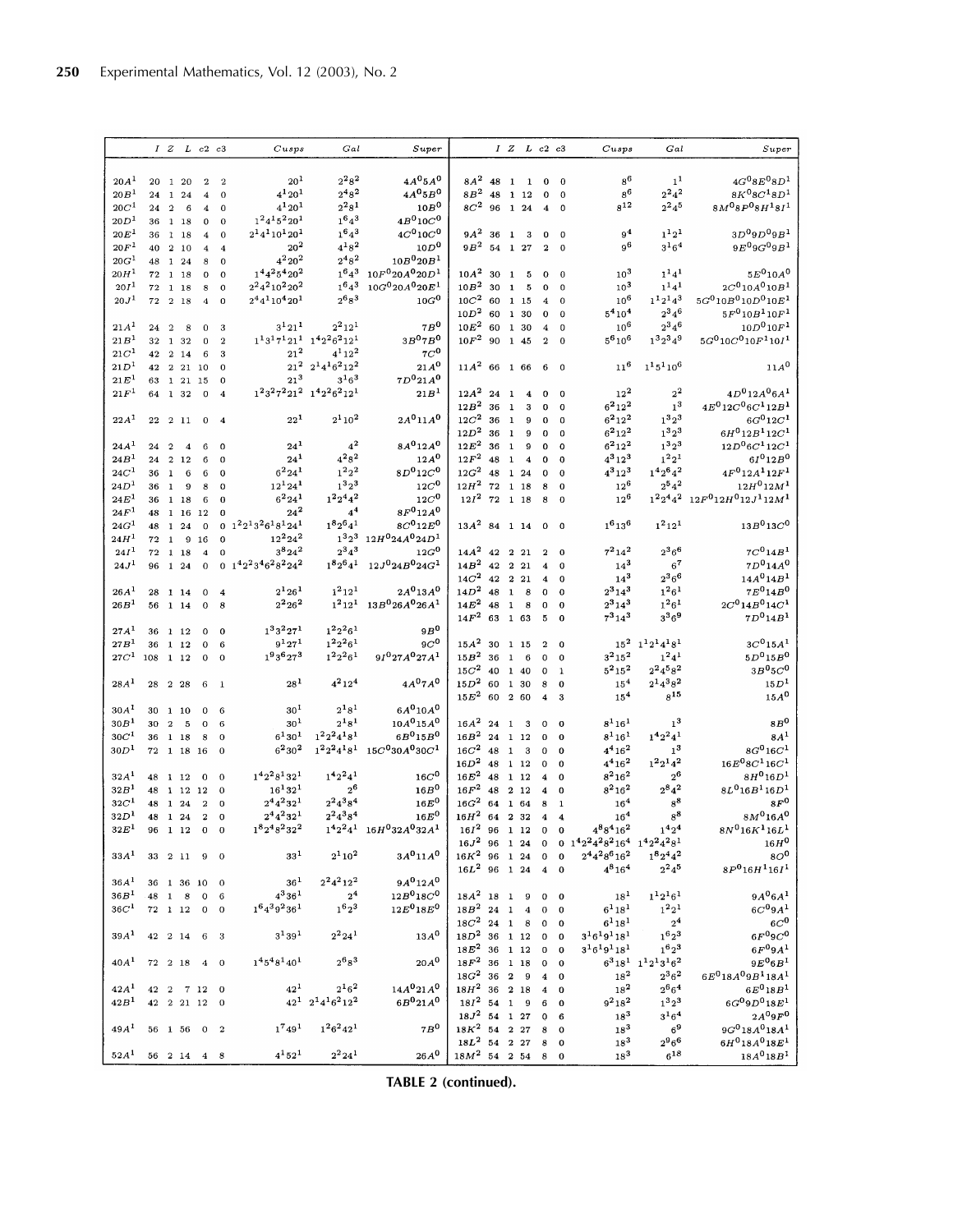|                  |      | $IZ$ $L$ $c2$ $c3$               |                |                                        | Cusps                   | Gal                                  | Super                           |                      |                     |                |                |                         | IZLc2c3                  | Cusps                         | Gal                             | Super                                                                                        |
|------------------|------|----------------------------------|----------------|----------------------------------------|-------------------------|--------------------------------------|---------------------------------|----------------------|---------------------|----------------|----------------|-------------------------|--------------------------|-------------------------------|---------------------------------|----------------------------------------------------------------------------------------------|
| $18N^2$          |      | 72 1 12                          |                | 6<br>$\bf{0}$                          | $6^318^3$               | $1^22^26^1$                          | $9J^0 18B^0$                    | 30D <sup>2</sup>     |                     |                | 40 1 20        | $\mathbf 0$             | $\overline{\mathbf{4}}$  | $10^{1}30^{1}$                | $1^22^14^28^1$                  | $6C^{0}10A^{0}15B^{1}$                                                                       |
| 18O <sup>2</sup> |      | 72 1 24                          |                | $\bf{0}$<br>$\,$ 6                     | $6^3 18^3$              | $142462$                             | 18B <sup>0</sup>                | $30E^2$              |                     |                | 54 1 18        | 6                       | $\bf{0}$                 | $3^16^115^130^1$              | $1^64^3$                        | $6D^010C^015B^0$                                                                             |
| $18P^2$          | 108  | 1 18                             |                | $\Omega$                               | $3^{6}6^{6}9^{2}18^{2}$ | $1^{6}2^{6}$                         | $6K^09H^018I^1$                 | $30F^2$              |                     |                |                |                         |                          |                               |                                 |                                                                                              |
|                  |      |                                  |                | $\bf{0}$                               |                         |                                      |                                 |                      | 60                  |                |                | 1 10 12                 | $\Omega$                 | 30 <sup>2</sup>               | $2^{1}4^{2}$                    | $10D^015D^1$                                                                                 |
| $18Q^2$          | 108  | 1 36                             |                | $\Omega$                               | 0 $1^32^33^26^29^318^3$ | $1^6 2^6 6^3$                        | $9I^018E^0$                     |                      |                     |                |                |                         |                          |                               |                                 |                                                                                              |
|                  |      |                                  |                |                                        |                         |                                      |                                 | $31A^2$              |                     |                | 32 1 32        | $\overline{\mathbf{0}}$ | $\overline{\phantom{a}}$ | $1^{1}31^{1}$                 | $1^230^1$                       | 1A <sup>0</sup>                                                                              |
| $19A^2$          |      | 57 2 57                          |                | 5<br>$_{3}$                            | $19^{3}$                | $6^{1}18^{6}$                        | $1A^0$                          |                      |                     |                |                |                         |                          |                               |                                 |                                                                                              |
|                  |      |                                  |                |                                        |                         |                                      |                                 | $32A^2$              | 48                  | $\mathbf{1}$   | 6              | 0                       | $\Omega$                 | $2^48^132^1$                  | $1^{4}2^{1}$                    | $16C^0$                                                                                      |
| $20A^2$          |      | $30$ 1 15                        |                | $\mathbf 0$<br>$\mathbf 0$             | $5^2 20^1$              | $1^34^3$                             | $4B^0 10B^1$                    | 32B <sup>2</sup>     | 96                  |                | 1 12           | $\mathbf 0$             | $\mathbf 0$              | $2^84^432^2$                  | $2^6$                           | $16G^032C^132D^1$                                                                            |
| 20B <sup>2</sup> |      | 30 1 15                          |                | $\overline{2}$<br>$\mathbf 0$          | $10^{1}20^{1}$          | $1^34^3$                             | $4C^010B^1$                     | 32C <sup>2</sup>     |                     |                | 96 1 24        | $\mathbf{0}$            | $\mathbf 0$              | $1^42^24^632^2$               | $1^4 2^2 4^2 8^1$               | $16H^0$                                                                                      |
| $20C^2$          |      | $36$ 1 18                        |                | 0<br>$\bf{0}$                          | $2^14^110^120^1$        | $1^64^3$                             | $10C^0$                         |                      |                     |                |                |                         |                          |                               |                                 |                                                                                              |
|                  |      |                                  |                |                                        | 20 <sup>2</sup>         | $2^28^2$                             |                                 |                      |                     |                |                |                         |                          |                               |                                 |                                                                                              |
| $20D^2$          |      | 40 1 20                          |                | $\mathbf 0$<br>$\overline{4}$          |                         |                                      | $4D^010A^020A^1$                | $35A^2$              |                     |                | 35 2 35        | 3                       | $\overline{2}$           | $35^{1}$                      | $2^16^28^124^2$                 | 5A <sup>0</sup> 7A <sup>0</sup>                                                              |
| $20E^2$          | 40   | 1 40                             |                | $\mathbf{1}$<br>4                      | 20 <sup>2</sup>         | $4^{2}8^{4}$                         | $4A^05C^0$                      | $35B^2$              |                     |                | 40 1 40        | $\mathbf 0$             | $\overline{4}$           | $5^{1}35^{1}$                 | $1^2 4^2 6^1 2 4^1$             | $5A^07B^0$                                                                                   |
| $20F^2$          |      | 60 1 30                          |                | $\mathbf 0$<br>$\boldsymbol{4}$        | $5^{4}20^{2}$           | $2^3 4^6$                            | 10F <sup>1</sup>                | 35C <sup>2</sup>     |                     |                | 42 2 42        | 6                       | $\mathbf 0$              | $7^{1}35^{1}$                 | $2^26^48^124^2$                 | $5B^07A^0$                                                                                   |
|                  |      |                                  |                |                                        |                         |                                      |                                 |                      |                     |                |                |                         |                          |                               |                                 |                                                                                              |
| $21A^2$          | 24 1 | 8                                |                | $\mathbf 0$<br>$\mathbf 0$             | $3^{1}21^{1}$           | $1^26^1$                             | $3A^07B^0$                      | $36A^2$              | 48                  | $\mathbf{1}$   | 8              | $\mathbf 0$             | 6                        | $12^{1}36^{1}$                | 2 <sup>4</sup>                  | $12B^{0}18D^{1}$                                                                             |
| 21B <sup>2</sup> | 28   | 2 28                             |                | 0<br>$\mathbf{1}$                      |                         | $7^1 21^1 2^2 4^1 6^4 12^2$          | $3B^07A^0$                      | 36B <sup>2</sup>     |                     |                |                | 54 1 27 10              | $\mathbf 0$              | $18^{1}36^{1}$                | $1^3 2^3 6^3$                   | $12C^{0}18E^{1}$                                                                             |
| $21C^2$          | 42   | $\overline{2}$<br>$\overline{7}$ |                | $\mathbf{o}$<br>6                      | $21^{2}$                | $2^{1}6^{2}$                         | $7C^{0}21A^{0}$                 | 36C <sup>2</sup>     |                     |                | 54 2 27        | 8                       | $\Omega$                 | $9^236^1$                     | $2^{9}6^{6}$                    | $12D^{0}18E^{1}$                                                                             |
| $21D^2$          |      | 42 2 21                          |                | 6<br>$\overline{0}$                    |                         | $21^2$ $2^14^16^212^2$               | $3C^{0}21A^{0}$                 | $36D^2$              |                     |                |                |                         |                          | $36^2$                        |                                 | $12F^{0}$ 18A <sup>0</sup> 36A <sup>1</sup>                                                  |
|                  |      |                                  |                |                                        |                         |                                      |                                 |                      |                     |                |                | 72 2 36 16              | $\mathbf 0$              |                               | $4^6$ 12 <sup>4</sup>           |                                                                                              |
|                  |      |                                  |                |                                        |                         |                                      |                                 |                      |                     |                |                |                         |                          |                               |                                 |                                                                                              |
| $22A^2$          |      | 24 1 12                          |                | $\mathbf 0$<br>$\mathbf 0$             | $2^{1}22^{1}$           | $1^2 10^1$                           | $2A^011A^1$                     | $37A^2$              |                     |                | 38 1 38        | $\overline{2}$          | $\overline{2}$           | $1^{1}37^{1}$                 | $1^236^1$                       | $1A^0$                                                                                       |
| 22B <sup>2</sup> | 33   | 2 3 3                            |                | $\bf{0}$<br>3                          | $11^{1}22^{1}$          | $2^3$ 10 <sup>6</sup>                | $2B^011A^0$                     |                      |                     |                |                |                         |                          |                               |                                 |                                                                                              |
| $22C^2$          |      | 36 1 36                          |                | $\Omega$<br>$\Omega$                   | $1121111221$            | $1^6 10^3$                           | $2B^011A^1$                     | $38A^2$              |                     |                | 40 1 20        | $\mathbf{0}$            | $\overline{4}$           | $2^{1}38^{1}$                 | $1^2 18^1$                      | $2A^{0}19A^{1}$                                                                              |
|                  |      |                                  |                |                                        |                         |                                      |                                 |                      |                     |                |                |                         |                          |                               |                                 |                                                                                              |
| $23A^2$          |      | $24$ 1 24 0 0                    |                |                                        | $1^{1}23^{1}$           | $1^2 22^1$                           | 1A <sup>0</sup>                 | $39A^2$              |                     |                | 42 1 14        |                         | 6 0                      | $3^{1}39^{1}$                 | $1^2 12^1$                      | 3A <sup>0</sup> 13A <sup>0</sup>                                                             |
|                  |      |                                  |                |                                        |                         |                                      |                                 |                      |                     |                |                |                         |                          |                               |                                 |                                                                                              |
| $24A^2$          |      | 32 2 16                          |                |                                        | $8^{1}24^{1}$           | $4^{4}8^{2}$                         | $8A^{0}12A^{1}$                 |                      |                     |                | 40 2 20        |                         |                          |                               | $4^{2}16^{2}$                   |                                                                                              |
|                  |      |                                  |                | $\overline{2}$<br>$\Omega$             |                         |                                      |                                 | $40A^2$              |                     |                |                |                         | 2 4                      | $40^{1}$                      |                                 | $8A^0$ 20 $A^1$                                                                              |
| 24B <sup>2</sup> | 36   | $\mathbf{1}$<br>6                |                | 0<br>$\mathbf 0$                       | $3^26^124^1$            | $1^{4}2^{1}$                         | $8C^{0}12B^{1}$                 |                      |                     |                |                |                         |                          |                               |                                 |                                                                                              |
| 24C <sup>2</sup> | 36   | $\mathbf{1}$<br>9                |                | $\overline{\mathbf{4}}$<br>$\mathbf 0$ | $12^{1}24^{1}$          | $1^3 2^3$                            | 12C <sup>0</sup>                | $42A^2$              |                     |                | 42 2 21        | 8                       | $\mathbf 0$              | $42^{1}$                      | $2^14^16^212^2$                 | $21A^0$                                                                                      |
| $24D^2$          |      | 36 1 18                          |                | $\Omega$<br>$\bf o$                    | $3^26^124^1$            | $142541$                             | 12B <sup>1</sup>                | $42B^2$              | 48                  | $\mathbf{1}$   | 16             | $\pmb{0}$               | 6                        | $6^{1}42^{1}$                 | $2^2 12^1$                      | $6A^014B^0$                                                                                  |
| $24E^2$          | 48 1 | - 8                              |                | $\Omega$<br>6                          | $24^{2}$                | $4^2$                                | $8E^{0}12E^{1}$                 | $42C^2$              | 48                  | $\overline{2}$ | 8              | $\mathbf{o}$            | 6                        | $6^{1}42^{1}$                 | $2^2 12^1$                      | 14B <sup>0</sup> 21A <sup>1</sup>                                                            |
| $24F^2$          |      | 48 1 12                          |                | $\mathbf{o}$<br>0                      | $2^26^28^124^1$         | $1^6 2^3$                            | $12E^0$                         |                      |                     |                |                |                         |                          |                               |                                 |                                                                                              |
| $24G^2$          |      | 48 1 12                          |                | 8<br>$\bf{0}$                          | $24^{2}$                | $4^{2}8^{2}$                         | $12F^{0}24B^{1}$                | $44A^2$              |                     |                | 44 2 44        | 6                       | $\overline{2}$           | $44^{1}$                      | $4^{2}20^{4}$                   | $4A^011A^0$                                                                                  |
| $24H^2$          | 48   | 1 12                             |                | 8<br>$\bf{0}$                          | $24^{2}$                | $4^{2}8^{2}$                         | $12F^0 24B^1$                   |                      |                     |                |                |                         |                          |                               |                                 |                                                                                              |
|                  |      |                                  |                |                                        | $2^26^28^124^1$         |                                      |                                 |                      |                     |                |                |                         |                          |                               |                                 |                                                                                              |
| 24I <sup>2</sup> | 48   | 1 24                             |                | 0<br>$\bf{0}$                          |                         | $142642$                             | $8D^012F^1$                     | $45A^2$              |                     |                |                | 54 1 54 10              | $\bf{0}$                 |                               | $9^145^1$ $1^22^24^16^28^124^1$ | $9A^015B^0$                                                                                  |
| $24J^2$          |      | 48 1 24                          |                | $\bf{0}$<br>6                          | $24^{2}$                | $\bold{4^6}$                         | 12H <sup>1</sup>                |                      |                     |                |                |                         |                          |                               |                                 |                                                                                              |
| $24K^2$          | 48   | 2 1 2                            |                | 8<br>$\Omega$                          | $\rm 24^2$              | $4^{2}8^{2}$                         | $12F^0 24A^1 24B^1$             | $48A^2$              |                     |                |                |                         | 72 1 9 16 0              | $24^148^1$                    | $1^32^3$                        | $24A^0$                                                                                      |
| $24L^2$          | 72 1 |                                  | 6<br>12        | $\Omega$                               | $12^2 24^2$             | $1^22^2$                             | $8H^0 24A^0 12J^1 24C^1$        |                      |                     |                |                |                         |                          |                               |                                 |                                                                                              |
| $24M^2$          |      | 72 1 12 12                       |                | $\bf{0}$                               | $12^2 24^2$             | $142241$                             | $8L^{0}24A^{0}$                 | $50A^2$              |                     |                | 60 1 30        | $\overline{4}$          | $\bf{0}$                 | $2^5 50^1$                    | $1^24^220^1$                    | $10B^0 25A^0$                                                                                |
| $24N^2$          |      | 72 1 18                          |                | $\bf8$<br>$\Omega$                     | $6^{4}$ 24 <sup>2</sup> | $2^54^2$                             | $12H^{0}24E^{1}$                | $50B^2$              |                     |                | 90 1 90        | $\overline{2}$          | $\mathbf{0}$             | $1525251501$                  | $1^6 4^6 20^3$                  | $10C^{0}$ 25A <sup>0</sup>                                                                   |
| 24O <sup>2</sup> |      | 72 1 18                          |                | 8<br>$\mathbf 0$                       | $6^{4}24^{2}$           | $1^2 2^4 4^2$                        | $12H^0 24C^1 24E^1$             |                      |                     |                |                |                         |                          |                               |                                 |                                                                                              |
| $24P^2$          |      | 72 1 18 12                       |                | $\mathbf 0$                            | $12^2 24^2$             | $1^2 2^4 4^2$                        | $24A^012M^124E^1$               | $54A^2$              |                     |                | 72 1 12        |                         |                          | $18^{1}54^{1}$                | $1^22^26^1$                     | $18B^{0}27B^{1}$                                                                             |
|                  |      |                                  |                |                                        |                         |                                      |                                 |                      |                     |                |                |                         | 0:12                     |                               |                                 |                                                                                              |
| $24Q^2$          |      | 72 1 36 12                       |                | $\overline{0}$                         | $12^2 24^2$             | $14264381$                           | $24A^0$                         | $54B^2$              | 108 1 36            |                |                | $\mathbf{O}$            |                          | $0.1^6 2^6 3^1 6^1 27^1 54^1$ | $1^6 2^6 6^3$                   | $18E^{0}27A^{0}$                                                                             |
|                  |      |                                  |                |                                        |                         |                                      |                                 |                      |                     |                |                |                         |                          |                               |                                 |                                                                                              |
| $25A^2$          |      | 30 1 30                          |                | $\mathbf 2$<br>$\theta$                | $5^{1}25^{1}$           | $2^2 4^4 20^2$                       | $5B^0$                          | $63A^2$              |                     |                |                | 63 2 63 15              | $\overline{\phantom{0}}$ | $63^{1}$                      | $2^14^16^212^336^2$             | $9A^{0}21A^{0}$                                                                              |
| 25B <sup>2</sup> |      | 30 1 30                          |                | $\overline{\mathbf{2}}$<br>$\Omega$    | $5^{1}25^{1}$           | $2^2 4^4 20^2$                       | $5B^0$                          |                      |                     |                |                |                         |                          |                               |                                 |                                                                                              |
| $25C^2$          |      | 30 1 30                          |                | $\bf 2$<br>$\mathbf 0$                 | $5^{1}25^{1}$           | $2^2 4^4 20^2$                       | $5B^0$                          | $64A^2$              |                     |                | 96 1 24        | $\mathbf{0}$            | $\overline{0}$           | $1824161641$                  | $2^{8}8^{1}$                    | 32A <sup>0</sup>                                                                             |
| 25D <sup>2</sup> |      | 30 1 30                          |                | $\bf{2}$<br>$\Omega$                   | $5^{1}25^{1}$           | $2^2 4^4 20^2$                       | $5B^0$                          |                      |                     |                |                |                         |                          |                               |                                 |                                                                                              |
| $25E^2$          |      | 50 1 50                          |                | $\overline{a}$<br>5                    | $25^{2}$                | $2^1$ 4 <sup>2</sup> 20 <sup>2</sup> | $5C^0$                          | $78A^2$              |                     |                |                |                         | 84 2 14 12 6             | $6^{1781}$                    | $2^2 24^1$                      | $26A^039A^1$                                                                                 |
| $25F^2$          |      | 75 1 75                          | $\overline{7}$ | $\Omega$                               |                         | $5^5 25^2$ $2^1 4^2 5^1 20^3$        | $5E^0$                          |                      |                     |                |                |                         |                          |                               |                                 |                                                                                              |
|                  |      |                                  |                |                                        |                         |                                      |                                 |                      |                     |                |                |                         |                          |                               |                                 |                                                                                              |
|                  |      |                                  |                |                                        |                         |                                      |                                 |                      | $7A^3$ 168 1 1 0 0  |                |                |                         |                          | $7^{24}$                      | 1 <sup>1</sup>                  | $7E^{0}7B^{1}7C^{1}$                                                                         |
| $26A^2$          |      | 42 1 42 2 0                      |                |                                        | $1^12^113^126^1$        | $1^6 12^3$                           | $2B^013A^0$                     |                      |                     |                |                |                         |                          |                               |                                 |                                                                                              |
| 26B <sup>2</sup> |      | 84 1 14 12 0                     |                |                                        | $2^3 26^3$              | $1^2 12^1$                           | $13C^{0}26A^{0}$                | $8\,A^3$             |                     |                |                | 96 1 1 0                | $\Omega$                 | $8^{12}$                      | 1 <sup>1</sup>                  | $8E^{1}8F^{1}8I^{1}$                                                                         |
|                  |      |                                  |                |                                        |                         |                                      |                                 | 8B <sup>3</sup>      |                     |                | 96 1 3         | $\mathbf{O}$            | $\Omega$                 | $8^{12}$                      | 1 <sup>3</sup>                  | $8N^08F^18H^18A^28B^2$                                                                       |
| $27A^2$          |      | 36 1 12 0 0                      |                |                                        | $3^{3}27^{1}$           | $1^2 2^2 6^1$                        | $9B^0$                          |                      |                     |                |                |                         |                          |                               |                                 |                                                                                              |
| 27B <sup>2</sup> |      | 36 1 12 0 3                      |                |                                        | $9^{1}27^{1}$           | $1^2 2^2 6^1$                        | $9C^0$                          |                      | $9A^3$ 108 1 36 0 3 |                |                |                         |                          | $9^{12}$                      | $3^{2}6^{5}$                    | $9F^{0}9J^{0}$                                                                               |
|                  |      |                                  |                |                                        |                         |                                      |                                 |                      |                     |                |                |                         |                          |                               |                                 |                                                                                              |
| $28A^2$          |      |                                  | $\Omega$       |                                        | $4^{1}28^{1}$           | $2^{4}12^{2}$                        | 4A <sup>0</sup> 7B <sup>0</sup> |                      |                     |                |                |                         |                          |                               |                                 |                                                                                              |
|                  |      | 32 1 32                          |                | $\overline{2}$                         |                         |                                      |                                 | 10A <sup>3</sup>     |                     |                | 60 1 10        | $\overline{\mathbf{0}}$ | $\mathbf 0$              | $10^{6}$                      | $2^{1}4^{2}$                    | $2C^{0}10C^{1}10F^{1}$                                                                       |
| 28B <sup>2</sup> |      | 42 2 21                          |                | $\overline{4}$<br>$\mathbf{o}$         | $7^2 28^1$              | $2^36^6$                             | 14B <sup>1</sup>                | 10B <sup>3</sup>     |                     |                | 60 1 15        | $\overline{0}$          | $\mathbf 0$              | $10^{6}$                      | $1^1 2^1 4^3$                   | $5G^010A^110C^110E^110A^2$                                                                   |
| $28C^2$          |      | 42 2 21                          | 6              | $\overline{0}$                         | $14^{1}28^{1}$          | $2^36^6$                             | $4C^0 14B^1$                    | $10C^3$              |                     |                | 90 1 45        | $\overline{4}$          | $\mathbf 0$              | 10 <sup>9</sup>               | $1^3 2^3 4^9$                   | $10E^{1}10I^{1}$                                                                             |
| $28D^2$          |      | 48 1 24                          |                | $\mathbf{O}$<br>$\overline{0}$         | $1^24^17^228^1$         | $1^{6}6^{3}$                         | $4B^014C^1$                     | $10D^3$ 120 1 20     |                     |                |                | $\overline{0}$          | 6                        | $10^{12}$                     | $4^5$                           | $10E^{0}$ $10H^{1}$ $10J^{1}$                                                                |
| $28E^2$          |      | 56 2 28                          | 8              | $\overline{\phantom{a}}$               | $28^{2}$                | $4^{2}12^{4}$                        | $14A^{0}28A^{1}$                |                      |                     |                |                |                         |                          |                               |                                 |                                                                                              |
|                  |      | 96 1 16 0 12                     |                |                                        | $4^3 28^3$              | $1^{4}6^{2}$                         | $14C^{0}$ 28A <sup>0</sup>      | $11A^3$ 110 2 55 6 2 |                     |                |                |                         |                          | $11^{10}$                     | $10^{11}$                       | $11A^{0}11C^{1}$                                                                             |
| $28F^2$          |      |                                  |                |                                        |                         |                                      |                                 |                      |                     |                |                |                         |                          |                               |                                 |                                                                                              |
|                  |      |                                  |                |                                        |                         |                                      |                                 |                      |                     |                |                |                         |                          |                               |                                 |                                                                                              |
|                  |      |                                  |                |                                        |                         |                                      |                                 |                      |                     |                |                |                         |                          |                               |                                 |                                                                                              |
| $29\,A^2$        |      | 30 1 30 2 0                      |                |                                        | $1^{1}29^{1}$           | $1^2 28^1$                           | $1A^0$                          | $12A^3$              |                     |                | 48 1 1         | $\mathbf{0}$            | $\bf{0}$                 | $12^{4}$                      | 1 <sup>1</sup>                  | $12B^06D^112D^1$                                                                             |
|                  |      |                                  |                |                                        |                         |                                      |                                 | 12B <sup>3</sup>     | 48 1                |                | $\overline{4}$ | $\mathbf 0$             | $\mathbf 0$              | $12^{4}$                      | $\rm{2}^2$                      | $3D^012A^112G^1$                                                                             |
| 30A <sup>2</sup> |      | 30 1 15                          |                | $4\quad 0$                             | 30 <sup>1</sup>         | $11214181$                           | $6B^015A^1$                     | 12C <sup>3</sup>     |                     |                | 48 1 12        | $\mathbf{0}$            | $\mathbf 0$              | $12^{4}$                      | $2^24^2$                        | $12F^06B^112G^112A^2$                                                                        |
| $30B^2$          |      | 30 2 10                          |                | 0 <sub>3</sub>                         | 30 <sup>1</sup>         | $4^{18^{2}}$                         | $10A^0$                         | 12D <sup>3</sup>     |                     |                | 72 1 3         | $\mathbf 0$             | $\mathbf{o}$             | $6^{4}12^{4}$                 | 1 <sup>3</sup>                  | $6K^012F^112L^112C^2$                                                                        |
| 30C <sup>2</sup> |      | 36 1 18                          |                | $4\quad 0$                             | $6^{1}30^{1}$           | $1^2 2^2 4^1 8^1$                    | 15B <sup>0</sup>                | $12E^3$              |                     |                | 72 1 9         | $\mathbf{0}$            | $\Omega$                 | $6^{4}12^{4}$                 |                                 | $1^32^3$ 6L <sup>0</sup> 12K <sup>1</sup> 12N <sup>1</sup> 12C <sup>2</sup> 12D <sup>2</sup> |

**TABLE 2 (continued).**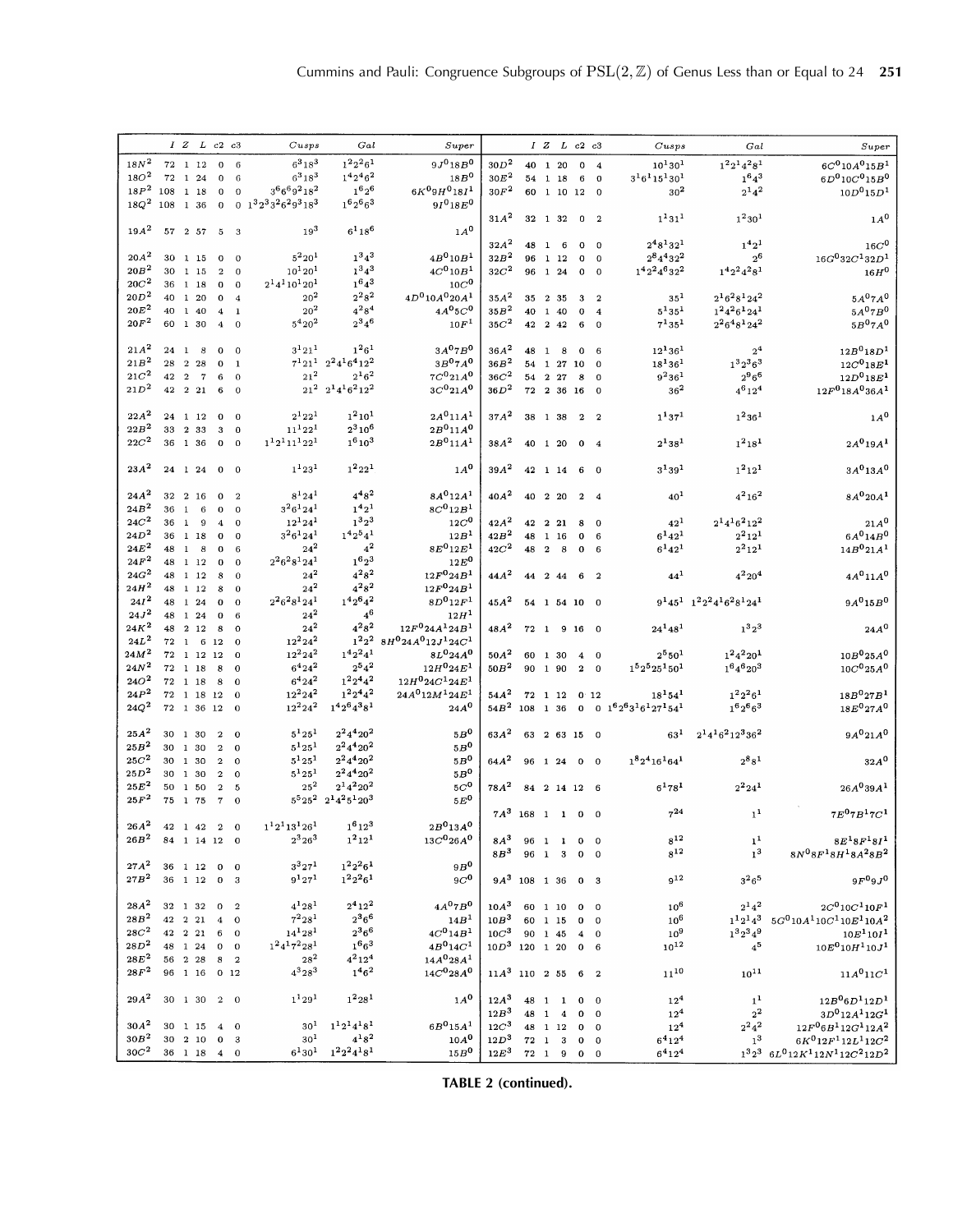|                                      | IZLc2c3                      |                |                                                |                            | Cusps                                               | Gal                                                                               | Super                                                          |                                      |            |                         |                         | IZLc2c3                              |                                                    | Cusps                                                               | Gal                             | Super                                        |
|--------------------------------------|------------------------------|----------------|------------------------------------------------|----------------------------|-----------------------------------------------------|-----------------------------------------------------------------------------------|----------------------------------------------------------------|--------------------------------------|------------|-------------------------|-------------------------|--------------------------------------|----------------------------------------------------|---------------------------------------------------------------------|---------------------------------|----------------------------------------------|
|                                      |                              |                |                                                |                            |                                                     |                                                                                   |                                                                |                                      |            |                         |                         |                                      |                                                    |                                                                     |                                 |                                              |
| $12F^3$                              | 72 1                         | 9              | $\mathbf 0$                                    | $\Omega$                   | $6^{4}12^{4}$                                       | $1^32^3$                                                                          | $12G^06E^112N^112C^212E^2$                                     | 20D <sup>3</sup>                     |            | 60 1 20                 |                         | 6                                    | $\Omega$                                           | 20 <sup>3</sup>                                                     | $2^28^2$                        | $5E^{0}20A^{1}$                              |
| 12G <sup>3</sup><br>72               | <sup>1</sup>                 | 9              | $\mathbf 0$                                    | $\bf{0}$                   | $6^{4}12^{4}$                                       | $1^3 2^3$<br>$2^34^3$                                                             | $12H^06E^112K^112L^112B^212D^212E^2$                           | $20E^3$                              | 60         | 1 30                    |                         | $\mathbf 0$                          | $\mathbf{o}$                                       | $5^4 20^2$                                                          | $2^3 4^6$                       | $4B^{0}10F^{1}$                              |
| $12H^3$<br>12I <sup>3</sup>          | 72 1 18<br>72 1 18           |                | $\overline{\mathbf{4}}$<br>$\overline{\bf{4}}$ | $\mathbf 0$<br>$\mathbf 0$ | $12^{6}$<br>$12^{6}$                                | $1^2 2^4 4^2$                                                                     | $6L^{0}12D^{1}$<br>$12L^{1}12M^{1}$                            | 20F <sup>3</sup><br>$20G^3$          | 60         |                         | 1 30                    | $\overline{\mathbf{4}}$<br>$\Omega$  | $\mathbf 0$                                        | $10^2 20^2$<br>$2^2$ 4 <sup>2</sup> 10 <sup>2</sup> 20 <sup>2</sup> | $2^3 4^6$<br>$1^64^3$           | $4C^{0}10F^{1}$<br>$10F^{0}20E^{1}20C^{2}$   |
| 12J <sup>3</sup>                     | $72\quad 1\quad 18$          |                | $\overline{\bf 4}$                             | $\bf{0}$                   | $12^{6}$                                            | $1^2 2^4 4^2$                                                                     | $12G^112J^112L^112M^1$                                         | $20H^3$                              | 72         | 72 1 18<br>1 18         |                         | 0                                    | $\Omega$<br>$\mathbf 0$                            | $2^2$ 4 <sup>2</sup> 10 <sup>2</sup> 20 <sup>2</sup>                | $1^64^3$                        | $10G^0 20D^1 20C^2$                          |
| $12K^3$<br>96                        | $\mathbf{1}$                 | $\overline{4}$ | $\theta$                                       | $\theta$                   | $4^6 12^6$                                          | $1^2 2^1$                                                                         | $4G^012I^112P^112G^2$                                          | 20I <sup>3</sup>                     |            | 72 1 18                 |                         | $\mathbf 0$                          | $\overline{0}$                                     | $2^2$ 4 <sup>2</sup> 10 <sup>2</sup> 20 <sup>2</sup>                | $1^64^3$                        | $20A^010G^120C^2$                            |
| $12L^3$<br>96                        |                              | 1 12           | $\bf{0}$                                       | $\mathbf{0}$               | $4^{6}12^{6}$                                       | $1^62^3$                                                                          | $12I^012P^112F^2$                                              | 20J <sup>3</sup>                     | 72         | 1 18                    |                         | 0                                    | $\mathbf 0$                                        | $2^2$ 4 <sup>2</sup> 10 <sup>2</sup> 20 <sup>2</sup>                | $1^64^3$                        | $4E^{0}$ 10 $G^{1}$ 20 $D^{1}$ 20 $E^{1}$    |
| 12M <sup>3</sup><br>96               |                              | 1 24           | 8                                              | $\Omega$                   | $12^{8}$                                            | 4 <sup>6</sup>                                                                    | $12D^{1}12Q^{1}$                                               | $20K^3$                              |            | 72 1 36                 |                         | $\overline{4}$                       | $\Omega$                                           | $4^3 20^3$                                                          | $14244282$                      | 20E <sup>1</sup>                             |
| 12N <sup>3</sup><br>144              | $\mathbf{1}$                 | 3              | $\bf{0}$                                       | $\mathbf{0}$               | $6^{16}12^4$                                        | $1^3$                                                                             | $12I^06F^112U^1$                                               | $20L^3$                              | 72         | 1 36                    |                         | $\overline{\mathbf{4}}$              | $\Omega$                                           | $4^{3}20^{3}$                                                       | $14244282$                      | $4F^0 20B^1 20E^1$                           |
| 12O <sup>3</sup><br>144              | $\mathbf{1}$                 | $\,$ 6         | $\mathbf{O}$                                   | $\theta$                   | $3^86^412^8$                                        | $1^{4}2^{1}$                                                                      | $12J^0 12S^1$                                                  | 20M <sup>3</sup>                     | 72         | 2 18                    |                         | 4                                    | $\mathbf 0$                                        | $4^3 20^3$                                                          | $2^{6}8^{3}$                    | $10G^{0}20C^{1}$                             |
| 12P <sup>3</sup>                     | 144 1 18                     |                | 8                                              | $\overline{0}$             | $6^{8}12^{8}$                                       | $2^{7}4^{1}$                                                                      | 12T <sup>1</sup>                                               | 20N <sup>3</sup>                     | 80         | 1 10                    |                         | $\mathbf 0$                          | 8                                                  | 20 <sup>4</sup>                                                     | $2^{1}4^{2}$                    | $10H^{1}20F^{1}$                             |
|                                      |                              |                |                                                |                            |                                                     |                                                                                   |                                                                | 20O <sup>3</sup>                     | 80         | 1 40                    |                         | 8                                    | $\overline{2}$                                     | $20^{4}$                                                            | $4^{2}8^{4}$                    | $10D^{0}20E^{2}$                             |
| $13A^3$<br>78                        |                              | 1 78           | 6                                              | $\mathbf 0$                | $13^{6}$                                            | $6^{1}12^{6}$                                                                     | $1\text{\AA}^0$                                                | 20P <sup>3</sup>                     | 90         |                         | 1 45                    | 4                                    | $\mathbf 0$                                        | $5^{6}$ $20^{3}$                                                    | $1^3 2^3 4^9$                   | 10I <sup>1</sup>                             |
| 13B <sup>3</sup>                     | 91 1 91                      |                | 3                                              | $\overline{4}$             | 13 <sup>7</sup>                                     | $3^{1}4^{1}12^{7}$                                                                | $1A^0$                                                         | $20Q^3$                              | 96         |                         | 2 2 4                   | 8                                    | $\Omega$                                           | $4^{4}$ 20 <sup>4</sup>                                             | $2^88^4$                        | $20C^{1}20G^{1}$                             |
| 13C <sup>3</sup>                     | 91 1 91                      |                | 7 1                                            |                            | 13 <sup>7</sup>                                     | $1^16^112^7$                                                                      | 1A <sup>0</sup>                                                | $20R^3$                              | 144        | 1 18                    |                         | $\Omega$                             | $\Omega$                                           | $2^8$ 4 <sup>2</sup> 10 <sup>8</sup> 20 <sup>2</sup>                | $1^64^3$                        | $10K^{1}20J^{1}$                             |
|                                      |                              |                |                                                |                            |                                                     |                                                                                   |                                                                | 20S <sup>3</sup>                     | 144        | 1 36                    |                         | $\mathbf 0$                          | $\overline{0}$                                     | $14224454102204$                                                    | $1^82^24^48^1$                  | 20H <sup>1</sup>                             |
| $14A^3$                              | 42 1 21                      |                | 0                                              | $\mathbf 0$                | $14^{3}$                                            | $3^{1}6^{3}$                                                                      | $7D^014A^1$                                                    | 20T <sup>3</sup>                     | 144        | 1 36                    |                         | 8                                    | $\overline{0}$                                     | $2^4$ 4 <sup>4</sup> 10 <sup>4</sup> 20 <sup>4</sup>                | $1^82^24^48^1$                  | 20I <sup>1</sup>                             |
| 14B <sup>3</sup><br>42               | $\mathbf{2}$                 | $\overline{7}$ | 0                                              | $\bf{0}$                   | $14^{3}$                                            | $2^{1}6^{2}$                                                                      | $2C014A114B1$                                                  |                                      |            |                         |                         |                                      |                                                    |                                                                     |                                 |                                              |
| 14C <sup>3</sup>                     | 56 1 28                      |                | $\Omega$                                       | $\overline{2}$             | $14^{4}$                                            | $1^{1}3^{1}6^{4}$                                                                 | $7F^014A^1$                                                    | 21A <sup>3</sup>                     | 48         | 1 24                    |                         | 0                                    | $^{\circ}$                                         |                                                                     | $3^2 21^2$ $1^2 2^2 6^1 12^1$   | $3C^{0}21A^{2}$                              |
| 14D <sup>3</sup>                     | 84 1 84                      |                | $\bf{4}$                                       | $\mathbf 0$                | $7^{4}14^{4}$                                       | $1^33^36^{12}$                                                                    | $7F^014B^1$                                                    | $21B^3$                              | 56         | 2 28                    |                         | $\mathbf 0$                          | $\overline{2}$                                     | $7^2 21^2$                                                          | $2^24^16^412^2$                 | $7C^{0}21B^{2}$                              |
| $14E^3$<br>84<br>$14F^3$             |                              | 2 14           | $\pmb{0}$                                      | 6                          | $14^6$                                              | $2^2 6^4$<br>6 <sup>7</sup>                                                       | $14D^{1}14F^{1}$                                               | $21C^3$                              | 84         |                         | 1 28                    | 12                                   | $\Omega$                                           | 21 <sup>4</sup>                                                     | $1^13^16^4$                     | $7F^{0}21A^{0}$                              |
| 84                                   | 2 2 1                        |                | 8                                              | $\overline{0}$             | $14^{\rm 6}$                                        |                                                                                   | $7G^014E^114B^2$                                               | $21D^3$                              | 96         | 1 32                    |                         | $\mathbf 0$                          | $\overline{0}$                                     |                                                                     | $1^33^37^321^3$ $1^42^26^212^1$ | $7E^{0}21B^{1}$                              |
| $15A^3$<br>60                        | 1 20                         |                | 0                                              | $\mathbf 0$                | $\rm 5^315^3$                                       | $1^22^14^28^1$                                                                    | $5E^{0}15B^{1}$                                                | $24A^3$                              | 36         | $\mathbf{1}$            | 3                       | $\bf{0}$                             | $^{\circ}$                                         | $12^{1}24^{1}$                                                      | 1 <sup>3</sup>                  | $12C^{0}8A^{1}$                              |
| 15B <sup>3</sup><br>60               | $\mathbf{1}$                 | 20             | 0                                              | 3                          | $15^{4}$                                            | $4^{1}8^{2}$                                                                      | $5F^015A^0$                                                    | 24B <sup>3</sup>                     | 48         | 1 12                    |                         | $\Omega$                             | $\Omega$                                           | $4^18^112^124^1$                                                    | $1^{6}2^{3}$                    | $8B^{0}12F^{1}$                              |
| 15C <sup>3</sup><br>60               |                              | 1 30           | $\overline{\bf{4}}$                            | $\mathbf 0$                | 15 <sup>4</sup>                                     | $2^{1}4^{3}8^{2}$                                                                 | $3C^{0}15D^{1}$                                                | 24C <sup>3</sup>                     | 48         | 1 1 2                   |                         | $\mathbf{o}$                         | $\mathbf 0$                                        | $4^18^112^124^1$                                                    | $1^6 2^3$                       | $8A^112F^1$                                  |
| 15D <sup>3</sup><br>60               |                              | 2 20           | $\mathbf{o}$                                   | 3                          | 15 <sup>4</sup>                                     | $2^2 4^1 8^4$                                                                     | $15A^{0}15B^{1}$                                               | $24D^3$                              | 48         | 2 1 2                   |                         | $\overline{\bf{4}}$                  | $\Omega$                                           | $\mathbf{24}^{\mathbf{2}}$                                          | $4^{2}8^{2}$                    | $12G^{1}24B^{1}$                             |
| 15E <sup>3</sup><br>72               | $\mathbf{1}$                 | $\overline{6}$ | $\mathbf 0$                                    | $\Omega$                   | $3^{4}15^{4}$                                       | $1^24^1$                                                                          | $3D^{0}15C^{1}15E^{1}$                                         | $24E^3$                              | 48         | 2 1 2                   |                         | $\boldsymbol{4}$                     | $\mathbf 0$                                        | $24^2$                                                              | $4^{2}8^{2}$                    | $12G^124A^124B^1$                            |
| 15F <sup>3</sup><br>72               | 1 18                         |                | $\mathbf 0$                                    | $\mathbf 0$                | $3^{4}15^{4}$                                       | $1^22^24^18^1$                                                                    | $15C^015E^115B^2$                                              | $24F^3$                              | 64         | 1 16                    |                         | $\mathbf 0$                          | $\overline{4}$                                     | $8^2 24^2$                                                          | $2^{4}4^{2}$                    | 12I <sup>1</sup>                             |
| $15G^3$<br>80                        |                              | 1 40           | $\mathbf 0$                                    | $\overline{2}$             | $5^4 15^4$                                          | $2^2 4^5 8^2$                                                                     | $5F^015B^115C^2$                                               | $24G^3$                              |            | 64 1 16                 |                         | $\mathbf 0$                          | $\overline{4}$                                     | $8^2 24^2$                                                          | $2^44^2$                        | $8E^0 12I^1 24A^2$                           |
| $15H^3$<br>90                        |                              | 1 45 10        |                                                | $\mathbf 0$                | $15^6$                                              | $1^{1}2^{2}4^{4}8^{3}$                                                            | 15F <sup>1</sup>                                               | $24H^3$                              | 72         | $\mathbf{1}$            | 9                       | 8                                    | $\Omega$                                           | $12^2 24^2$                                                         | $1^3 2^3$                       | $12L^{1}24D^{1}$                             |
| 15I <sup>3</sup><br>144              |                              | 1 36           | 8                                              | $\mathbf 0$                | $3^8 15^8$                                          | $2^{6}8^{3}$                                                                      | 15H <sup>1</sup>                                               | 24I <sup>3</sup>                     | 72         | $\mathbf{1}$            | 9                       | 8                                    | $\Omega$                                           | $12^2 24^2$                                                         | $1^32^3$                        | $24A^012L^124C^2$                            |
|                                      |                              |                |                                                |                            |                                                     |                                                                                   |                                                                | $24J^3$                              |            | 72 1 12                 |                         | 6                                    | $\Omega$                                           | $12^4 24^1$                                                         | $2^24^2$                        | $8K^{0}12J^{1}$                              |
| $16A^3$                              | 48 1                         | 3              | $\mathbf{0}$                                   | $\mathbf 0$                | $8^2 16^2$                                          | 1 <sup>3</sup>                                                                    | $8B^{1}16B^{1}$                                                | $24K^3$                              | 72         | 1 18                    |                         | $\Omega$                             | $\Omega$                                           | $3^{4}6^{2}24^{2}$                                                  | $142541$                        | $12K^{1}24D^{2}$                             |
| 16B <sup>3</sup><br>48               | <sup>1</sup>                 | 3              | $\bf{0}$                                       | $\Omega$                   | $8^2$ 16 <sup>2</sup>                               | 1 <sup>3</sup>                                                                    | $16B^08B^116A^2$                                               | $24L^3$                              |            | 72 1 18                 |                         | $\mathbf 0$                          | $\Omega$                                           | $3^{4}6^{2}24^{2}$                                                  | $1^4 2^5 4^1$                   | $12K^124B^224D^2$                            |
| 16C <sup>3</sup><br>48               | $\mathbf{1}$                 | 6              | $\bf{0}$                                       | $\bf{0}$                   | $8^2$ 16 <sup>2</sup>                               | $1^2 2^2$                                                                         | $8H^0 16B^1 16A^2$                                             | 24M <sup>3</sup>                     | 72         | 1 18                    |                         | $\bf{4}$                             | $\Omega$                                           | $6^{4}24^{2}$                                                       | $2^34^3$                        | $12G^0$                                      |
| 16D <sup>3</sup><br>48               | $\mathbf{1}$                 | 6              | $\bf{0}$                                       | $\mathbf 0$                | $8^2$ 16 <sup>2</sup>                               | $1^{4}2^{1}$                                                                      | $8B^{1}16D^{1}16B^{2}$                                         | $24N^3$                              | 72         | 1 18                    |                         | $\overline{\bf{4}}$                  | $\Omega$                                           | $6^{4}$ 24 <sup>2</sup>                                             | $1^2 2^4 4^2$                   | $12L^{1}24E^{1}$                             |
| $16E^3$<br>48                        |                              | 1 12           | $\mathbf 0$                                    | $\mathbf 0$                | $8^2 16^2$                                          | 2 <sup>6</sup>                                                                    | $8C^{1}16B^{2}$                                                | 24O <sup>3</sup>                     |            | 72 1 18                 |                         | $\overline{\bf{4}}$                  | $\mathbf{o}$                                       | $6^{4}24^{2}$                                                       | $1^2 2^4 4^2$                   | $12L^1 24C^1 24E^1$                          |
| $16F^3$<br>48                        | 1 1 2                        |                | $\mathbf 0$                                    | $\mathbf 0$                | $8^2 16^2$                                          | $1^42^24^1$                                                                       | $8L^{0}16D^{1}16A^{2}$                                         | 24P <sup>3</sup>                     | 72         | 1 18                    |                         | 8                                    | $\overline{0}$                                     | $12^2 24^2$                                                         | $1^2 2^4 4^2$                   | $12J^124D^124E^1$                            |
| $16G^3$<br>48                        |                              | 2 2 4          | $\mathbf{2}$                                   | $\Omega$                   | $16^{3}$                                            | 8 <sup>6</sup>                                                                    | $16A^{0}8D^{1}$                                                | $24Q^3$                              | 72         | 1 18                    |                         | 8                                    | $\mathbf 0$                                        | $12^2 24^2$                                                         | $1^2 2^4 4^2$                   | $12M^1 24C^1 24D^1$                          |
| $16H^3$<br>96<br>16I <sup>3</sup>    | $\mathbf{1}$                 | $_{3}$         | $\mathbf{0}$                                   | $\Omega$                   | $4^{8}16^{4}$                                       | 1 <sup>3</sup><br>$\boldsymbol{1^3}$                                              | $8F^{1}16E^{1}16H^{1}$                                         | $24R^3$                              | 72         | $\mathbf{1}$            | 36                      | 6                                    | $\mathbf 0$                                        | $12^4 24^1$                                                         | $2^2 4^4 8^2$                   | 12J <sup>1</sup>                             |
| 96<br>16J <sup>3</sup><br>96         | $\mathbf{1}$<br>$\mathbf{1}$ | 3<br>6         | $\mathbf 0$                                    | $\mathbf{0}$               | $4^{8}$ 16 <sup>4</sup><br>$4^{8}16^{4}$            | $1^{4}2^{1}$                                                                      | $16G^{0}8F^{1}16I^{1}16C^{2}16D^{2}$<br>$8O^{0}16E^{1}16C^{2}$ | 24S <sup>3</sup><br>$24T^3$          | 72         | $\overline{\mathbf{2}}$ | 9                       | 8                                    | $\Omega$                                           | $12^2 24^2$<br>$12^2 24^2$                                          | $2^9$<br>$2^{6}4^{6}$           | $12H^0 24D^1 24C^2$                          |
| $16K^3$<br>96                        | 1 12                         |                | $\mathbf 0$<br>8                               | $\bf{0}$<br>$\Omega$       | $8^{4}16^{4}$                                       | $2^24^2$                                                                          | $8H^{1}16F^{1}16H^{1}$                                         | 24U <sup>3</sup>                     | 72         | 2 18<br>96 1 12         |                         | 8<br>$\Omega$                        | $\Omega$<br>$\Omega$                               | $2^46^48^224^2$                                                     | $1^62^3$                        | $12M^{1}24D^{1}24E^{1}$<br>$24B^012P^124F^2$ |
| $16L^3$                              | 96 1 12                      |                | 8                                              | $\mathbf 0$                | $8^{4}16^{4}$                                       | $1^2 2^1 4^2$                                                                     | $8I^116F^116I^1$                                               | 24V <sup>3</sup>                     | 96         | 1 12                    |                         | $\Omega$                             | $\Omega$                                           | $2^46^48^224^2$                                                     | $1^6 2^3$                       | $8G^012P^124G^124I^2$                        |
| 16M <sup>3</sup><br>96               | 1 12                         |                | 8                                              | $\Omega$                   | $8^{4}16^{4}$                                       | 2 <sup>6</sup>                                                                    | $8P^016F^116J^116E^216F^2$                                     | 24W <sup>3</sup>                     | 96         | 1 24                    |                         | $\mathbf 0$                          | $\Omega$                                           | $2^46^48^224^2$                                                     | $1^8 2^6 4^1$                   | $12J^0 24G^1 24F^2$                          |
| 16N <sup>3</sup><br>96               | 1 24                         |                | $\bf{0}$                                       | $\bf{0}$                   | $2^4$ 4 <sup>2</sup> 8 <sup>2</sup> 16 <sup>4</sup> | $1^42^24^28^1$                                                                    | 16G <sup>1</sup>                                               | $24X^3$                              | 96         | 1 48                    |                         | $\Omega$                             | 0                                                  | $1^22^13^24^16^18^212^124^2$                                        | 1828481                         | 24G <sup>1</sup>                             |
| 16O <sup>3</sup><br>96               | 1 24                         |                | $\bf{0}$                                       | $\mathbf{0}$               | $4^48^616^2$                                        | $18244^2$                                                                         | $8G^1$                                                         | $24Y^3$                              | 96         | 1 48                    |                         | $\Omega$                             | $\mathbf{0}$                                       | $122132416182121242$                                                | $18284481$                      | $8I^0 24G^1$                                 |
| 16P <sup>3</sup><br>96               | 1 24                         |                | $\overline{4}$                                 | $\mathbf{0}$               | $8^8 16^2$                                          | $4^{2}8^{2}$                                                                      | $8H^1$                                                         | $24Z^3$                              | 96         | 1 48                    |                         | $\mathbf 0$                          | $\Omega$                                           | ${\bf 2^2 4^3 6^2 8^1 1 2^3 2 4^1}$                                 | 11621242                        | 12P <sup>1</sup>                             |
| $16Q^3$<br>96                        | 1 24                         |                | 4                                              | $\bf{0}$                   | $8^{8}16^{2}$                                       | $4^{2}8^{2}$                                                                      | $8H^{1}16K^{1}16L^{1}$                                         | $24AA^3$                             | 96         | 1 48                    |                         | $\Omega$                             | $\Omega$                                           | $2^2 4^3 6^2 8^1 1 2^3 2 4^1$                                       | $1^{16}2^{12}4^2$               | $8J^012P^1$                                  |
| $16R^3$<br>96                        | 1 24                         |                | 8                                              | $\Omega$                   | $8^{4}$ 16 <sup>4</sup>                             | $2^{8}8^{1}$                                                                      | 16J <sup>1</sup>                                               | $24AB^3$                             | 96         | $\mathbf{1}$            | 48                      | 16                                   | $\mathbf 0$                                        | $24^{4}$                                                            | $4^{4}8^{4}$                    | $12F^{0}24F^{1}$                             |
| 16S <sup>3</sup>                     | 96 1 24                      |                | 8                                              | $\Omega$                   | $8^{4}16^{4}$                                       | $2^{8}8^{1}$                                                                      | 16J <sup>1</sup>                                               | 24AC <sup>3</sup>                    | 144 1      |                         | $\overline{\mathbf{3}}$ | $\overline{0}$                       | $\bf{0}$                                           | $3^{16}24^4$                                                        | 1 <sup>3</sup>                  | $24B^012S^124I^1$                            |
|                                      |                              |                |                                                |                            |                                                     |                                                                                   |                                                                |                                      |            |                         |                         |                                      |                                                    |                                                                     |                                 |                                              |
| $18A^3$                              | 36 <sub>1</sub>              | $\mathbf{3}$   | $\mathbf{0}$                                   | $\mathbf{0}$               | $18^{2}$                                            | $1^{1}2^{1}$                                                                      | $9D06B118A118A2$                                               | $26A^3$                              |            |                         |                         | 84 1 28 0 6                          |                                                    | $2^3 26^3$                                                          | 1 <sup>4</sup> 12 <sup>2</sup>  | 26A <sup>1</sup>                             |
| 18B <sup>3</sup><br>36               | $\mathbf{1}$                 | 6              | $\bf{0}$                                       | $\mathbf{0}$               | $18^2\,$                                            | $2^3$                                                                             | $6B^{1}18B^{1}$                                                |                                      |            |                         |                         |                                      |                                                    |                                                                     |                                 |                                              |
| 18C <sup>3</sup>                     | 36 2                         | 9              | $\mathbf{0}$                                   | $\mathbf 0$                | $18^{2}$                                            | $2^3 6^2$                                                                         | $18A^{0}6B^{1}9B^{1}18A^{2}$                                   | 27A <sup>3</sup>                     |            |                         | 36 1 12                 | $\overline{0}$                       | $\Omega$                                           | $9^{1}27^{1}$                                                       | $1^2 2^2 6^1$                   | $_{9C}$ $^{\rm o}$                           |
| 18D <sup>3</sup>                     | 54 1 27                      |                | $\bf{4}$                                       | $\mathbf 0$                | $18^3$                                              | $1^3 2^3 6^3$                                                                     | $6H^018A^118B^118E^1$                                          | 27B <sup>3</sup>                     |            |                         | 81 2 81 13              |                                      | $\overline{0}$                                     | $27^{3}$                                                            | $6^{9}18^{6}$                   | $9G^0$                                       |
| $18E^3$                              | 54 2 27                      |                | $\overline{2}$                                 | $\mathbf 0$                | $9^218^2$                                           | $2^{9}6^{6}$                                                                      | $6G^{0}9B^{1}18E^{1}$                                          | $27C^3$                              | 108 1 36   |                         |                         | $\bf{0}$                             | $\overline{\mathbf{3}}$                            | $3^{9}27^{3}$                                                       | $3^26^5$                        | $9J^0$                                       |
| 18F <sup>3</sup>                     | 72 1                         | 6              | $\bf{0}$                                       | $\Omega$                   | $6^{6}18^{2}$                                       | $1^22^2$                                                                          | $9H^06D^118F^118F^2$                                           |                                      |            |                         |                         |                                      |                                                    |                                                                     |                                 |                                              |
| $18G^3$                              | 72 1 12                      |                | $\bf{0}$                                       | $\mathbf 0$                | $2^36^218^3$                                        | $1^2 2^2 6^1$                                                                     | $9I^{0}18C^{1}$                                                | $28A^3$                              |            | 42 2 21                 |                         | $\mathbf 0$                          | $^{\circ}$                                         | $7^2 28^1$                                                          | $2^36^6$                        | $4B^014B^1$                                  |
| 18H <sup>3</sup><br>18I <sup>3</sup> | 72 1 12<br>72 1 24           |                | $\mathbf{0}$<br>$\mathbf 0$                    | $\mathbf 0$<br>$\mathbf 0$ | $6^{6}18^{2}$<br>$2^36^218^3$                       | $1^{2}2^{5}$<br>$1^42^46^2$                                                       | $6D^118G^1$                                                    | 28B <sup>3</sup>                     |            | 42 2 21                 |                         | $\mathbf 2$                          | $\mathbf{o}$                                       | $14^{1}28^{1}$                                                      | $2^36^6$                        | 14B <sup>1</sup>                             |
| $18\,J^3$                            | 81 1 81                      |                | $\overline{7}$                                 | $\mathbf{0}$               | $9^318^3$                                           | $3^36^{12}$                                                                       | 18C <sup>1</sup><br>$9G^{0}18E^{1}$                            | 28C <sup>3</sup><br>28D <sup>3</sup> | 48         | 1 24                    |                         | $\mathbf 0$                          | $\mathbf 0$                                        | $2^1 4^1 1 4^1 28^1$                                                | $1^66^3$                        | $4C^{0}14C^{1}$<br>$7C^{0}$ 28 $A^{1}$       |
| $18K^3$                              | 108 1 54                     |                | $4\quad 0$                                     |                            |                                                     | $6^9$ 18 <sup>3</sup> 1 <sup>3</sup> 2 <sup>3</sup> 3 <sup>3</sup> 6 <sup>6</sup> | $6L^{0}18F^{1}18G^{1}18I^{1}$                                  | $28E^3$                              | 56         | 2 2 8<br>64 1 32        |                         | $\overline{\bf 4}$<br>$\overline{0}$ | $\overline{\mathbf{2}}$<br>$\overline{\mathbf{4}}$ | $28^{2}$<br>$4^{2}28^{2}$                                           | $4^{2}12^{4}$<br>$2^{4}12^{2}$  | $4D^014B^028A^2$                             |
|                                      |                              |                |                                                |                            |                                                     |                                                                                   |                                                                |                                      |            |                         |                         |                                      |                                                    |                                                                     |                                 |                                              |
| $20A^3$                              | 48 1                         | - 6            | $0\quad 0$                                     |                            | $4^{2}20^{2}$                                       | $1^24^1$                                                                          | $10D^{1}20C^{1}$                                               | 30A <sup>3</sup>                     | $30\quad1$ |                         | $5\phantom{.0}$         | $\mathbf 0$                          | $\overline{\mathbf{0}}$                            | $30^{1}$                                                            | $1^{1}4^{1}$                    | $10A^06A^115A^1$                             |
| 20B <sup>3</sup>                     | 48 1 24                      |                | $\mathbf{O}$                                   | $\bf{0}$                   | $4^{2}20^{2}$                                       | $2^{4}8^{2}$                                                                      | $5D^0 20B^1$                                                   | $30B^3$                              |            | 36 <sub>1</sub>         | $\,6\,$                 | $\mathbf 0$                          | $\mathbf 0$                                        | $6^{1}30^{1}$                                                       | $1^24^1$                        | $15B^06A^110A^1$                             |
| 20C <sup>3</sup>                     | 48 1 24                      |                | $0\quad 0$                                     |                            | $4^{2}20^{2}$                                       | $2^{4}8^{2}$                                                                      | $4D^010A^120B^1$                                               | 30C <sup>3</sup>                     |            | 36 1 12                 |                         | $\mathbf{0}$                         | $\mathbf 0$                                        | $6^{1}30^{1}$                                                       | $2^2 8^1$                       | $6A^010A^1$                                  |
|                                      |                              |                |                                                |                            |                                                     |                                                                                   |                                                                |                                      |            |                         |                         |                                      |                                                    |                                                                     |                                 |                                              |

**TABLE 2 (continued).**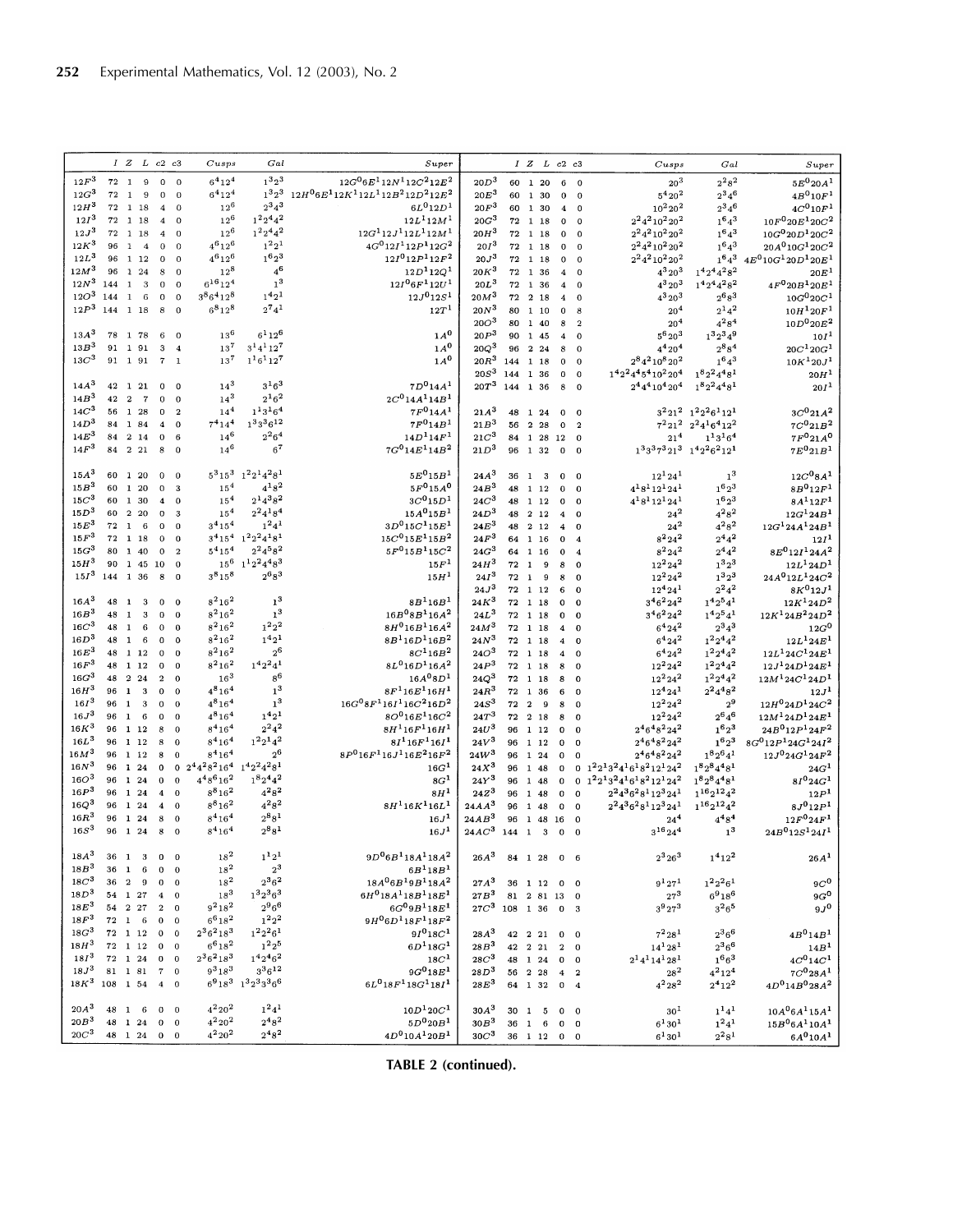|                  |          |              | IZLc2c3                                           |    |                         |                  | $C$ usps                 | Gal                           | Super                                                       |                       |              |                         |                 |                  | IZLc2c3                                | Cusps                           | Gal                          | Super                                 |
|------------------|----------|--------------|---------------------------------------------------|----|-------------------------|------------------|--------------------------|-------------------------------|-------------------------------------------------------------|-----------------------|--------------|-------------------------|-----------------|------------------|----------------------------------------|---------------------------------|------------------------------|---------------------------------------|
| 30D <sup>3</sup> |          |              | 45 1 15                                           |    | 3                       | $\overline{0}$   | $15^{1}30^{1}$           | $1^34^3$                      | $6D^010B^115A^1$                                            | 42D <sup>3</sup>      |              |                         | 64 1 32         |                  | $\bf{0}$<br>$\overline{\bf{4}}$        | $2^16^114^142^1$                | $142262121$                  | 21B <sup>1</sup>                      |
| 30E <sup>3</sup> |          |              | 45 2 15                                           |    | 3                       | $\overline{0}$   | $15^{1}30^{1}$           | $2^38^3$                      | $15A^{0}10B^{1}$                                            | $42E^3$               |              |                         | 64 1 32         |                  | $\mathbf 0$<br>$\overline{\mathbf{4}}$ | $2^16^114^142^1$                | $1^42^26^212^1$              | $6C^{0}14B^{0}21B^{1}$                |
| 30F <sup>3</sup> | 48       |              | 1 24                                              |    | 0                       | $\mathbf 0$      | $2^16^110^130^1$         | $1^42^24^28^1$                | $10B^015C^1$                                                | $42F^3$               | 84           |                         | 2 21 16         |                  |                                        | $42^{2}$                        |                              | $2^14^16^212^2\ \ _{21}D^142A^142B^1$ |
| 30G <sup>3</sup> | 48       |              | 1 24                                              |    | $\mathbf 0$             | $\overline{0}$   | $2^16^110^130^1$         | $1^42^24^28^1$                | $6C^{0}10A^{1}15C^{1}$                                      |                       |              |                         |                 |                  | $\Omega$                               |                                 |                              |                                       |
| $30H^3$          | 60       |              | 1 30                                              |    | 8                       | $\overline{O}$   | 30 <sup>2</sup>          | $2^14^38^2$                   | $6B^015D^1$                                                 | $43A^3$               |              |                         |                 |                  |                                        |                                 | $1^2 42^1$                   | 1A <sup>0</sup>                       |
| 30I <sup>3</sup> |          |              | 72 1 18                                           |    | 8                       | $\mathbf 0$      | $6^2 30^2$               | $1^22^24^18^1$                | $6E^{0}15E^{1}30C^{1}$                                      |                       |              |                         | 44 1 44         | $\overline{0}$   | $\overline{2}$                         | $1^1 43^1$                      |                              |                                       |
| 30J <sup>3</sup> | 72       |              | 1 18                                              |    | 8                       | $\Omega$         | $6^{2}30^{2}$            | $1^2 2^2 4^1 8^1$             | $30A^015E^130C^2$                                           | $45A^3$               | 45           |                         |                 |                  |                                        |                                 | $45^1$ $1^12^14^16^18^124^1$ | $9A^{0}15A^{1}$                       |
| $30K^3$          |          |              | 72 1 72                                           |    | $\mathbf 0$             | $\bf{0}$         | $1121315161101151301$    | $1^{12}2^64^68^3$             | $6F^{0}10C^{0}15C^{1}$                                      | $45B^3$               |              |                         | 1 45<br>60 1 20 | 5<br>0           | $\mathbf 0$<br>6                       | $15^1 45^1$                     | $1^22^14^28^1$               | 9C <sup>0</sup> 15B <sup>1</sup>      |
| $30L^3$          | 72       |              | 2 18                                              |    | 8                       | $\mathbf 0$      | $6^{2}30^{2}$            | $2^{6}8^{3}$                  | $15C^{0}30C^{1}30C^{2}$                                     | 45C <sup>3</sup>      | 60           |                         | 2 20            | $\mathbf 0$      | 3                                      | $5^3 45^1$                      | $2^2 4^1 8^4$                |                                       |
|                  |          |              |                                                   |    |                         |                  |                          |                               |                                                             | $45D^3$               |              |                         | 72 1 24         | $\mathbf 0$      | 0                                      | $1^35^39^145^1$                 | $14224281$                   | 15B <sup>1</sup><br>$9B^015C^1$       |
| $32A^3$          | 48       | $\mathbf{1}$ | 6                                                 |    | 0                       | $\mathbf 0$      | $4^28^132^1$             | $1^{4}2^{1}$                  | 16A <sup>1</sup>                                            |                       |              |                         |                 |                  |                                        |                                 |                              |                                       |
| 32B <sup>3</sup> | 48       | $\mathbf{1}$ | 6                                                 |    | $\sigma$                | $\overline{0}$   | $4^28^132^1$             | 1 <sup>4</sup> 2 <sup>1</sup> | 16A <sup>1</sup>                                            | $48A^3$               |              |                         |                 |                  |                                        |                                 |                              |                                       |
| 32C <sup>3</sup> | 48       |              | 1 12                                              |    | $\mathbf 0$             | $\overline{0}$   | $4^28^132^1$             | $142241$                      | 16A <sup>1</sup>                                            | 48B <sup>3</sup>      | 48           | $\overline{\mathbf{2}}$ | 8               | 6                | $\mathbf 0$                            | $48^{1}$                        | $8^2$<br>$8^2 16^2$          | $16A^024A^1$                          |
| 32D <sup>3</sup> | 48       |              | 1 1 2                                             |    | $\overline{4}$          | $\mathbf 0$      | $16^{1}32^{1}$           | $2^6$                         | 16B <sup>0</sup>                                            | 48C <sup>3</sup>      | 48<br>72     |                         | 2 2 4           | 6                | $\Omega$                               | $48^{1}$                        | $1^22^2$                     | 24A <sup>1</sup><br>$24A^016B^1$      |
| $32E^3$          |          |              | 48 1 24                                           |    | $\overline{\mathbf{4}}$ | $\mathbf 0$      | $16^{1}32^{1}$           | $2^{8}8^{1}$                  | 16D <sup>1</sup>                                            | 48D <sup>3</sup>      |              | $\mathbf{1}$            | 6<br>72 1 12    | 12<br>6          | $\Omega$                               | $24^{1}48^{1}$<br>$6^{4}48^{1}$ | $1^22^14^2$                  | $16E^{0}$ 24 $C^{1}$                  |
| $32F^3$          | 48       |              | 1 24                                              |    | $\boldsymbol{4}$        | $\bf{0}$         | $16^{1}32^{1}$           | $2^88^1$                      | 16D <sup>1</sup>                                            | $48E^3$               |              |                         | 72 1 12 12      |                  | $\Omega$<br>$\Omega$                   | $24^{1}48^{1}$                  | $1^42^24^1$                  | $24A^{0}16D^{1}$                      |
| $32G^3$          | 48       |              | 1 24                                              |    | $\boldsymbol{4}$        | $\theta$         | $16^{1}32^{1}$           | $2^88^1$                      | 16D <sup>1</sup>                                            | $48F^3$               |              |                         | 72 1 18 12      |                  | $\Omega$                               | $24^{1}48^{1}$                  | $1^22^44^2$                  | $24A^0$                               |
| $32H^3$          | 48       |              | 1 24                                              |    | $\overline{4}$          | $\mathbf 0$      | $16^{1}32^{1}$           | $2^88^1$                      | 16D <sup>1</sup>                                            | 48G <sup>3</sup>      |              |                         | 72 1 36         | 6                | $\bf{0}$                               | $6^{4}48^{1}$                   | $1^2 2^3 4^3 8^2$            | $24C^1$                               |
| $32I^3$          | 48       |              | 2 2 4                                             |    | $\,2$                   | $\mathbf 0$      | $8^2 32^1$               | $2^2 4^3 8^4$                 | 16C <sup>1</sup>                                            | $48H^3$               |              |                         | 72 1 36 12      |                  |                                        | $24^148^1$                      | $14264381$                   | $24A^0$                               |
| 32J <sup>3</sup> | 96       | <sup>1</sup> | 6                                                 |    | $\mathbf{o}$            | $\mathbf 0$      | $2^88^232^2$             | $1^42^1$                      | $16E^{1}32A^{1}$                                            | 48I <sup>3</sup>      |              |                         | 96 1 24         | $\mathbf{0}$     |                                        | 0 $1^43^44^112^116^148^1$       | $1^8 2^6 4^1$                | 24G <sup>1</sup>                      |
| $32K^3$          | 96       | $\mathbf{1}$ | $6\phantom{1}6$                                   |    | 0                       | $\mathbf{0}$     | $2^88^232^2$             | $1^{4}2^{1}$                  | $32A^016E^132A^2$                                           | $48J^3$               | 96           |                         | 1 24            | $\mathbf 0$      | 0                                      | $143441121161481$               | $1^8 2^6 4^1$                | $16C^{0}24G^{1}$                      |
| $32L^3$          | 96       | $\mathbf{1}$ | $\,6\,$                                           | 16 |                         | $\mathbf 0$      | $16^232^2$               | $1^2 2^2$                     | $16F^{1}32B^{1}$                                            | $48K^3$               | 96           |                         | 1 48            | $\Omega$         | $\bf{0}$                               | $1^22^33^26^316^148^1$          | $1^8 2^8 4^4 8^1$            | 24G <sup>1</sup>                      |
| 32M <sup>3</sup> |          |              | 96 1 12                                           |    | 0                       | $\mathbf 0$      | $2^88^232^2$             |                               | $142241$ 16H <sup>0</sup> 32A <sup>1</sup> 32A <sup>2</sup> | 48L <sup>3</sup>      | 96           | $\mathbf{1}$            | 48              | $\mathbf 0$      | $\mathbf{o}$                           | $1^2 2^3 3^2 6^3 16^1 48^1$     | $1^8 2^8 4^4 8^1$            | $16D^0 24G^1$                         |
| 32N <sup>3</sup> |          |              | 96 1 12 16                                        |    |                         | $\bf{0}$         | $16^232^2$               | $1^42^24^1$                   | $16J^132B^1$                                                | 48M <sup>3</sup>      | 144          | $\mathbf{1}$            | 9               | 32               | $\Omega$                               | $24^2 48^2$                     | $1^32^3$                     | $48A^0 24H^1 48A^2$                   |
| 32O <sup>3</sup> | 96       |              | 1 24                                              |    | $\mathbf 0$             | $\bf{0}$         | $2^4 4^6 32^2$           | $1^42^24^28^1$                | $16G^1$                                                     |                       |              |                         |                 |                  |                                        |                                 |                              |                                       |
| 32P <sup>3</sup> | 96       |              | 1 24                                              |    | 4                       | $\bf{0}$         | $4^{8}32^{2}$            | $1^22^14^18^2$                | 16I <sup>1</sup>                                            | $49A^3$               | 168 1        |                         | 8               | $\mathbf 0$      | $\Omega$                               | $1^{21}49^3$                    | $1^26^1$                     | $7E^{0}49A^{1}$                       |
| $32Q^3$          | 96       |              | 1 24                                              |    | $\overline{\bf 4}$      | $\bf{0}$         | $4^{8}32^{2}$            | $2^{4}8^{2}$                  | $16I^132C^132D^1$                                           |                       |              |                         |                 |                  |                                        |                                 |                              |                                       |
|                  |          |              |                                                   |    |                         |                  |                          |                               |                                                             | $50A^3$               |              |                         | 60 1 30         | $\mathbf{o}$     | 0                                      | $2^5 50^1$                      | $1^2 4^2 20^1$               | $25A^010A^1$                          |
| 33A <sup>3</sup> |          |              | 36 1 12                                           |    | $\bf{0}$                | $\boldsymbol{0}$ | $3^{1}33^{1}$            | $1^210^1$                     | $3A^011A^1$                                                 |                       |              |                         |                 |                  |                                        |                                 |                              |                                       |
| 33B <sup>3</sup> | 44       |              | 2 44                                              |    | 0                       | $\overline{2}$   |                          | $1113312241104202$            | $3B^{0}11A^{0}$                                             | $51A^3$               |              |                         | 54 1 18         | 6                | $\Omega$                               | $3^151^1$                       | $1^2 16^1$                   | 3A <sup>0</sup> 17A <sup>1</sup>      |
| 33C <sup>3</sup> | 48       |              | 1 48                                              |    | 0                       | $\bf{0}$         | $1^13^111^133^1$         | $1^42^210^220^1$              | $3B^011A^1$                                                 |                       |              |                         |                 |                  |                                        |                                 |                              |                                       |
|                  |          |              |                                                   |    |                         |                  |                          |                               |                                                             | $52A^3$               |              |                         | 56 1 56         | $\boldsymbol{4}$ | $\overline{\mathbf{2}}$                | $4^{1}52^{1}$                   | $2^4 24^2$                   | $4A^013A^0$                           |
| $34A^3$          |          |              | 36 1 18                                           |    | $\mathbf{0}$            | $\overline{0}$   | $2^134^1$                | $1^2 16^1$                    | 17A <sup>1</sup>                                            | 52B <sup>3</sup>      | 112 1 14     |                         |                 |                  | 0 <sub>16</sub>                        | $4^{2}52^{2}$                   | $1^2 12^1$                   | $26B^152A^1$                          |
| 34B <sup>3</sup> | 36       |              | 1 18                                              |    | 0                       | $\bf{0}$         | $2^134^1$                | $1^2 16^1$                    | $2A^017A^1$                                                 |                       |              |                         |                 |                  |                                        |                                 |                              |                                       |
| 34C <sup>3</sup> |          |              | 54 1 54                                           |    | $\overline{a}$          | $\Omega$         | $1^12^117^134^1$         | $1^6 16^3$                    | $2B^{0}17A^{1}$                                             | $54A^3$               |              |                         | 72 1 12         | $\mathbf 0$      | $\Omega$                               | $2^66^154^1$                    | $1^22^26^1$                  | $27A^{0}18C^{1}$                      |
|                  |          |              |                                                   |    |                         |                  |                          |                               |                                                             | 54B <sup>3</sup>      | 72           | $\mathbf{1}$            | 24              | $\mathbf 0$      | $\mathbf 0$                            | $2^{6}6^{1}54^{1}$              | $2^{6}6^{2}$                 | 18C <sup>1</sup>                      |
| $35A^3$          |          |              | 48 1 48                                           |    | $\mathbf 0$             | $\overline{0}$   | $1^15^17^135^1$          | $1^44^26^224^1$               | $5B^{0}7B^{0}$                                              | $54C^3$               | $72 \quad 1$ |                         | 24              | $\mathbf 0$      | 9                                      | $18^{1}54^{1}$                  | $2^{6}6^{2}$                 | 18B <sup>0</sup>                      |
|                  |          |              |                                                   |    |                         |                  |                          |                               |                                                             |                       |              |                         |                 |                  |                                        |                                 |                              |                                       |
| $36A^3$          | 48       | <sup>1</sup> | $\overline{\bf{4}}$                               |    | 0                       | $\bf{0}$         | $4^3 36^1$               | $1^{2}2^{1}$                  | $12B^{0}18C^{1}$                                            | $55A^3$               |              |                         | 55 2 55         | 3                | $\overline{\bf 4}$                     | $\rm 55^1$                      | $2^18^110^240^2$             | 5A <sup>0</sup> 11A <sup>0</sup>      |
| 36B <sup>3</sup> |          |              | 48 1 16                                           |    | $\mathbf 0$             | $\mathbf{0}$     | $4^336^1$                | $2^{4}4^{2}$                  | $9B^012A^1$                                                 |                       |              |                         |                 |                  |                                        |                                 |                              |                                       |
| 36C <sup>3</sup> |          |              | 48 1 16                                           |    | $\mathbf 0$             | 3                | $12^{1}36^{1}$           | $2^{4}4^{2}$                  | $9C^{0}12A^{1}$                                             | $56A^3$               | 56           |                         | 2 2 8           | 6                | $\overline{\mathbf{2}}$                | $56^{1}$                        | $8^2 24^4$                   | 28A <sup>1</sup>                      |
| 36D <sup>3</sup> |          |              | 54 1 27                                           |    | 4                       | $\mathbf 0$      | $9^{2}36^{1}$            | $1^3 2^3 6^3$                 | $12D^018E^1$                                                | 56B <sup>3</sup>      | 56           |                         | 2 28            | 6                | $\overline{2}$                         | 56 <sup>1</sup>                 | $8^2 24^4$                   | 28A <sup>1</sup>                      |
| 36E <sup>3</sup> |          |              | 54 1 27                                           |    | 6                       | $\mathbf 0$      | $18^{1}36^{1}$           | $1^3 2^3 6^3$                 | $12C^{1}18E^{1}$                                            | 56C <sup>3</sup>      | 56           |                         | 2 2 8           | 6                | $\overline{2}$                         | $56^1$                          | $8^2 24^4$                   | $8A^0 28A^1$                          |
| 36F <sup>3</sup> |          | 72 1         | 6                                                 | 12 |                         | $\mathbf 0$      | $36^{2}$                 | $2^{1}4^{1}$                  | $18D^012D^1$                                                | $56D^3$               | 56           | $\overline{2}$          | 28              | 6                | $\overline{2}$                         | $56^{1}$                        | $8^{2}24^{4}$                | $8A^0 28A^1$                          |
| $36G^3$          |          |              | $\begin{array}{ccc} 72 & 1 & 12 \end{array}$      |    | $\Omega$                | $\mathbf 0$      | $2^3 4^3 18^1 36^1$      | $1^6 2^3$                     | $18E^{0}12F^{1}$                                            |                       |              |                         |                 |                  |                                        |                                 |                              |                                       |
| $36H^3$          |          |              | $\begin{array}{ccc} 72 & 1 & 12 & 12 \end{array}$ |    |                         | $\mathbf 0$      | $36^{2}$                 | $2^2 4^2$                     | $9D^0 12G^1 36A^1$                                          | $60A^3$               |              |                         | 60 2 20         | 6                | 3                                      | $60^{1}$                        | $4^{2}16^{2}$                | $15A^{0}20A^{1}$                      |
| 36I <sup>3</sup> | 108      |              | 1 54                                              |    | $\overline{\bf{4}}$     | $\mathbf 0$      | $3692123361$             | $1^32^33^36^6$                | $12G^{0}18I^{1}$                                            | 60B <sup>3</sup>      | 72 1         |                         |                 | 24 12            | $\Omega$                               | $12^{1}60^{1}$                  | $2^{4}8^{2}$                 | $12A^015B^020B^1$                     |
| 36J <sup>3</sup> | 144      |              | 1 12                                              |    | $\Omega$                | $\mathbf 0$      | $2^{12}4^318^436^1$      | $1^6 2^3$                     | $12I^0 18J^1$                                               | 60C <sup>3</sup>      | 72           | $\overline{2}$          |                 | 6 12             | 0                                      | $12^{1}60^{1}$                  | $2^{2}8^{1}$                 | $30A^{0}20C^{1}$                      |
| $36K^3$          | 144 1 24 |              |                                                   |    | $\mathbf 0$             | $\mathbf 0$      | $16234692181362$         | $1^8 2^6 4^1$                 | $12J^036C^1$                                                | 60D <sup>3</sup>      |              |                         | 72 2 18 12      |                  | $\mathbf 0$                            | $12^{1}60^{1}$                  | $2^2 4^2 8^1 16^1$           | 30A <sup>0</sup>                      |
|                  |          |              |                                                   |    |                         |                  |                          |                               |                                                             |                       |              |                         |                 |                  |                                        |                                 |                              |                                       |
| 39A <sup>3</sup> |          |              | 56 1 56 0 2                                       |    |                         |                  |                          | $1131131391$ $1422122241$     | 3B <sup>0</sup> 13A <sup>0</sup>                            | $64A^3$               |              |                         | 96 1 12 0       |                  | $\bf{0}$                               | $1^84^216^164^1$                | $142241$                     | 32A <sup>1</sup>                      |
|                  |          |              |                                                   |    |                         |                  |                          |                               |                                                             | 64B <sup>3</sup>      |              |                         | 96 1 12 0       |                  | $\Omega$                               | $1^84^216^164^1$                | $1^42^24^1$                  | 32A <sup>1</sup>                      |
| $40A^3$          |          |              | 48 2 24                                           |    | $4\quad 0$              |                  | $8^{1}40^{1}$            | $4^{4}$ 16 <sup>2</sup>       | 20B <sup>1</sup>                                            |                       |              |                         |                 |                  |                                        |                                 |                              |                                       |
| 40B <sup>3</sup> |          |              | 48 2 24                                           |    | 4                       | $\theta$         | $8^{1}40^{1}$            | $4^{4}16^{2}$                 | $8A^{0}20B^{1}$                                             | 66A <sup>3</sup>      |              |                         |                 |                  | 66 2 33 12 0                           | $66^{1}$                        | $2^14^110^220^2$             | $6B^033A^1$                           |
| 40C <sup>3</sup> |          |              | $72\quad 1\quad 18$                               |    | 8                       | $\mathbf 0$      | $4^{1}8^{1}20^{1}40^{1}$ | $1^64^3$                      | 20E <sup>1</sup>                                            |                       |              |                         |                 |                  |                                        |                                 |                              |                                       |
| 40D <sup>3</sup> |          |              | 72 1 18                                           |    | $\bf8$                  | $\mathbf 0$      | $4^{1}8^{1}20^{1}40^{1}$ | $1^64^3$                      | $8B^{\mathbf{0}}20E^{\mathbf{1}}$                           | $72A^3$ 144 1 12 0 0  |              |                         |                 |                  |                                        | $1^{12}8^39^472^1$              | $1^{6}2^{3}$                 | $24B^{0}36C^{1}$                      |
| 40E <sup>3</sup> |          |              | 72 1 36                                           |    | $\mathbf{0}$            | $\bf{0}$         | $1^22^15^28^110^140^1$   | $18224481$                    | 20D <sup>1</sup>                                            |                       |              |                         |                 |                  |                                        |                                 |                              |                                       |
| 40F <sup>3</sup> |          |              | 72 1 36                                           |    | $\mathbf{0}$            | $\bf{0}$         | $1^22^15^28^110^140^1$   | $1^82^24^48^1$                | $8C^0 20D^1$                                                | $84A^3$ 84 2 28 18 0  |              |                         |                 |                  |                                        | $84^{1}$                        |                              | $4^212^4$ $12A^021A^028A^1$           |
| $40G^3$          |          |              | 72 1 36                                           |    | $\overline{\bf{4}}$     | $\mathbf 0$      | $2^28^110^240^1$         | $1^42^44^28^2$                | 20E <sup>1</sup>                                            |                       |              |                         |                 |                  |                                        |                                 |                              |                                       |
| 40H <sup>3</sup> |          |              | 72 1 36                                           |    | $\overline{\mathbf{4}}$ | $\mathbf 0$      | $2^28^110^240^1$         | $1^42^44^28^2$                | $8D^0 20E^1$                                                | $96A^3$ 144 1 12 36 0 |              |                         |                 |                  |                                        | $48^{1}96^{1}$                  | 2 <sup>6</sup>               | $48A^032B^1$                          |
| 40I <sup>3</sup> |          |              | $72\quad 2\quad 18$                               |    | $\overline{4}$          | $\mathbf 0$      | $2^28^110^240^1$         | $2^{6}8^{3}$                  | $20A^0$                                                     |                       |              |                         |                 |                  |                                        |                                 |                              |                                       |
| $40J^3$ 144 1 18 |          |              |                                                   |    | $0 \quad 0$             |                  | $185882402$              | $1^64^3$                      | $20H^140A^1$                                                |                       |              |                         |                 |                  |                                        |                                 |                              |                                       |
|                  |          |              |                                                   |    |                         |                  |                          |                               |                                                             |                       |              |                         |                 |                  |                                        |                                 |                              |                                       |
| 41A <sup>3</sup> |          |              | 42 1 42 2 0                                       |    |                         |                  | $1^{1}41^{1}$            | $1^2 40^1$                    | 1A <sup>0</sup>                                             |                       |              |                         |                 |                  |                                        |                                 |                              |                                       |
|                  |          |              |                                                   |    |                         |                  |                          |                               |                                                             |                       |              |                         |                 |                  |                                        |                                 |                              |                                       |
| $42A^3$          |          |              | 42 2 14                                           |    | $\mathbf{0}$            | 3                | $42^{1}$                 | $4^{1}$ 12 <sup>2</sup>       | $6A^014A^1$                                                 |                       |              |                         |                 |                  |                                        |                                 |                              |                                       |
| 42B <sup>3</sup> |          |              | 48 2 16                                           |    | $\bf{0}$                | 3                | $6^{1}42^{1}$            | $2^4 12^2$                    | 14B <sup>0</sup>                                            |                       |              |                         |                 |                  |                                        |                                 |                              |                                       |
| 42C <sup>3</sup> |          |              | 63 2 21 9 0                                       |    |                         |                  | $21^{1}42^{1}$           | $2^36^6$                      | $6D^021A^014B^1$                                            |                       |              |                         |                 |                  |                                        |                                 |                              |                                       |
|                  |          |              |                                                   |    |                         |                  |                          |                               |                                                             |                       |              |                         |                 |                  |                                        |                                 |                              |                                       |

**TABLE 2 (continued).**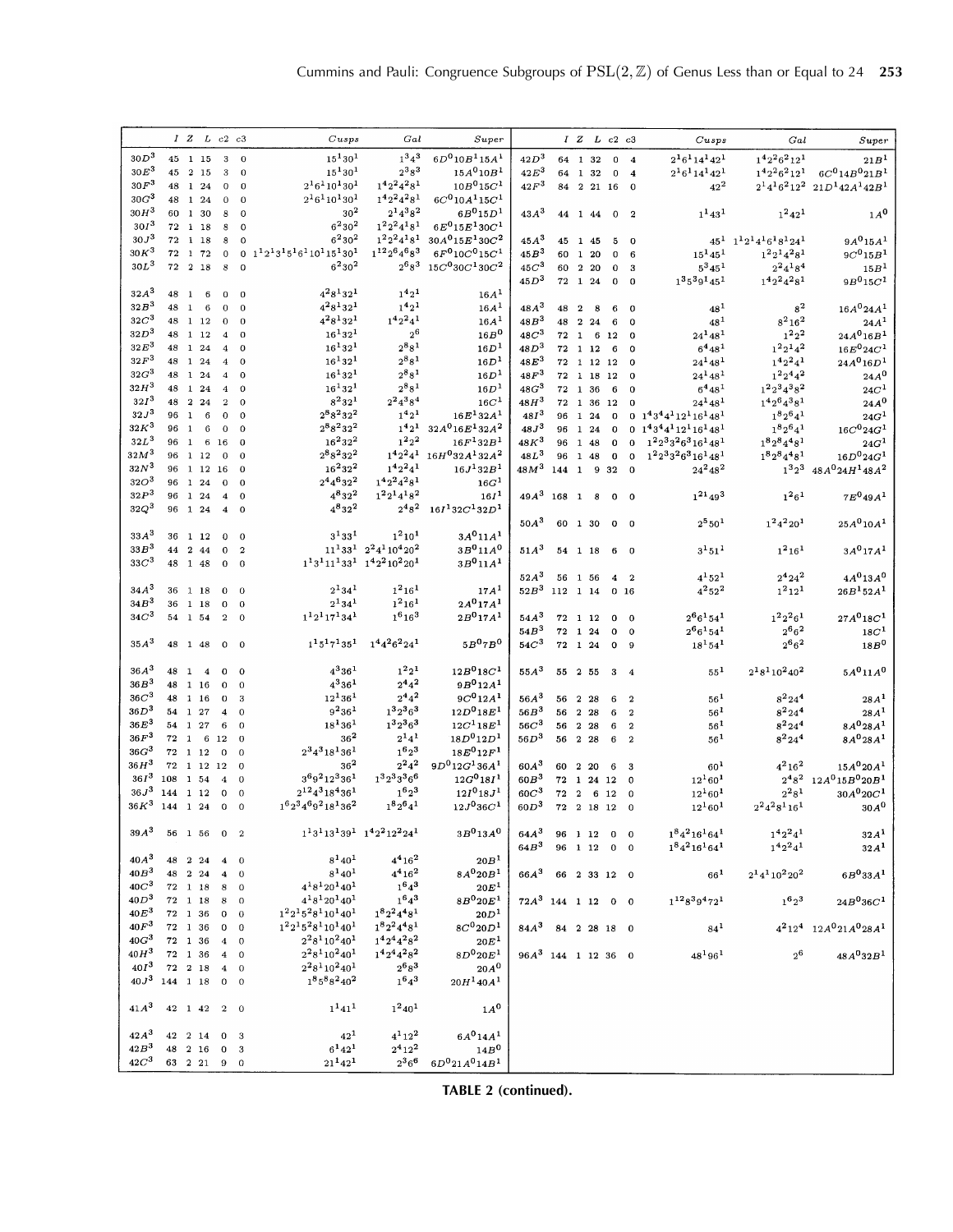|                  | MatrixGenerators                                                                                                                                                                                                                                                                                                |
|------------------|-----------------------------------------------------------------------------------------------------------------------------------------------------------------------------------------------------------------------------------------------------------------------------------------------------------------|
|                  |                                                                                                                                                                                                                                                                                                                 |
| 16K <sup>1</sup> | $[ [11, 2, 5, 1], [3, 8, 12, 11], [9, 0, 8, 9], [15, 0, 0, 15], [3, 14, 5, 13], [5, 0, 12, 13] ]$                                                                                                                                                                                                               |
| 16L <sup>1</sup> | $[11, 2, 5, 1], [3, 8, 12, 11], [9, 0, 8, 9], [7, 4, 0, 7], [15, 0, 0, 15], [5, 0, 12, 13]]$                                                                                                                                                                                                                    |
| 32C <sup>1</sup> | $[1, 0, 16, 1], [1, 0, 8, 1], [15, 0, 16, 15], [29, 24, 8, 21], [25, 2, 23, 7], [1, 0, 4, 1], [17, 0, 0, 17], [1, 0, 2, 1], [9, 16, 16, 25]$                                                                                                                                                                    |
| 32D <sup>1</sup> | $[1, 0, 16, 1], [1, 0, 8, 1], [15, 0, 16, 15], [29, 24, 8, 21], [25, 18, 25, 27], [25, 2, 23, 7], [1, 0, 4, 1], [17, 0, 0, 17], [9, 16, 16, 25]$                                                                                                                                                                |
| $24G^2$          |                                                                                                                                                                                                                                                                                                                 |
| $24H^2$          | $[7, 12, 12, 7], [13, 3, 3, 10], [0, 11, 13, 12], [13, 12, 0, 13], [16, 19, 13, 8], [13, 20, 20, 5], [17, 0, 0, 17], [7, 0, 0, 7], [13, 0, 12, 13]]$                                                                                                                                                            |
|                  | $[7, 12, 12, 7], [1, 16, 4, 17], [13, 3, 3, 10], [0, 11, 13, 12], [13, 12, 0, 13], [5, 20, 20, 13], [17, 0, 0, 17], [7, 0, 0, 7], [13, 0, 12, 13]]$                                                                                                                                                             |
| $25A^2$          | $[ [ 14, 9, 24, 3], [ 1, 2, 24, 24], [ 16, 5, 10, 11], [ 24, 0, 0, 24], [ 11, 0, 10, 16] ]$                                                                                                                                                                                                                     |
| 25B <sup>2</sup> | $[ [1, 2, 24, 24], [16, 5, 10, 11], [0, 22, 17, 17], [24, 0, 0, 24], [11, 0, 10, 16] ]$                                                                                                                                                                                                                         |
| $25C^2$          | $[1, 2, 24, 24], [16, 5, 10, 11], [24, 0, 0, 24], [12, 23, 3, 10], [11, 0, 10, 16]]$                                                                                                                                                                                                                            |
| $25D^2$          | $[ [9, 4, 4, 13], [1, 2, 24, 24], [16, 5, 10, 11], [24, 0, 0, 24], [11, 0, 10, 16] ]$                                                                                                                                                                                                                           |
| $16R^3$          | $[ [9, 10, 11, 7], [9, 14, 9, 7], [15, 0, 0, 15], [1, 8, 4, 1], [1, 0, 8, 1] ]$                                                                                                                                                                                                                                 |
| 16S <sup>3</sup> | $[[9, 14, 9, 7], [15, 0, 0, 15], [1, 0, 8, 1], [1, 8, 4, 1], [3, 12, 14, 3]]$                                                                                                                                                                                                                                   |
| $32A^3$          |                                                                                                                                                                                                                                                                                                                 |
| 32B <sup>3</sup> | $\lbrack\lbrack1,0,16,1\rbrack,\lbrack17,0,16,17\rbrack,\lbrack7,24,9,31\rbrack,\lbrack1,0,24,1\rbrack,\lbrack25,16,26,9\rbrack,\lbrack1,0,12,1\rbrack,\lbrack17,16,6,17\rbrack,\lbrack31,0,28,31\rbrack,\lbrack29,24,31,29\rbrack\rbrack$                                                                      |
|                  | $[1, 0, 16, 1], [19, 8, 27, 3], [17, 0, 16, 17], [9, 8, 25, 1], [1, 0, 24, 1], [25, 16, 26, 9], [1, 0, 12, 1], [17, 16, 6, 17], [31, 0, 28, 31]]$                                                                                                                                                               |
| $32E^3$          | $\lbrack\lbrack25,16,24,9\rbrack,\lbrack1,0,16,1\rbrack,\lbrack17,0,16,17\rbrack,\lbrack17,16,8,17\rbrack,\lbrack25,24,4,9\rbrack,\lbrack27,6,5,13\rbrack,\lbrack11,8,12,3\rbrack,\lbrack5,4,30,5\rbrack,\lbrack31,0,0,31\rbrack\rbrack$                                                                        |
| $32F^3$          | $[25, 16, 24, 9], [1, 0, 16, 1], [31, 4, 6, 7], [17, 0, 16, 17], [17, 16, 8, 17], [25, 24, 4, 9], [27, 6, 5, 13], [11, 8, 12, 3], [31, 0, 0, 31]$                                                                                                                                                               |
| $32G^3$          | $[1, 0, 16, 1], [25, 24, 4, 9], [25, 10, 19, 23], [31, 0, 0, 31], [17, 16, 8, 17], [31, 4, 6, 7], [17, 0, 16, 17], [25, 16, 24, 9], [11, 8, 4, 3]$                                                                                                                                                              |
| 32H <sup>3</sup> | $[25, 16, 24, 9], [1, 0, 16, 1], [3, 10, 15, 29], [31, 4, 14, 7], [17, 0, 16, 17], [17, 16, 8, 17], [25, 24, 4, 9], [11, 8, 4, 3], [31, 0, 0, 31]]$                                                                                                                                                             |
| $56A^3$          | $\lbrack\lbrack25, 24, 20, 17\rbrack, \lbrack43, 49, 14, 29\rbrack, \lbrack36, 21, 7, 43\rbrack, \lbrack1, 28, 28, 1\rbrack, \lbrack33, 8, 16, 9\rbrack, \lbrack49, 8, 48, 41\rbrack, \lbrack15, 0, 0, 15\rbrack, \lbrack17, 24, 48, 25\rbrack, \lbrack29, 0, 28, 29\rbrack, \lbrack41, 0, 0, 41\rbrack\rbrack$ |
| 56B <sup>3</sup> | $[17, 24, 48, 25], [36, 21, 7, 43], [49, 8, 48, 41], [41, 0, 0, 41], [1, 28, 28, 1], [15, 0, 0, 15], [29, 0, 28, 29], [11, 17, 6, 45], [43, 49, 42, 1], [33, 8, 16, 9]$                                                                                                                                         |
| 56C <sup>3</sup> | $[[17, 24, 48, 25], [36, 21, 7, 43], [49, 8, 48, 41], [41, 0, 0, 41], [25, 24, 48, 17], [1, 28, 28, 1], [15, 0, 0, 15], [29, 0, 28, 29], [43, 49, 42, 1], [33, 8, 16, 9]]$                                                                                                                                      |
| 56D <sup>3</sup> | $[17, 24, 48, 25], [36, 21, 7, 43], [49, 8, 48, 41], [41, 0, 0, 41], [25, 24, 48, 17], [1, 28, 28, 1], [15, 0, 0, 15], [43, 49, 14, 29], [29, 0, 28, 29], [33, 8, 16, 9]$                                                                                                                                       |
|                  |                                                                                                                                                                                                                                                                                                                 |
| $64A^3$          | $[[1, 0, 50, 1], [17, 0, 28, 49], [33, 0, 32, 33], [1, 0, 36, 1], [1, 0, 56, 1], [1, 0, 48, 1], [1, 0, 32, 1], [41, 0, 46, 25], [63, 0, 2, 63], [29, 0, 15, 53], [1, 0, 57, 1]]$                                                                                                                                |
| $64B^3$          | $\lbrack\lbrack1,0,50,1\rbrack,\lbrack17,0,28,49\rbrack,\lbrack33,0,32,33\rbrack,\lbrack1,0,36,1\rbrack,\lbrack1,0,56,1\rbrack,\lbrack1,0,48,1\rbrack,\lbrack1,0,32,1\rbrack,\lbrack41,0,46,25\rbrack,\lbrack63,0,2,63\rbrack,\lbrack61,32,15,53\rbrack,\lbrack1,0,57,1\rbrack\rbrack$                          |

**TABLE 3.** Generators in  $PSL(2, \mathbb{Z}/m\mathbb{Z})$ , where m is the level, for those groups which are not uniquely specified by the information in Table 2.

- [Cox and Parry 84b] D. A. Cox and W. R. Parry. "Genera of Congruence Subgroups in Q-Quaternion Algebras." Unabridged preprint of [Cox and Parry 84a].
- [Dennin 71] J. B. Dennin, Jr. "Fields of Modular Functions of Genus 0." Illinois J. Math. 15 (1971), 442—455.
- [Dennin 72] J. B. Dennin, Jr. "Subfields of  $K(2<sup>n</sup>)$  of Genus 0." Illinois J. Math. 16 (1972), 502—518.
- [Dennin 74] J. B. Dennin, Jr. "The Genus of Subfields of  $K(p^n)$ ." Illinois J. Math. 18 (1974), 246-264.
- [Kim and Sarnak 02] H. H. Kim and P. Sarnak. "Refined Estimates Towards the Ramanujan and Selberg Conjectures," Appendix 2 of H H Kim, "Functoriality for the Exterior Square of  $GL_4$  and the Symmetric fourth of  $GL_2$ ." J. AMS 16 (2002), 139–183.
- [Knopp and Newman 65] M. I. Knopp and M. Newman. "Congruence Subgroups of Positive Genus in the Modular Group." Illinois J Math 9 (1965), 577—583.
- [McQuillan 66a] D. L. McQuillan. "Some Results on the Linear Fractional Group." Illinois J. Math. 10 (1966), 24—38.
- [McQuillan 66b] D. L. McQuillan. "On the Genus of Fields of Elliptic Modular Functions." Illinois J. Math. 10 (1966), 479—487.
- [Newman 64] M. Newman. "A Complete Description of the Normal Subgroups of Genus One of the Modular Group." Amer. J. Math. 86 (1964), 17—24.
- [Newman 65] M. Newman. "Normal Subgroups of the Modular Group which are Not Congruence Subgroups." Proc. Amer. Math. Soc. 16 (1965), 831—832.
- [Petersson 71] H. Petersson. "Über die Konstruktion zykloider Kongruenzgruppen in der rationalen Modulgruppe." J. Reine Angew. Math. 250 (1971), 182—212.
- [Sebbar 01] A. Sebbar. "Classification of Torsion-Free Genus Zero Congruence Groups." Proc. Amer. Math. Soc. 129:9 (2001), 2517—2527 (electronic).
- [Shimura 71] G. Shimura. Introduction to the Arithmetic Theory of Automorphic Functions, Princeton, NJ: Princeton University Press, 1971.